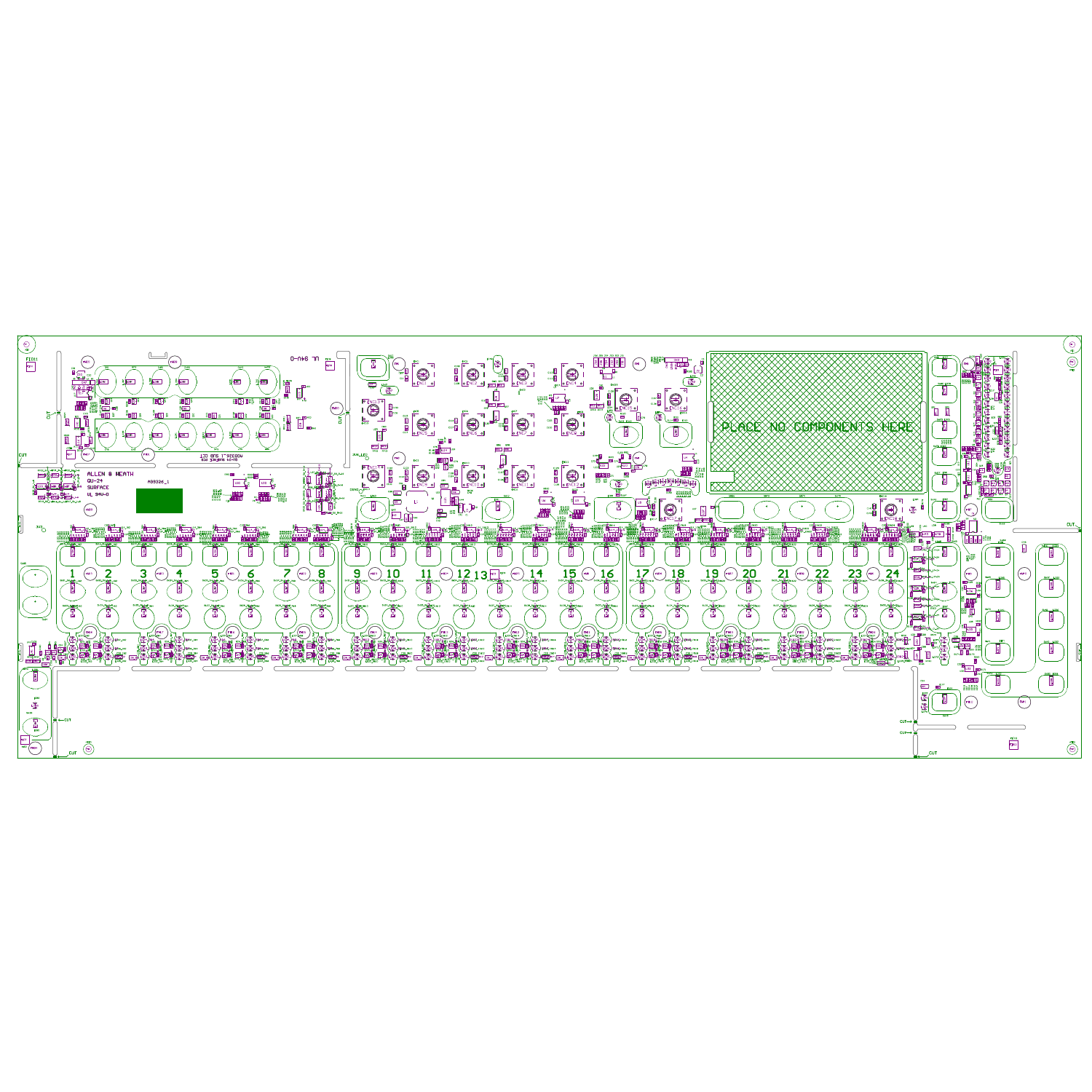| Designator                        | Description                                      | <b>A&amp;H PART</b> |
|-----------------------------------|--------------------------------------------------|---------------------|
| C1                                | CAPACITOR ELECTROLYTIC SMD 10uF 16V (AF5235)     | AF5235              |
| C <sub>2</sub>                    | CAPACITOR ELECTROLYTIC SMD 10uF 16V (AF5235)     | AF5235              |
| C <sub>3</sub>                    | CAPACITOR CERAMIC SMD0402 100N 16V (AF6674)      | AF6674              |
| C <sub>4</sub>                    | CAPACITOR CERAMIC SMD0402 100N 16V (AF6674)      | AF6674              |
| C <sub>5</sub>                    | CAPACITOR CERAMIC SMD0402 100N 16V (AF6674)      | AF6674              |
| C <sub>6</sub>                    | CAPACITOR CERAMIC SMD0402 100N 16V (AF6674)      | AF6674              |
| C7                                | CAPACITOR CERAMIC SMD0402 100N 16V (AF6674)      | AF6674              |
| C8                                | CAPACITOR CERAMIC SMD0402 100N 16V (AF6674)      | AF6674              |
| C <sub>9</sub>                    | CAPACITOR CERAMIC SMD0402 100N 16V (AF6674)      | AF6674              |
| C10                               | CAPACITOR CERAMIC SMD0402 100N 16V (AF6674)      | AF6674              |
| C11                               | CAPACITOR CERAMIC SMD0603 NOT FITTED             | NO PART             |
| C <sub>12</sub>                   | CAPACITOR CERAMIC SMD0402 100N 16V (AF6674)      | AF6674              |
| C13                               | CAPACITOR CERAMIC SMD0402 100N 16V (AF6674)      | AF6674              |
| C <sub>14</sub>                   | CAPACITOR CERAMIC SMD0402 100N 16V (AF6674)      | AF6674              |
| C15                               | CAPACITOR CERAMIC SMD0402 100N 16V (AF6674)      | AF6674              |
| C16                               | CAPACITOR CERAMIC SMD0402 100N 16V (AF6674)      | AF6674              |
| C17                               | CAPACITOR CERAMIC SMD0402 100N 16V (AF6674)      | AF6674              |
| C18                               | CAPACITOR CERAMIC SMD0402 100N 16V (AF6674)      | AF6674              |
| C <sub>19</sub>                   | CAPACITOR CERAMIC SMD0402 100N 16V (AF6674)      | AF6674              |
| C <sub>20</sub>                   | CAPACITOR CERAMIC SMD0402 100N 16V (AF6674)      | AF6674              |
| C <sub>21</sub>                   | CAPACITOR CERAMIC SMD0805 10UF X7R 6.3V (AF8253) | AF8253              |
| C22                               | CAPACITOR CERAMIC SMD0805 10UF X7R 6.3V (AF8253) | AF8253              |
| C <sub>23</sub>                   | CAPACITOR CERAMIC SMD0805 10UF X7R 6.3V (AF8253) | AF8253              |
| C24 1&2                           | CAPACITOR CERAMIC SMD0402 100N 16V (AF6674)      | AF6674              |
| C <sub>24</sub> 3&4               | CAPACITOR CERAMIC SMD0402 100N 16V (AF6674)      | AF6674              |
| C24_5&6                           | CAPACITOR CERAMIC SMD0402 100N 16V (AF6674)      | AF6674              |
| C24_7&8                           | CAPACITOR CERAMIC SMD0402 100N 16V (AF6674)      | AF6674              |
| C24_9&10                          | CAPACITOR CERAMIC SMD0402 100N 16V (AF6674)      | AF6674              |
| C24_11&12                         | CAPACITOR CERAMIC SMD0402 100N 16V (AF6674)      | AF6674              |
| C24 13&14                         | CAPACITOR CERAMIC SMD0402 100N 16V (AF6674)      | AF6674              |
| C24 15&16                         | CAPACITOR CERAMIC SMD0402 100N 16V (AF6674)      | AF6674              |
| C24 17&18                         | CAPACITOR CERAMIC SMD0402 100N 16V (AF6674)      | AF6674              |
| C24 19&20                         | CAPACITOR CERAMIC SMD0402 100N 16V (AF6674)      | AF6674              |
| C24 21&22                         | CAPACITOR CERAMIC SMD0402 100N 16V (AF6674)      | AF6674              |
| C24 23&24                         | CAPACITOR CERAMIC SMD0402 100N 16V (AF6674)      | AF6674              |
| C <sub>25</sub> 1& <sub>2</sub>   | CAPACITOR CERAMIC SMD0402 100N 16V (AF6674)      | AF6674              |
| C25 3&4                           | CAPACITOR CERAMIC SMD0402 100N 16V (AF6674)      | AF6674              |
| C25 5&6                           | CAPACITOR CERAMIC SMD0402 100N 16V (AF6674)      | AF6674              |
| C25 7&8                           | CAPACITOR CERAMIC SMD0402 100N 16V (AF6674)      | AF6674              |
| C25 9&10                          | CAPACITOR CERAMIC SMD0402 100N 16V (AF6674)      | AF6674              |
| C25_11&12                         | CAPACITOR CERAMIC SMD0402 100N 16V (AF6674)      | AF6674              |
| C25 13&14                         | CAPACITOR CERAMIC SMD0402 100N 16V (AF6674)      | AF6674              |
| C <sub>25</sub> 15&16             | CAPACITOR CERAMIC SMD0402 100N 16V (AF6674)      | AF6674              |
| C25 17&18                         | CAPACITOR CERAMIC SMD0402 100N 16V (AF6674)      | AF6674              |
| C25_19&20                         | CAPACITOR CERAMIC SMD0402 100N 16V (AF6674)      | AF6674              |
| C <sub>25</sub> 21& <sub>22</sub> | CAPACITOR CERAMIC SMD0402 100N 16V (AF6674)      | AF6674              |
| C25 23&24                         | CAPACITOR CERAMIC SMD0402 100N 16V (AF6674)      | AF6674              |
| C26_1&2                           | CAPACITOR CERAMIC SMD0402 100N 16V (AF6674)      | AF6674              |
| C <sub>26</sub> 3&4               | CAPACITOR CERAMIC SMD0402 100N 16V (AF6674)      | AF6674              |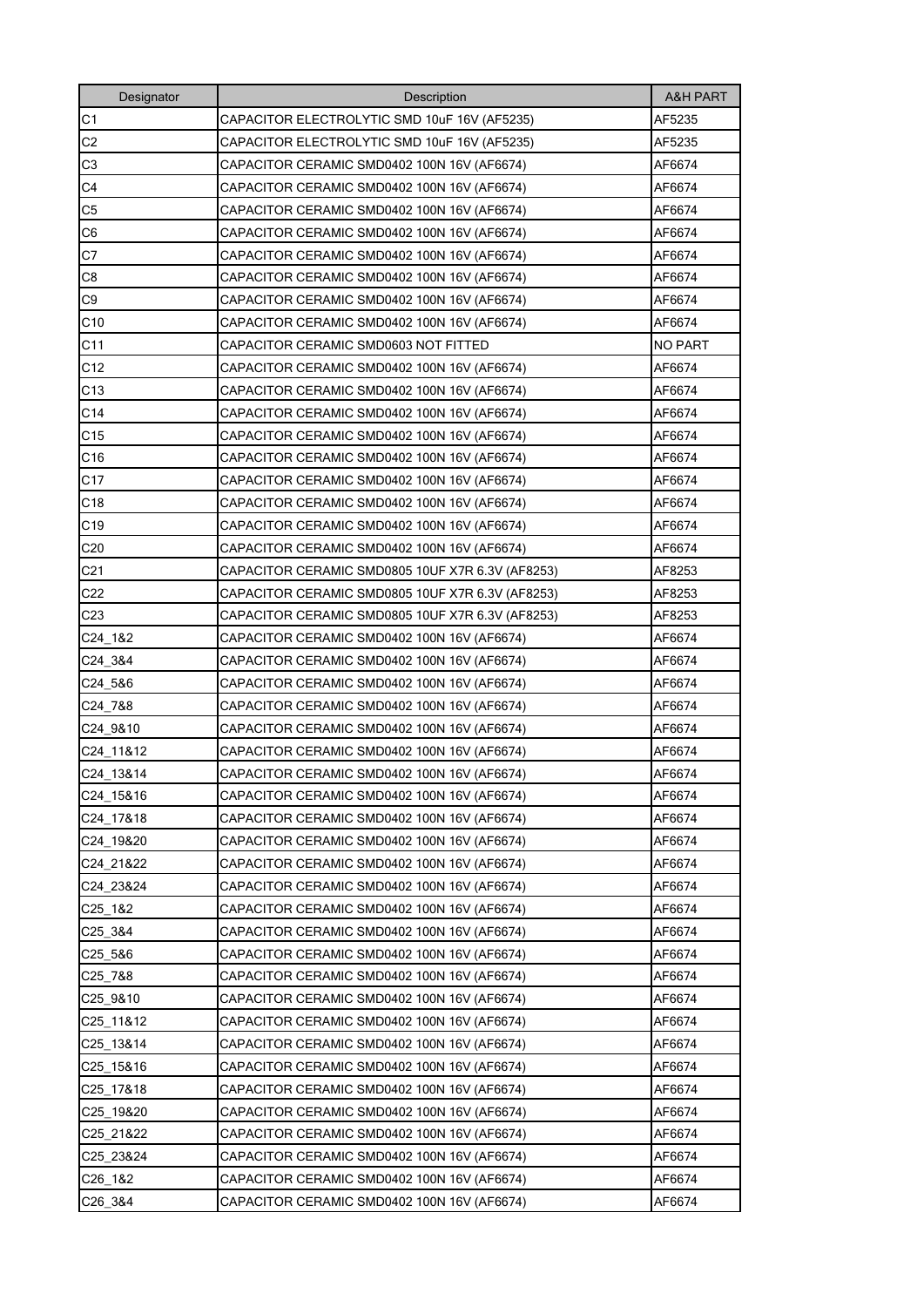| C26_5&6                           | CAPACITOR CERAMIC SMD0402 100N 16V (AF6674)      | AF6674 |
|-----------------------------------|--------------------------------------------------|--------|
| C26 7&8                           | CAPACITOR CERAMIC SMD0402 100N 16V (AF6674)      | AF6674 |
| C <sub>26</sub> 9&10              | CAPACITOR CERAMIC SMD0402 100N 16V (AF6674)      | AF6674 |
| C26_11&12                         | CAPACITOR CERAMIC SMD0402 100N 16V (AF6674)      | AF6674 |
| C <sub>26</sub> 13&14             | CAPACITOR CERAMIC SMD0402 100N 16V (AF6674)      | AF6674 |
| C <sub>26</sub> 15&16             | CAPACITOR CERAMIC SMD0402 100N 16V (AF6674)      | AF6674 |
| C <sub>26</sub> 17&18             | CAPACITOR CERAMIC SMD0402 100N 16V (AF6674)      | AF6674 |
| C <sub>26</sub> 19& <sub>20</sub> | CAPACITOR CERAMIC SMD0402 100N 16V (AF6674)      | AF6674 |
| C26_21&22                         | CAPACITOR CERAMIC SMD0402 100N 16V (AF6674)      | AF6674 |
| C26_23&24                         | CAPACITOR CERAMIC SMD0402 100N 16V (AF6674)      | AF6674 |
| C27_1&2                           | CAPACITOR CERAMIC SMD0402 100N 16V (AF6674)      | AF6674 |
| C27_3&4                           | CAPACITOR CERAMIC SMD0402 100N 16V (AF6674)      | AF6674 |
| C27_5&6                           | CAPACITOR CERAMIC SMD0402 100N 16V (AF6674)      | AF6674 |
| C27 7&8                           | CAPACITOR CERAMIC SMD0402 100N 16V (AF6674)      | AF6674 |
| C27_9&10                          | CAPACITOR CERAMIC SMD0402 100N 16V (AF6674)      | AF6674 |
| C27_11&12                         | CAPACITOR CERAMIC SMD0402 100N 16V (AF6674)      | AF6674 |
| C27 13&14                         | CAPACITOR CERAMIC SMD0402 100N 16V (AF6674)      | AF6674 |
| C27 15&16                         | CAPACITOR CERAMIC SMD0402 100N 16V (AF6674)      | AF6674 |
| C27_17&18                         | CAPACITOR CERAMIC SMD0402 100N 16V (AF6674)      | AF6674 |
| C27_19&20                         | CAPACITOR CERAMIC SMD0402 100N 16V (AF6674)      | AF6674 |
| C27 21&22                         | CAPACITOR CERAMIC SMD0402 100N 16V (AF6674)      | AF6674 |
| C27 23&24                         | CAPACITOR CERAMIC SMD0402 100N 16V (AF6674)      | AF6674 |
| C28_1&2                           | CAPACITOR CERAMIC SMD0805 10UF X7R 6.3V (AF8253) | AF8253 |
| C28 3&4                           | CAPACITOR CERAMIC SMD0805 10UF X7R 6.3V (AF8253) | AF8253 |
| C <sub>28</sub> 5&6               | CAPACITOR CERAMIC SMD0805 10UF X7R 6.3V (AF8253) | AF8253 |
| C28 7&8                           | CAPACITOR CERAMIC SMD0805 10UF X7R 6.3V (AF8253) | AF8253 |
| C28 9&10                          | CAPACITOR CERAMIC SMD0805 10UF X7R 6.3V (AF8253) | AF8253 |
| C28 11&12                         | CAPACITOR CERAMIC SMD0805 10UF X7R 6.3V (AF8253) | AF8253 |
| C28 13&14                         | CAPACITOR CERAMIC SMD0805 10UF X7R 6.3V (AF8253) | AF8253 |
| C28_15&16                         | CAPACITOR CERAMIC SMD0805 10UF X7R 6.3V (AF8253) | AF8253 |
| C28 17&18                         | CAPACITOR CERAMIC SMD0805 10UF X7R 6.3V (AF8253) | AF8253 |
| C28 19&20                         | CAPACITOR CERAMIC SMD0805 10UF X7R 6.3V (AF8253) | AF8253 |
| C28 21&22                         | CAPACITOR CERAMIC SMD0805 10UF X7R 6.3V (AF8253) | AF8253 |
| C28 23&24                         | CAPACITOR CERAMIC SMD0805 10UF X7R 6.3V (AF8253) | AF8253 |
| C29_1&2                           | CAPACITOR CERAMIC SMD0805 10UF X7R 6.3V (AF8253) | AF8253 |
| C29_3&4                           | CAPACITOR CERAMIC SMD0805 10UF X7R 6.3V (AF8253) | AF8253 |
| C <sub>29</sub> 5&6               | CAPACITOR CERAMIC SMD0805 10UF X7R 6.3V (AF8253) | AF8253 |
| C29 7&8                           | CAPACITOR CERAMIC SMD0805 10UF X7R 6.3V (AF8253) | AF8253 |
| C29 9&10                          | CAPACITOR CERAMIC SMD0805 10UF X7R 6.3V (AF8253) | AF8253 |
| C29 11&12                         | CAPACITOR CERAMIC SMD0805 10UF X7R 6.3V (AF8253) | AF8253 |
| C29 13&14                         | CAPACITOR CERAMIC SMD0805 10UF X7R 6.3V (AF8253) | AF8253 |
| C29 15&16                         | CAPACITOR CERAMIC SMD0805 10UF X7R 6.3V (AF8253) | AF8253 |
| C29 17&18                         | CAPACITOR CERAMIC SMD0805 10UF X7R 6.3V (AF8253) | AF8253 |
| C29 19&20                         | CAPACITOR CERAMIC SMD0805 10UF X7R 6.3V (AF8253) | AF8253 |
| C29 21&22                         | CAPACITOR CERAMIC SMD0805 10UF X7R 6.3V (AF8253) | AF8253 |
| C29 23&24                         | CAPACITOR CERAMIC SMD0805 10UF X7R 6.3V (AF8253) | AF8253 |
| C <sub>30</sub>                   | CAPACITOR ELECTROLYTIC SMD 10uF 16V (AF5235)     | AF5235 |
| C31                               | CAPACITOR CERAMIC SMD0402 100N 16V (AF6674)      | AF6674 |
| C32                               | CAPACITOR CERAMIC SMD0402 100N 16V (AF6674)      | AF6674 |
| C <sub>33</sub>                   | CAPACITOR CERAMIC SMD0402 100N 16V (AF6674)      | AF6674 |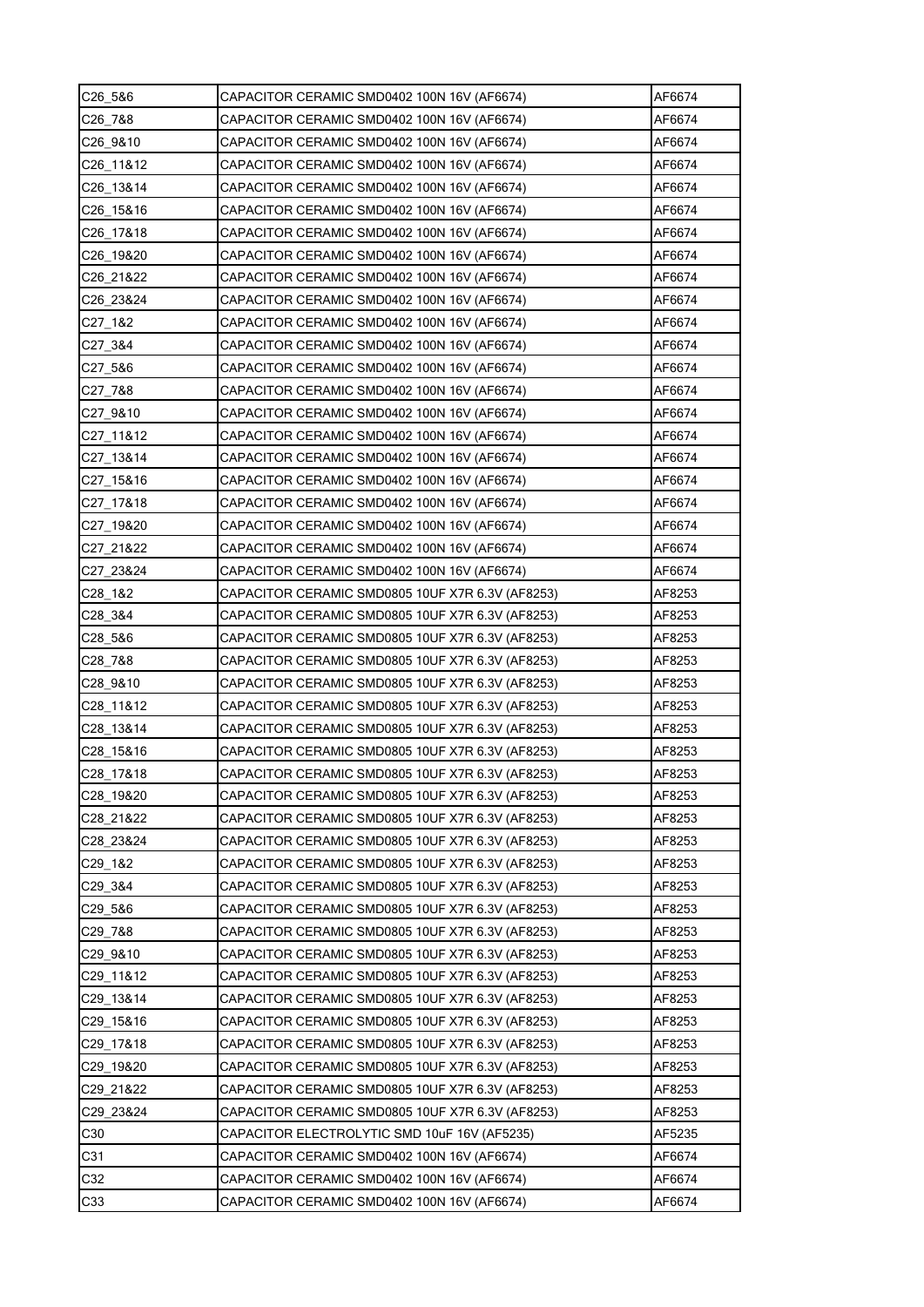| C34             | CAPACITOR CERAMIC SMD0402 100N 16V (AF6674)                                                | AF6674 |
|-----------------|--------------------------------------------------------------------------------------------|--------|
| C35             | CAPACITOR CERAMIC SMD0402 100N 16V (AF6674)                                                | AF6674 |
| C36             | CAPACITOR CERAMIC SMD0402 100N 16V (AF6674)                                                | AF6674 |
| C37             | CAPACITOR CERAMIC SMD0402 100N 16V (AF6674)                                                | AF6674 |
| C38             | CAPACITOR CERAMIC SMD0805 10UF X7R 6.3V (AF8253)                                           | AF8253 |
| C39             | CAPACITOR CERAMIC SMD0805 10UF X7R 6.3V (AF8253)                                           | AF8253 |
| C40             | CAPACITOR CERAMIC SMD0402 100N 16V (AF6674)                                                | AF6674 |
| C41             | CAPACITOR CERAMIC SMD1206 10UF X5R 25V 10% (AF8942)                                        | AF8942 |
| C42             | CAPACITOR CERAMIC SMD1206 10UF X5R 25V 10% (AF8942)                                        | AF8942 |
| C43             | CAPACITOR CERAMIC SMD0402 100N 16V (AF6674)                                                | AF6674 |
| C44             | CAPACITOR CERAMIC SMD0402 100N 16V (AF6674)                                                | AF6674 |
| C45             | CAPACITOR CERAMIC SMD0402 100N 16V (AF6674)                                                | AF6674 |
| C46             | CAPACITOR CERAMIC SMD0805 10UF X7R 6.3V (AF8253)                                           | AF8253 |
| C47             | CAPACITOR CERAMIC SMD0603 100N 25V X7R (AF5733)                                            | AF5733 |
| C48             | CAPACITOR CERAMIC SMD0805 2N2 (AF3548)                                                     | AF3548 |
| C49             | CAPACITOR CERAMIC SMD0805 10UF X7R 6.3V (AF8253)                                           | AF8253 |
| C <sub>50</sub> | CAPACITOR CERAMIC SMD0402 100N 16V (AF6674)                                                | AF6674 |
| C <sub>51</sub> | CAPACITOR CERAMIC SMD0402 100N 16V (AF6674)                                                | AF6674 |
| C <sub>54</sub> | CAPACITOR CERAMIC SMD0805 22N (AF5035)                                                     | AF5035 |
| C61             | CAPACITOR CERAMIC SMD0603 100N 25V X7R (AF5733)                                            | AF5733 |
| C66             | CAPACITOR CERAMIC SMD0805 10UF X5R 16V 10% (AF8557)                                        | AF8557 |
| C67             | CAPACITOR CERAMIC SMD0805 10UF X5R 16V 10% (AF8557)                                        | AF8557 |
| C68             | CAPACITOR CERAMIC SMD0805 10UF X5R 16V 10% (AF8557)                                        | AF8557 |
| C69             | CAPACITOR CERAMIC SMD0805 10UF X5R 16V 10% (AF8557)                                        | AF8557 |
| C71             |                                                                                            |        |
|                 | CAPACITOR CERAMIC SMD0402 100N 16V (AF6674)                                                | AF6674 |
| C72             | CAPACITOR CERAMIC SMD0402 100N 16V (AF6674)                                                | AF6674 |
| C73             | CAPACITOR CERAMIC SMD0402 100N 16V (AF6674)<br>CAPACITOR CERAMIC SMD0402 100N 16V (AF6674) | AF6674 |
| C74             |                                                                                            | AF6674 |
| C75             | CAPACITOR CERAMIC SMD0402 100N 16V (AF6674)                                                | AF6674 |
| C76             | CAPACITOR CERAMIC SMD0402 100N 16V (AF6674)                                                | AF6674 |
| C77             | CAPACITOR CERAMIC SMD0805 10UF X7R 6.3V (AF8253)                                           | AF8253 |
| C78             | CAPACITOR CERAMIC SMD0805 10UF X7R 6.3V (AF8253)                                           | AF8253 |
| C79             | CAPACITOR CERAMIC SMD0805 10UF X7R 6.3V (AF8253)                                           | AF8253 |
| C80             | CAPACITOR CERAMIC SMD0402 100N 16V (AF6674)                                                | AF6674 |
| C81             | CAPACITOR CERAMIC SMD0402 100N 16V (AF6674)                                                | AF6674 |
| C82 SW 1-8      | CAPACITOR CERAMIC SMD0402 100N 16V (AF6674)                                                | AF6674 |
| C82 SW 9-16     | CAPACITOR CERAMIC SMD0402 100N 16V (AF6674)                                                | AF6674 |
| C82_SW_17-24    | CAPACITOR CERAMIC SMD0402 100N 16V (AF6674)                                                | AF6674 |
| C83 SW 1-8      | CAPACITOR CERAMIC SMD0402 100N 16V (AF6674)                                                | AF6674 |
| C83 SW 9-16     | CAPACITOR CERAMIC SMD0402 100N 16V (AF6674)                                                | AF6674 |
| C83 SW 17-24    | CAPACITOR CERAMIC SMD0402 100N 16V (AF6674)                                                | AF6674 |
| C84 SW 1-8      | CAPACITOR CERAMIC SMD0402 100N 16V (AF6674)                                                | AF6674 |
| C84 SW 9-16     | CAPACITOR CERAMIC SMD0402 100N 16V (AF6674)                                                | AF6674 |
| C84 SW 17-24    | CAPACITOR CERAMIC SMD0402 100N 16V (AF6674)                                                | AF6674 |
| C88             | CAPACITOR CERAMIC SMD0402 100N 16V (AF6674)                                                | AF6674 |
| C89             | CAPACITOR CERAMIC SMD0402 100N 16V (AF6674)                                                | AF6674 |
| C90             | CAPACITOR CERAMIC SMD0402 100N 16V (AF6674)                                                | AF6674 |
| C91             | CAPACITOR CERAMIC SMD0402 100N 16V (AF6674)                                                | AF6674 |
| C92             | CAPACITOR CERAMIC SMD0402 100N 16V (AF6674)                                                | AF6674 |
| C93             | CAPACITOR CERAMIC SMD0402 100N 16V (AF6674)                                                | AF6674 |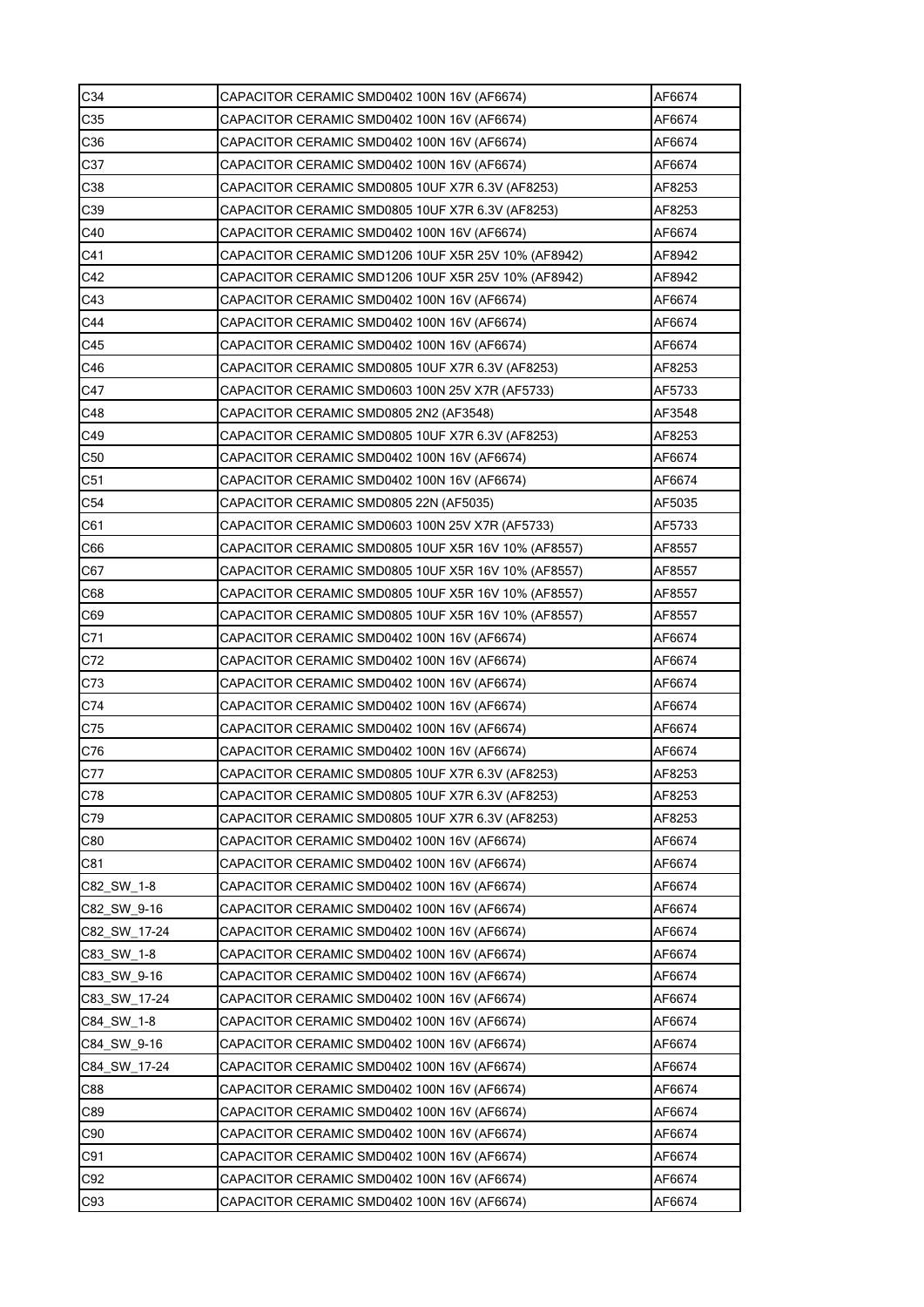| C94              | CAPACITOR CERAMIC SMD0805 10UF X7R 6.3V (AF8253)        | AF8253         |
|------------------|---------------------------------------------------------|----------------|
| C95              | CAPACITOR CERAMIC SMD0805 10UF X7R 6.3V (AF8253)        | AF8253         |
| C96              | CAPACITOR CERAMIC SMD0805 10UF X7R 6.3V (AF8253)        | AF8253         |
| C97              | CAPACITOR CERAMIC SMD0402 100N 16V (AF6674)             | AF6674         |
| C98              | CAPACITOR CERAMIC SMD0402 100N 16V (AF6674)             | AF6674         |
| C99              | CAPACITOR CERAMIC SMD0805 10UF X7R 6.3V (AF8253)        | AF8253         |
| C <sub>100</sub> | CAPACITOR CERAMIC SMD0402 100N 16V (AF6674)             | AF6674         |
| C101             | CAPACITOR CERAMIC SMD0402 100N 16V (AF6674)             | AF6674         |
| C102             | CAPACITOR CERAMIC SMD0402 100N 16V (AF6674)             | AF6674         |
| C103             | CAPACITOR CERAMIC SMD0402 100N 16V (AF6674)             | AF6674         |
| C104             | CAPACITOR CERAMIC SMD0805 10UF X7R 6.3V (AF8253)        | AF8253         |
| C105             | CAPACITOR CERAMIC SMD0402 100N 16V (AF6674)             | AF6674         |
| C <sub>106</sub> | CAPACITOR CERAMIC SMD0805 10UF X7R 6.3V (AF8253)        | AF8253         |
| C107             | CAPACITOR CERAMIC SMD0603 NOT FITTED                    | <b>NO PART</b> |
| C108             | CAPACITOR CERAMIC SMD0603 NOT FITTED                    | <b>NO PART</b> |
| C <sub>109</sub> | CAPACITOR CERAMIC SMD0603 NOT FITTED                    | <b>NO PART</b> |
| C110             | CAPACITOR CERAMIC SMD0603 NOT FITTED                    | <b>NO PART</b> |
| C111             | CAPACITOR CERAMIC SMD0603 NOT FITTED                    | <b>NO PART</b> |
| C112             | CAPACITOR CERAMIC SMD0603 NOT FITTED                    | <b>NO PART</b> |
| C <sub>113</sub> | CAPACITOR CERAMIC SMD0603 NOT FITTED                    | NO PART        |
| C114             | CAPACITOR CERAMIC SMD0603 NOT FITTED                    | <b>NO PART</b> |
| C115             | CAPACITOR CERAMIC SMD0603 NOT FITTED                    | <b>NO PART</b> |
| C116             | CAPACITOR CERAMIC SMD0603 NOT FITTED                    | <b>NO PART</b> |
| C117             | CAPACITOR CERAMIC SMD0603 NOT FITTED                    | <b>NO PART</b> |
| C118             | CAPACITOR CERAMIC SMD0603 NOT FITTED                    | <b>NO PART</b> |
| C119             | CAPACITOR CERAMIC SMD0603 NOT FITTED                    | <b>NO PART</b> |
| C120             | CAPACITOR CERAMIC SMD0603 NOT FITTED                    | <b>NO PART</b> |
| C121             | CAPACITOR CERAMIC SMD0603 NOT FITTED                    | <b>NO PART</b> |
| C122             | CAPACITOR CERAMIC SMD0603 NOT FITTED                    | <b>NO PART</b> |
| C <sub>123</sub> | CAPACITOR CERAMIC SMD0603 NOT FITTED                    | NO PART        |
| C124             | CAPACITOR CERAMIC SMD0603 NOT FITTED                    | <b>NO PART</b> |
| C125             | CAPACITOR CERAMIC SMD0603 NOT FITTED                    | <b>NO PART</b> |
| C126             | CAPACITOR CERAMIC SMD0603 NOT FITTED                    | <b>NO PART</b> |
| C127             | CAPACITOR CERAMIC SMD0603 NOT FITTED                    | <b>NO PART</b> |
| C128             | CAPACITOR CERAMIC SMD0603 NOT FITTED                    | <b>NO PART</b> |
| C129             | CAPACITOR CERAMIC SMD0603 NOT FITTED                    | <b>NO PART</b> |
| C130             | CAPACITOR CERAMIC SMD0603 NOT FITTED                    | <b>NO PART</b> |
| C131             | CAPACITOR CERAMIC SMD0603 NOT FITTED                    | <b>NO PART</b> |
| C <sub>132</sub> | CAPACITOR CERAMIC SMD0603 NOT FITTED                    | NO PART        |
| C133             | CAPACITOR CERAMIC SMD0603 NOT FITTED                    | <b>NO PART</b> |
| C134             | CAPACITOR CERAMIC SMD0603 NOT FITTED                    | <b>NO PART</b> |
| C <sub>135</sub> | CAPACITOR CERAMIC SMD0603 NOT FITTED                    | <b>NO PART</b> |
| C136             | CAPACITOR CERAMIC SMD0603 NOT FITTED                    | <b>NO PART</b> |
| C137             | CAPACITOR CERAMIC SMD0603 NOT FITTED                    | <b>NO PART</b> |
| C138             | CAPACITOR CERAMIC SMD0603 NOT FITTED                    | <b>NO PART</b> |
| C139             | CAPACITOR CERAMIC SMD0603 NOT FITTED                    | <b>NO PART</b> |
| C140             | CAPACITOR CERAMIC SMD0603 NOT FITTED                    | NO PART        |
| C141             | CAPACITOR CERAMIC SMD0603 NOT FITTED                    | <b>NO PART</b> |
| CN <sub>2</sub>  | Connector IDC, Molex Type 0.1" Pitch 13x2 pins (AL3591) | AL3591         |
| CN <sub>3</sub>  | SIL 5 M STRT NF                                         | <b>NO PART</b> |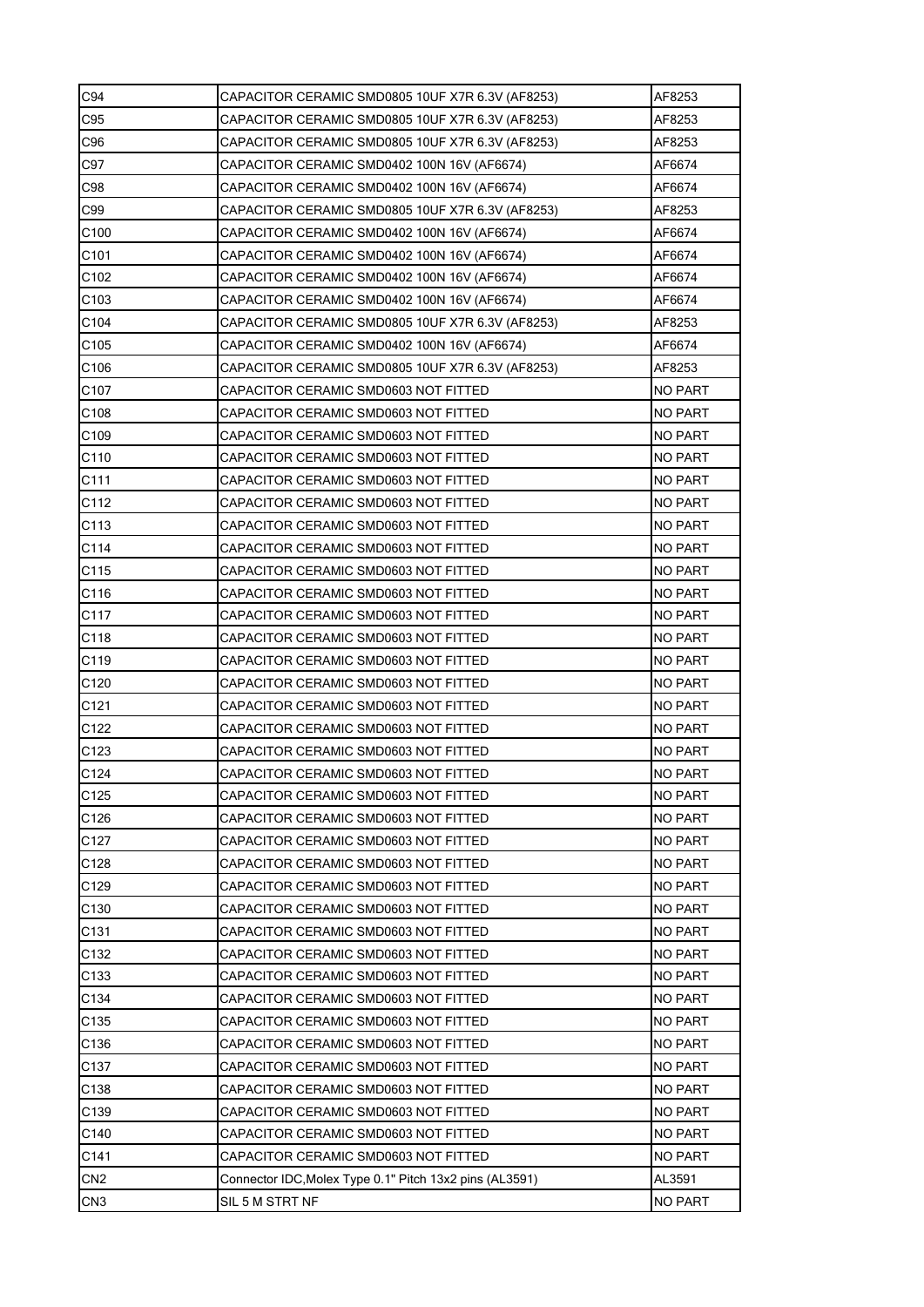| CN <sub>4</sub>   | Molex Type 0.1" Pitch SIL 11 pins F 90 DEG FLUSH (AL8908) | AL8908         |
|-------------------|-----------------------------------------------------------|----------------|
| CN <sub>5</sub>   | Molex Type 0.1" Pitch SIL 11 pins M 90 DEG FLUSH (AL8909) | AL8909         |
| CN <sub>7</sub>   | SIL 5 M STRT NF                                           | <b>NO PART</b> |
| ENC <sub>1</sub>  | ROTARY ENCODER FORWARD DC12G2410415 (AI8567)              | AI8567         |
| ENC <sub>2</sub>  | ROTARY ENCODER FORWARD DC12G2410415 (AI8567)              | AI8567         |
| ENC <sub>3</sub>  | ROTARY ENCODER FORWARD DC12G2410415 (AI8567)              | AI8567         |
| ENC4              | ROTARY ENCODER FORWARD DC12G2410415 (AI8567)              | AI8567         |
| ENC <sub>5</sub>  | ROTARY ENCODER FORWARD DC12G2410415 (AI8567)              | AI8567         |
| ENC6              | ROTARY ENCODER FORWARD DC12G2410415 (AI8567)              | AI8567         |
| ENC7              | ROTARY ENCODER FORWARD DC12G2410415 (AI8567)              | AI8567         |
| ENC <sub>8</sub>  | ROTARY ENCODER FORWARD DC12G2410415 (AI8567)              | AI8567         |
| ENC9              | ROTARY ENCODER FORWARD DC12G2410415 (AI8567)              | AI8567         |
| ENC <sub>10</sub> | ROTARY ENCODER FORWARD DC12G2410415 (AI8567)              | AI8567         |
| ENC11             | ROTARY ENCODER FORWARD DC12G2410415 (AI8567)              | AI8567         |
| ENC <sub>12</sub> | ROTARY ENCODER FORWARD DC12G2410415 (AI8567)              | AI8567         |
| ENC <sub>13</sub> | ROTARY ENCODER FORWARD DC12G2410415 (AI8567)              | AI8567         |
| ENC14             | ROTARY ENCODER FORWARD DC12G2410415 (AI8567)              | AI8567         |
| ENC <sub>15</sub> | ROTARY ENCODER FORWARD DC12G2410415 (AI8567)              | AI8567         |
| ENC16             | ROTARY ENCODER FORWARD DC12G2410415 (AI8567)              | AI8567         |
| ENC <sub>17</sub> | ROTARY ENCODER FORWARD DC12G2410415 (AI8567)              | AI8567         |
| ENC18             | ROTARY ENCODER FORWARD DC12G2410415 (AI8567)              | AI8567         |
| FID1              | SMD FIDUCIAL                                              | <b>NO PART</b> |
| FID <sub>2</sub>  | <b>SMD FIDUCIAL</b>                                       | <b>NO PART</b> |
| FID <sub>3</sub>  | <b>SMD FIDUCIAL</b>                                       | <b>NO PART</b> |
| FID4              | SMD FIDUCIAL                                              | <b>NO PART</b> |
| FID5              | SMD FIDUCIAL                                              | <b>NO PART</b> |
| FID <sub>6</sub>  | <b>SMD FIDUCIAL</b>                                       | <b>NO PART</b> |
| FID7              | <b>SMD FIDUCIAL</b>                                       | <b>NO PART</b> |
| FID <sub>8</sub>  | SMD FIDUCIAL                                              | <b>NO PART</b> |
| FID9              | <b>SMD FIDUCIAL</b>                                       | <b>NO PART</b> |
| <b>FID10</b>      | <b>SMD FIDUCIAL</b>                                       | <b>NO PART</b> |
| <b>FID11</b>      | SMD FIDUCIAL BLIND                                        | <b>NO PART</b> |
| FID <sub>12</sub> | <b>SMD FIDUCIAL BLIND</b>                                 | <b>NO PART</b> |
| <b>JS56</b>       | SOLDER BRIDGE ASSIGNMENT                                  | <b>NO PART</b> |
| KM1               | KEYMAT QU-RANGE 8-CHANNEL (AA8905)                        | AA8905         |
| KM <sub>2</sub>   | KEYMAT QU-RANGE 8-CHANNEL (AA8905)                        | AA8905         |
| KM3               | KEYMAT QU-RANGE 8-CHANNEL (AA8905)                        | AA8905         |
| KM4               | KEYMAT QU-RANGE MULTI TOOL (AA8906)                       | AA8906         |
| KM <sub>5</sub>   | KEYMAT QU-24 ADD-ON (AA9311)                              | AA9311         |
| L1                |                                                           | AM8759         |
| LD1               | LED CYL SUN 3mm CLEAR GREEN (AE5146)                      | AE5146         |
| LD <sub>2</sub>   | LED CYL SUN 3mm CLEAR GREEN (AE5146)                      | AE5146         |
| LD <sub>3</sub>   | LED CYL SUN 3mm CLEAR GREEN (AE5146)                      | AE5146         |
| LD4               | LED CYL SUN 3mm CLEAR GREEN (AE5146)                      | AE5146         |
| LD <sub>5</sub>   | LED CYL SUN 3mm CLEAR GREEN (AE5146)                      | AE5146         |
| LD <sub>6</sub>   | LED CYL SUN 3mm CLEAR GREEN (AE5146)                      | AE5146         |
| LD7               | LED CYL SUN 3mm CLEAR GREEN (AE5146)                      | AE5146         |
| LD8               | LED CYL SUN 3mm CLEAR GREEN (AE5146)                      | AE5146         |
| LD9               | LED CYL SUN 3mm CLEAR GREEN (AE5146)                      | AE5146         |
| LD10              | LED CYL SUN 3mm CLEAR GREEN (AE5146)                      | AE5146         |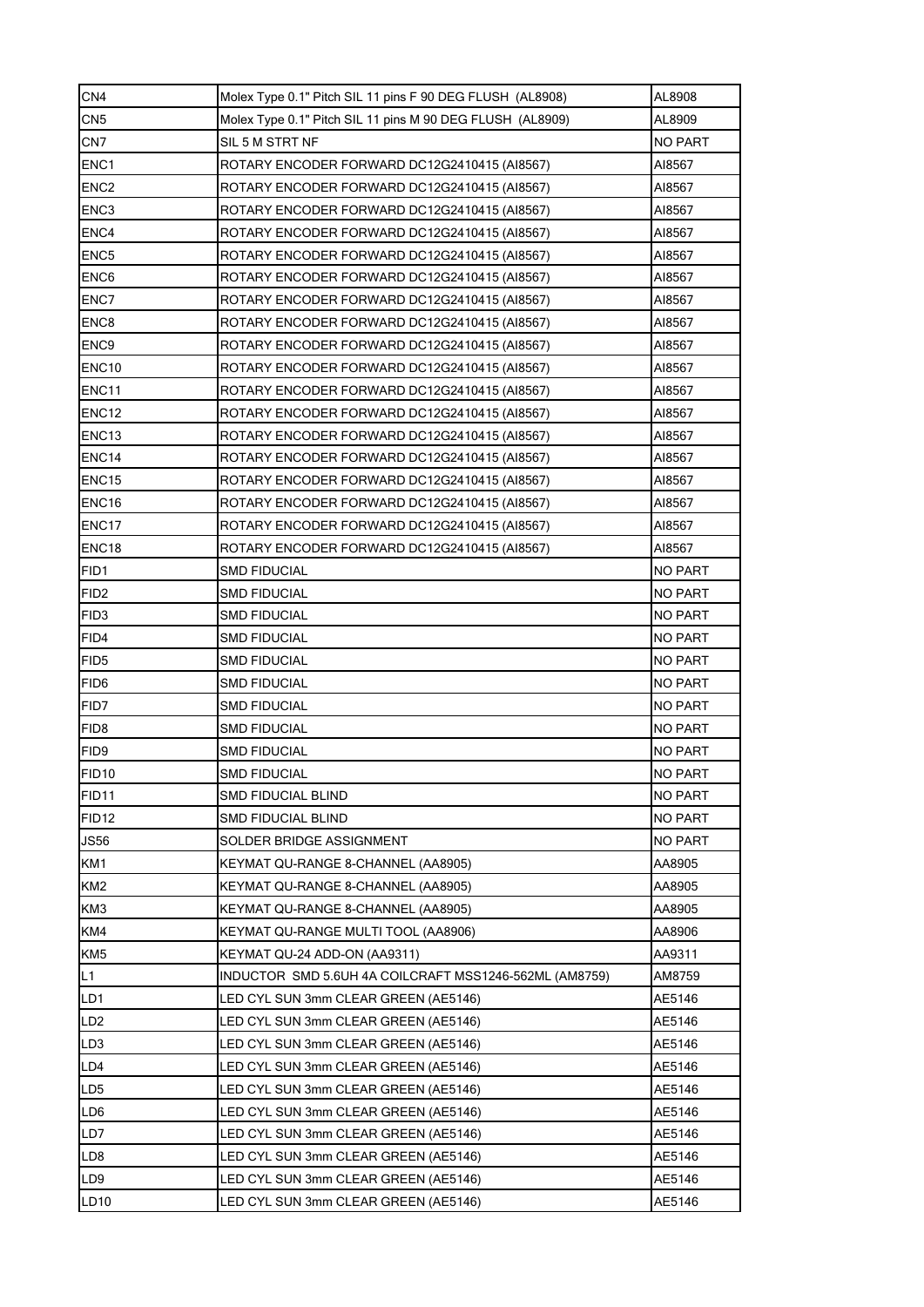| LD11             | LED CYL SUN 3mm CLEAR GREEN (AE5146)        | AE5146 |
|------------------|---------------------------------------------|--------|
| LD12             | LED CYL SUN 3mm CLEAR GREEN (AE5146)        | AE5146 |
| LD13             | LED CYL SUN 3mm CLEAR GREEN (AE5146)        | AE5146 |
| <b>LD14</b>      | LED CYL SUN 3mm CLEAR GREEN (AE5146)        | AE5146 |
| LD15             | LED CYL SUN 3mm CLEAR GREEN (AE5146)        | AE5146 |
| LD16             | LED CYL SUN 3mm CLEAR GREEN (AE5146)        | AE5146 |
| <b>LD17</b>      | LED CYL SUN 3mm CLEAR YELLOW (AE6107)       | AE6107 |
| <b>LD18</b>      | LED CYL SUN 3mm CLEAR YELLOW (AE6107)       | AE6107 |
| LD19             | LED CYL SUN 3mm CLEAR YELLOW (AE6107)       | AE6107 |
| LD20             | LED CYL SUN 3mm CLEAR RED (AE5145)          | AE5145 |
| LD21             | LED CYL SUN 3mm CLEAR YELLOW (AE6107)       | AE6107 |
| <b>LD22</b>      | LED CYL SUN 3mm CLEAR YELLOW (AE6107)       | AE6107 |
| LD <sub>23</sub> | LED CYL SUN 3mm CLEAR YELLOW (AE6107)       | AE6107 |
| LD24             | LED CYL SUN 3mm CLEAR RED (AE5145)          | AE5145 |
| LD25             | LED CYL SUN 3mm CLEAR RED (AE5145)          | AE5145 |
| LD26 1&2         | LED SMD SUN RED 1106 (AE5946)               | AE5946 |
| LD26_3&4         | LED SMD SUN RED 1106 (AE5946)               | AE5946 |
| LD26 5&6         | LED SMD SUN RED 1106 (AE5946)               | AE5946 |
| LD26 7&8         | LED SMD SUN RED 1106 (AE5946)               | AE5946 |
| LD26 9&10        | LED SMD SUN RED 1106 (AE5946)               | AE5946 |
| LD26 11&12       | LED SMD SUN RED 1106 (AE5946)               | AE5946 |
| LD26 13&14       | LED SMD SUN RED 1106 (AE5946)               | AE5946 |
| LD26_15&16       | LED SMD SUN RED 1106 (AE5946)               | AE5946 |
| LD26 17&18       | LED SMD SUN RED 1106 (AE5946)               | AE5946 |
| LD26 19&20       | LED SMD SUN RED 1106 (AE5946)               | AE5946 |
| LD26 21&22       | LED SMD SUN RED 1106 (AE5946)               | AE5946 |
|                  | LED SMD SUN RED 1106 (AE5946)               |        |
| LD26 23&24       |                                             | AE5946 |
| LD27 1&2         | LED SMD SUN GREEN 1106 (ZVG60W) (AE8371)    | AE8371 |
| LD27 3&4         | LED SMD SUN GREEN 1106 (ZVG60W) (AE8371)    | AE8371 |
| LD27_5&6         | LED SMD SUN GREEN 1106 (ZVG60W) (AE8371)    | AE8371 |
| LD27 7&8         | LED SMD SUN GREEN 1106 (ZVG60W) (AE8371)    | AE8371 |
| LD27_9&10        | LED SMD SUN GREEN 1106 (ZVG60W) (AE8371)    | AE8371 |
| LD27_11&12       | LED SMD SUN GREEN<br>1106 (ZVG60W) (AE8371) | AE8371 |
| LD27_13&14       | LED SMD SUN GREEN<br>1106 (ZVG60W)(AE8371)  | AE8371 |
| LD27_15&16       | LED SMD SUN GREEN<br>1106 (ZVG60W)(AE8371)  | AE8371 |
| LD27_17&18       | LED SMD SUN GREEN<br>1106 (ZVG60W)(AE8371)  | AE8371 |
| LD27_19&20       | LED SMD SUN GREEN<br>1106 (ZVG60W)(AE8371)  | AE8371 |
| LD27_21&22       | LED SMD SUN GREEN<br>1106 (ZVG60W)(AE8371)  | AE8371 |
| LD27 23&24       | LED SMD SUN GREEN<br>1106 (ZVG60W)(AE8371)  | AE8371 |
| LD28_1&2         | LED SMD SUN YELLOW 1106 (AE5948)            | AE5948 |
| LD28 3&4         | LED SMD SUN YELLOW<br>1106 (AE5948)         | AE5948 |
| LD28_5&6         | LED SMD SUN YELLOW 1106 (AE5948)            | AE5948 |
| LD28_7&8         | LED SMD SUN YELLOW 1106 (AE5948)            | AE5948 |
| LD28 9&10        | LED SMD SUN YELLOW<br>1106 (AE5948)         | AE5948 |
| LD28_11&12       | LED SMD SUN YELLOW<br>1106 (AE5948)         | AE5948 |
| LD28 13&14       | LED SMD SUN YELLOW<br>1106 (AE5948)         | AE5948 |
| LD28_15&16       | LED SMD SUN YELLOW<br>1106 (AE5948)         | AE5948 |
| LD28 17&18       | LED SMD SUN YELLOW<br>1106 (AE5948)         | AE5948 |
| LD28_19&20       | LED SMD SUN YELLOW 1106 (AE5948)            | AE5948 |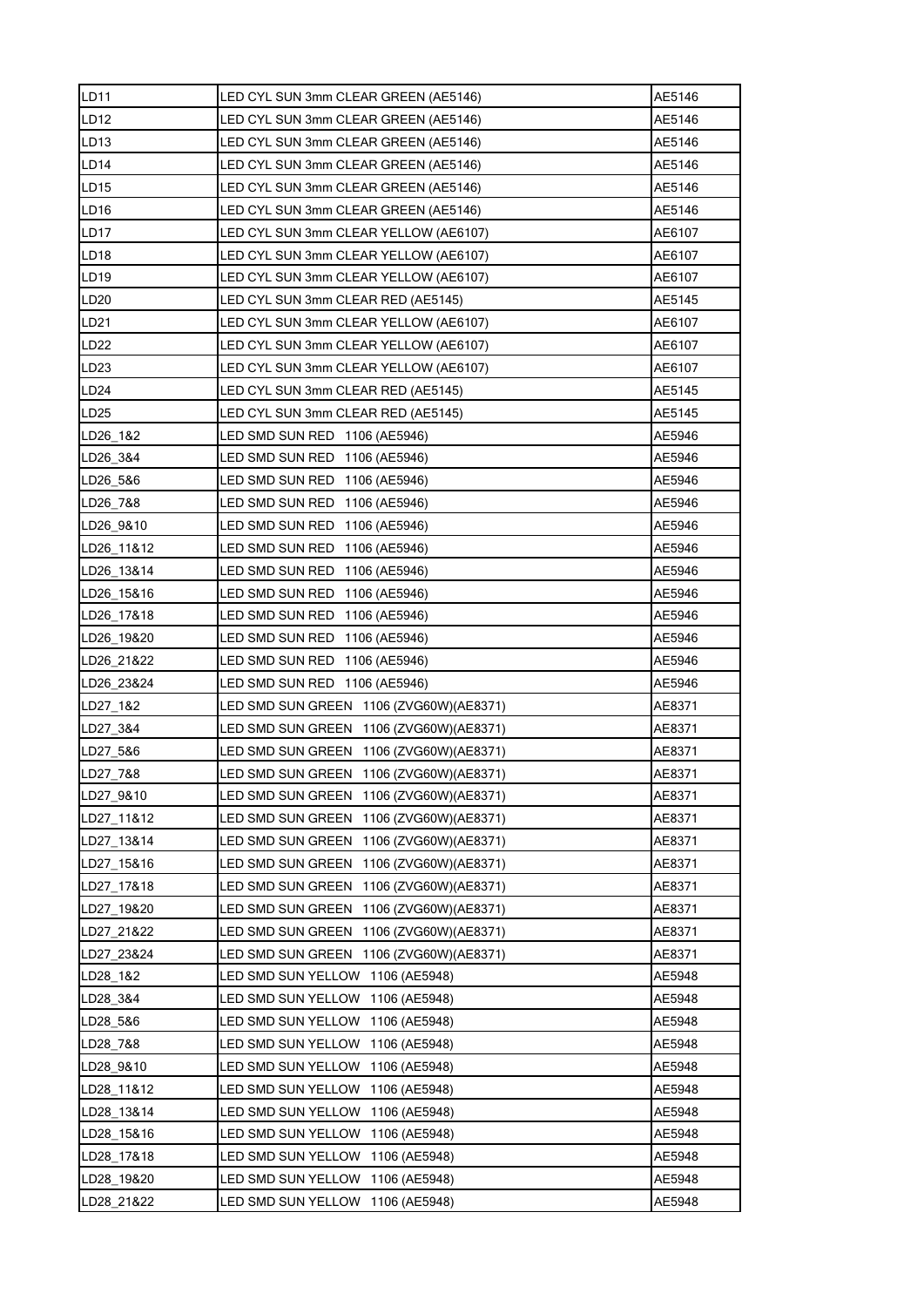| LD28 23&24 | LED SMD SUN YELLOW 1106 (AE5948)         | AE5948 |
|------------|------------------------------------------|--------|
| LD29 1&2   | LED SMD SUN RED 1106 (AE5946)            | AE5946 |
| LD29 3&4   | LED SMD SUN RED 1106 (AE5946)            | AE5946 |
| LD29_5&6   | LED SMD SUN RED 1106 (AE5946)            | AE5946 |
| LD29 7&8   | LED SMD SUN RED 1106 (AE5946)            | AE5946 |
| LD29 9&10  | LED SMD SUN RED 1106 (AE5946)            | AE5946 |
| LD29 11&12 | LED SMD SUN RED 1106 (AE5946)            | AE5946 |
| LD29_13&14 | LED SMD SUN RED 1106 (AE5946)            | AE5946 |
| LD29 15&16 | LED SMD SUN RED 1106 (AE5946)            | AE5946 |
| LD29 17&18 | LED SMD SUN RED 1106 (AE5946)            | AE5946 |
| LD29_19&20 | LED SMD SUN RED 1106 (AE5946)            | AE5946 |
| LD29 21&22 | LED SMD SUN RED 1106 (AE5946)            | AE5946 |
| LD29 23&24 | LED SMD SUN RED 1106 (AE5946)            | AE5946 |
| LD30 1&2   | LED SMD SUN GREEN 1106 (ZVG60W)(AE8371)  | AE8371 |
| LD30 3&4   | LED SMD SUN GREEN 1106 (ZVG60W) (AE8371) | AE8371 |
| LD30_5&6   | LED SMD SUN GREEN 1106 (ZVG60W) (AE8371) | AE8371 |
| LD30 7&8   | LED SMD SUN GREEN 1106 (ZVG60W) (AE8371) | AE8371 |
| LD30 9&10  | LED SMD SUN GREEN 1106 (ZVG60W) (AE8371) | AE8371 |
| LD30_11&12 | LED SMD SUN GREEN 1106 (ZVG60W)(AE8371)  | AE8371 |
| LD30 13&14 | LED SMD SUN GREEN 1106 (ZVG60W) (AE8371) | AE8371 |
| LD30 15&16 | LED SMD SUN GREEN 1106 (ZVG60W) (AE8371) | AE8371 |
| LD30 17&18 | LED SMD SUN GREEN 1106 (ZVG60W)(AE8371)  | AE8371 |
| LD30_19&20 | LED SMD SUN GREEN 1106 (ZVG60W)(AE8371)  | AE8371 |
| LD30 21&22 | LED SMD SUN GREEN 1106 (ZVG60W) (AE8371) | AE8371 |
| LD30 23&24 | LED SMD SUN GREEN 1106 (ZVG60W)(AE8371)  | AE8371 |
| LD31 1&2   | LED SMD SUN YELLOW 1106 (AE5948)         | AE5948 |
| LD31 3&4   | LED SMD SUN YELLOW 1106 (AE5948)         | AE5948 |
| LD31_5&6   | LED SMD SUN YELLOW 1106 (AE5948)         | AE5948 |
| LD31 7&8   | LED SMD SUN YELLOW 1106 (AE5948)         | AE5948 |
| LD31_9&10  | LED SMD SUN YELLOW 1106 (AE5948)         | AE5948 |
| LD31 11&12 | LED SMD SUN YELLOW 1106 (AE5948)         | AE5948 |
| LD31 13&14 | LED SMD SUN YELLOW 1106 (AE5948)         | AE5948 |
| LD31 15&16 | LED SMD SUN YELLOW 1106 (AE5948)         | AE5948 |
| LD31_17&18 | LED SMD SUN YELLOW 1106 (AE5948)         | AE5948 |
| LD31 19&20 | LED SMD SUN YELLOW 1106 (AE5948)         | AE5948 |
| LD31 21&22 | LED SMD SUN YELLOW 1106 (AE5948)         | AE5948 |
| LD31 23&24 | LED SMD SUN YELLOW 1106 (AE5948)         | AE5948 |
| LD32_1&2   | LED CYL SUN 3mm CLEAR GREEN (AE5146)     | AE5146 |
| LD32 3&4   | LED CYL SUN 3mm CLEAR GREEN (AE5146)     | AE5146 |
| LD32 5&6   | LED CYL SUN 3mm CLEAR GREEN (AE5146)     | AE5146 |
| LD32 7&8   | LED CYL SUN 3mm CLEAR GREEN (AE5146)     | AE5146 |
| LD32_9&10  | LED CYL SUN 3mm CLEAR GREEN (AE5146)     | AE5146 |
| LD32_11&12 | LED CYL SUN 3mm CLEAR GREEN (AE5146)     | AE5146 |
| LD32 13&14 | LED CYL SUN 3mm CLEAR GREEN (AE5146)     | AE5146 |
| LD32 15&16 | LED CYL SUN 3mm CLEAR GREEN (AE5146)     | AE5146 |
| LD32_17&18 | LED CYL SUN 3mm CLEAR GREEN (AE5146)     | AE5146 |
| LD32_19&20 | LED CYL SUN 3mm CLEAR GREEN (AE5146)     | AE5146 |
| LD32 21&22 | LED CYL SUN 3mm CLEAR GREEN (AE5146)     | AE5146 |
| LD32 23&24 | LED CYL SUN 3mm CLEAR GREEN (AE5146)     | AE5146 |
| LD33 1&2   | LED CYL SUN 3mm CLEAR GREEN (AE5146)     | AE5146 |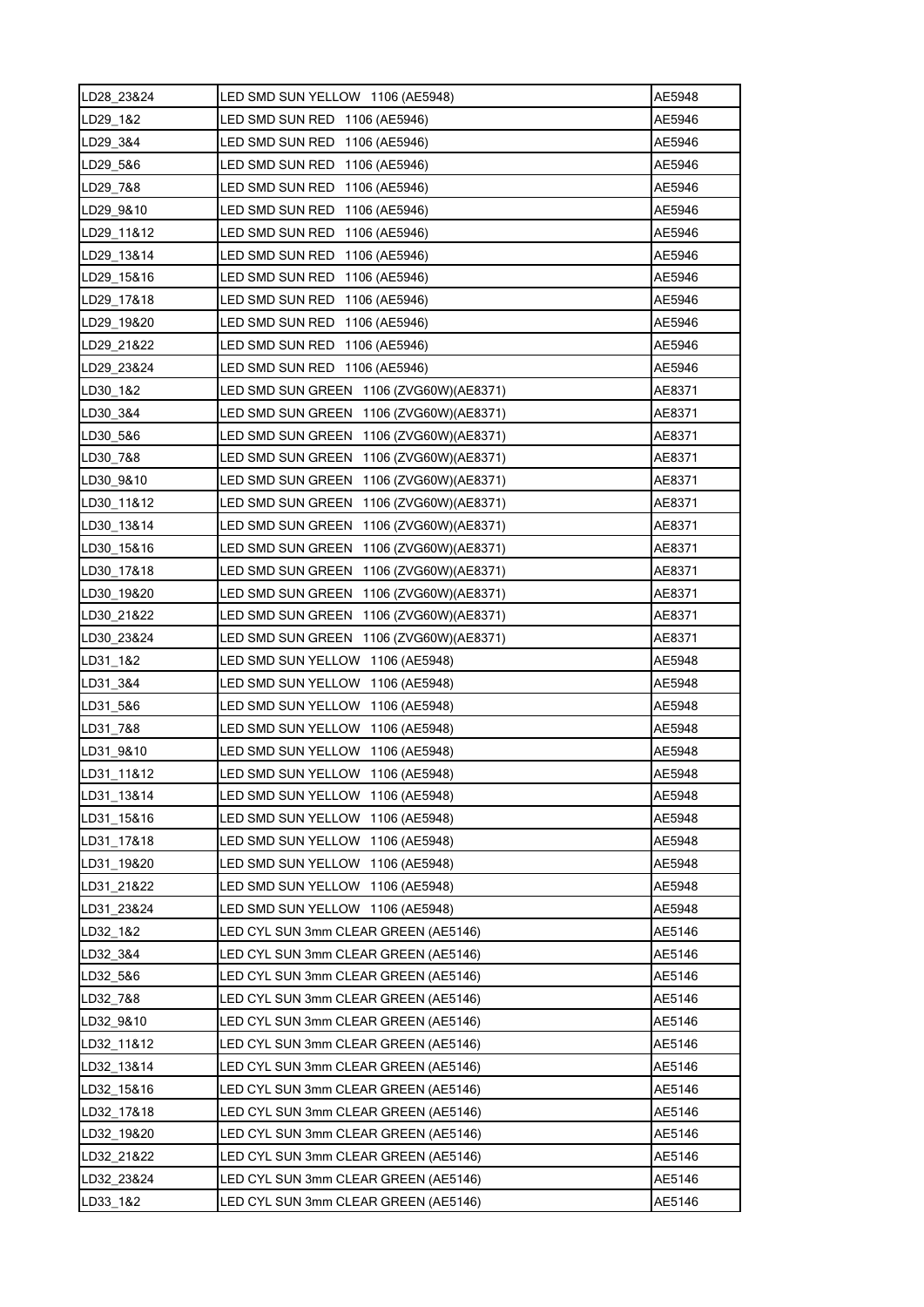| LD33_3&4   | LED CYL SUN 3mm CLEAR GREEN (AE5146) | AE5146 |
|------------|--------------------------------------|--------|
| LD33_5&6   | LED CYL SUN 3mm CLEAR GREEN (AE5146) | AE5146 |
| LD33 7&8   | LED CYL SUN 3mm CLEAR GREEN (AE5146) | AE5146 |
| LD33_9&10  | LED CYL SUN 3mm CLEAR GREEN (AE5146) | AE5146 |
| LD33_11&12 | LED CYL SUN 3mm CLEAR GREEN (AE5146) | AE5146 |
| LD33_13&14 | LED CYL SUN 3mm CLEAR GREEN (AE5146) | AE5146 |
| LD33 15&16 | LED CYL SUN 3mm CLEAR GREEN (AE5146) | AE5146 |
| LD33_17&18 | LED CYL SUN 3mm CLEAR GREEN (AE5146) | AE5146 |
| LD33 19&20 | LED CYL SUN 3mm CLEAR GREEN (AE5146) | AE5146 |
| LD33 21&22 | LED CYL SUN 3mm CLEAR GREEN (AE5146) | AE5146 |
| LD33_23&24 | LED CYL SUN 3mm CLEAR GREEN (AE5146) | AE5146 |
| LD34 1&2   | LED CYL SUN 3mm CLEAR RED (AE5145)   | AE5145 |
| LD34 3&4   | LED CYL SUN 3mm CLEAR RED (AE5145)   | AE5145 |
| LD34 5&6   | LED CYL SUN 3mm CLEAR RED (AE5145)   | AE5145 |
| LD34 7&8   | LED CYL SUN 3mm CLEAR RED (AE5145)   | AE5145 |
| LD34_9&10  | LED CYL SUN 3mm CLEAR RED (AE5145)   | AE5145 |
| LD34 11&12 | LED CYL SUN 3mm CLEAR RED (AE5145)   | AE5145 |
| LD34 13&14 | LED CYL SUN 3mm CLEAR RED (AE5145)   | AE5145 |
| LD34_15&16 | LED CYL SUN 3mm CLEAR RED (AE5145)   | AE5145 |
| LD34 17&18 | LED CYL SUN 3mm CLEAR RED (AE5145)   | AE5145 |
| LD34 19&20 | LED CYL SUN 3mm CLEAR RED (AE5145)   | AE5145 |
| LD34 21&22 | LED CYL SUN 3mm CLEAR RED (AE5145)   | AE5145 |
| LD34_23&24 | LED CYL SUN 3mm CLEAR RED (AE5145)   | AE5145 |
| LD35 1&2   | LED CYL SUN 3mm CLEAR GREEN (AE5146) | AE5146 |
| LD35_3&4   | LED CYL SUN 3mm CLEAR GREEN (AE5146) | AE5146 |
| LD35 5&6   | LED CYL SUN 3mm CLEAR GREEN (AE5146) | AE5146 |
| LD35_7&8   | LED CYL SUN 3mm CLEAR GREEN (AE5146) | AE5146 |
| LD35_9&10  | LED CYL SUN 3mm CLEAR GREEN (AE5146) | AE5146 |
| LD35 11&12 | LED CYL SUN 3mm CLEAR GREEN (AE5146) | AE5146 |
| LD35_13&14 | LED CYL SUN 3mm CLEAR GREEN (AE5146) | AE5146 |
| LD35 15&16 | LED CYL SUN 3mm CLEAR GREEN (AE5146) | AE5146 |
| LD35 17&18 | LED CYL SUN 3mm CLEAR GREEN (AE5146) | AE5146 |
| LD35 19&20 | LED CYL SUN 3mm CLEAR GREEN (AE5146) | AE5146 |
| LD35_21&22 | LED CYL SUN 3mm CLEAR GREEN (AE5146) | AE5146 |
| LD35 23&24 | LED CYL SUN 3mm CLEAR GREEN (AE5146) | AE5146 |
| LD36 1&2   | LED CYL SUN 3mm CLEAR GREEN (AE5146) | AE5146 |
| LD36_3&4   | LED CYL SUN 3mm CLEAR GREEN (AE5146) | AE5146 |
| LD36_5&6   | LED CYL SUN 3mm CLEAR GREEN (AE5146) | AE5146 |
| LD36 7&8   | LED CYL SUN 3mm CLEAR GREEN (AE5146) | AE5146 |
| LD36 9&10  | LED CYL SUN 3mm CLEAR GREEN (AE5146) | AE5146 |
| LD36 11&12 | LED CYL SUN 3mm CLEAR GREEN (AE5146) | AE5146 |
| LD36_13&14 | LED CYL SUN 3mm CLEAR GREEN (AE5146) | AE5146 |
| LD36_15&16 | LED CYL SUN 3mm CLEAR GREEN (AE5146) | AE5146 |
| LD36 17&18 | LED CYL SUN 3mm CLEAR GREEN (AE5146) | AE5146 |
| LD36 19&20 | LED CYL SUN 3mm CLEAR GREEN (AE5146) | AE5146 |
| LD36 21&22 | LED CYL SUN 3mm CLEAR GREEN (AE5146) | AE5146 |
| LD36_23&24 | LED CYL SUN 3mm CLEAR GREEN (AE5146) | AE5146 |
| LD37_1&2   | LED CYL SUN 3mm CLEAR RED (AE5145)   | AE5145 |
| LD37_3&4   | LED CYL SUN 3mm CLEAR RED (AE5145)   | AE5145 |
| LD37 5&6   | LED CYL SUN 3mm CLEAR RED (AE5145)   | AE5145 |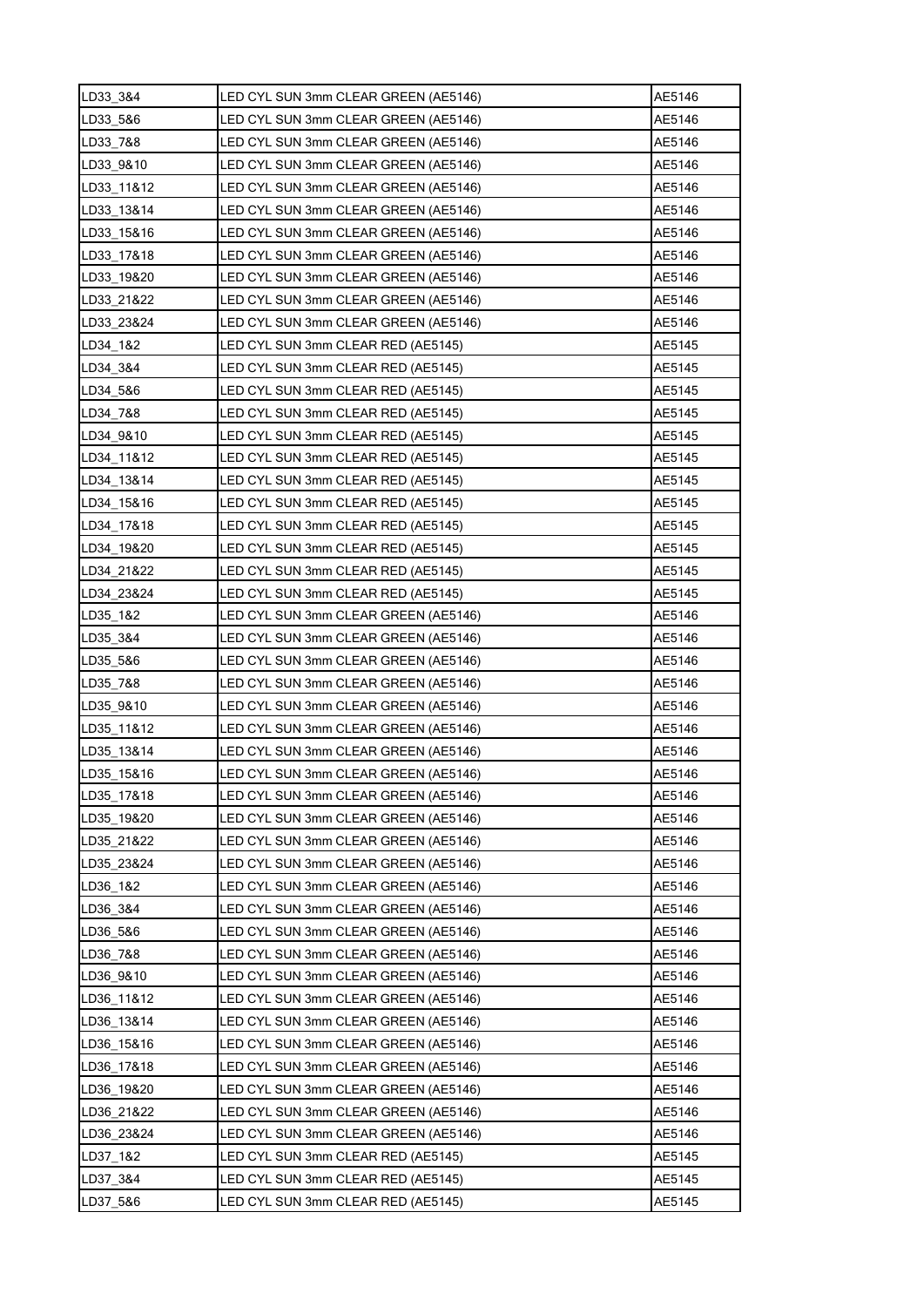| LD37_7&8         | LED CYL SUN 3mm CLEAR RED (AE5145)       | AE5145  |
|------------------|------------------------------------------|---------|
| LD37 9&10        | LED CYL SUN 3mm CLEAR RED (AE5145)       | AE5145  |
| LD37 11&12       | LED CYL SUN 3mm CLEAR RED (AE5145)       | AE5145  |
| LD37_13&14       | LED CYL SUN 3mm CLEAR RED (AE5145)       | AE5145  |
| LD37 15&16       | LED CYL SUN 3mm CLEAR RED (AE5145)       | AE5145  |
| LD37_17&18       | LED CYL SUN 3mm CLEAR RED (AE5145)       | AE5145  |
| LD37_19&20       | LED CYL SUN 3mm CLEAR RED (AE5145)       | AE5145  |
| LD37 21&22       | LED CYL SUN 3mm CLEAR RED (AE5145)       | AE5145  |
| LD37 23&24       | LED CYL SUN 3mm CLEAR RED (AE5145)       | AE5145  |
| LD38             | LED SMD SUN 1106 BLUE (AE6929)           | AE6929  |
| LD <sub>39</sub> | LED SMD SUN 1106 BLUE (AE6929)           | AE6929  |
| LD40             | LED SMD SUN 1106 BLUE (AE6929)           | AE6929  |
| LD41             | LED SMD SUN 1106 BLUE (AE6929)           | AE6929  |
| <b>LD42</b>      | LED SMD SUN 1106 BLUE (AE6929)           | AE6929  |
| LD43             | LED SMD SUN 1106 BLUE (AE6929)           | AE6929  |
| LD44             | LED SMD SUN 1106 BLUE (AE6929)           | AE6929  |
| LD46             | LED SMD SUN 1106 BLUE (AE6929)           | AE6929  |
| LD47             | LED CYL SUN 3mm CLEAR RED (AE5145)       | AE5145  |
| LD48             | LED CYL SUN 3mm CLEAR RED (AE5145)       | AE5145  |
| LD49             | LED CYL SUN 3mm CLEAR RED (AE5145)       | AE5145  |
| LD50             | LED CYL SUN 3mm CLEAR YELLOW (AE6107)    | AE6107  |
| LD51             | LED CYL SUN 3mm CLEAR YELLOW (AE6107)    | AE6107  |
| LD <sub>52</sub> | LED CYL SUN 3mm CLEAR YELLOW (AE6107)    | AE6107  |
| LD <sub>53</sub> | LED CYL SUN 3mm CLEAR YELLOW (AE6107)    | AE6107  |
| LD <sub>54</sub> | LED CYL SUN 3mm CLEAR YELLOW (AE6107)    | AE6107  |
| LD55             | LED CYL SUN 3mm CLEAR GREEN (AE5146)     | AE5146  |
| LD56             | LED CYL SUN 3mm CLEAR YELLOW (AE6107)    | AE6107  |
| LD <sub>57</sub> | LED CYL SUN 3mm CLEAR YELLOW (AE6107)    | AE6107  |
| LD <sub>58</sub> | LED CYL SUN 3mm CLEAR YELLOW (AE6107)    | AE6107  |
| LD <sub>59</sub> | LED SMD SUN YELLOW 1106 (AE5948)         | AE5948  |
| LD60             | LED SMD SUN GREEN 1106 (ZVG60W) (AE8371) | AE8371  |
| LD61             | LED SMD SUN GREEN 1106 (ZVG60W) (AE8371) | AE8371  |
| LD62             | LED SMD SUN GREEN 1106 (ZVG60W) (AE8371) | AE8371  |
| LD63             | LED SMD SUN GREEN 1106 (ZVG60W)(AE8371)  | AE8371  |
| LD64             | LED SMD SUN 1106 BLUE (AE6929)           | AE6929  |
| LD65             | LED SMD SUN RED 1106 (AE5946)            | AE5946  |
| LD66             | LED SMD SUN GREEN 1106 (ZVG60W) (AE8371) | AE8371  |
| LD67             | LED SMD SUN YELLOW 1106 (AE5948)         | AE5948  |
| LD68             | LED SMD SUN RED 1106 (AE5946)            | AE5946  |
| LD69             | LED SMD SUN RED 1106 (AE5946)            | AE5946  |
| LD70             | LED SMD SUN RED 1106 (AE5946)            | AE5946  |
| LD71             | LED SMD SUN RED 1106 (AE5946)            | AE5946  |
| LD72             | LED CYL SUN 3mm CLEAR GREEN (AE5146)     | AE5146  |
| LD73             | LED CYL SUN 3mm CLEAR GREEN (AE5146)     | AE5146  |
| LD74             | LED CYL SUN 3mm CLEAR RED (AE5145)       | AE5145  |
| <b>LD75</b>      | NF LED CYL SUN 3mm                       | NO PART |
| LD76             | NF LED CYL SUN 3mm                       | NO PART |
| LD77             | LED SMD SUN GREEN 1106 (ZVG60W)(AE8371)  | AE8371  |
| <b>LD78</b>      | LED SMD SUN GREEN 1106 (ZVG60W) (AE8371) | AE8371  |
| LD79             | LED SMD SUN GREEN 1106 (ZVG60W) (AE8371) | AE8371  |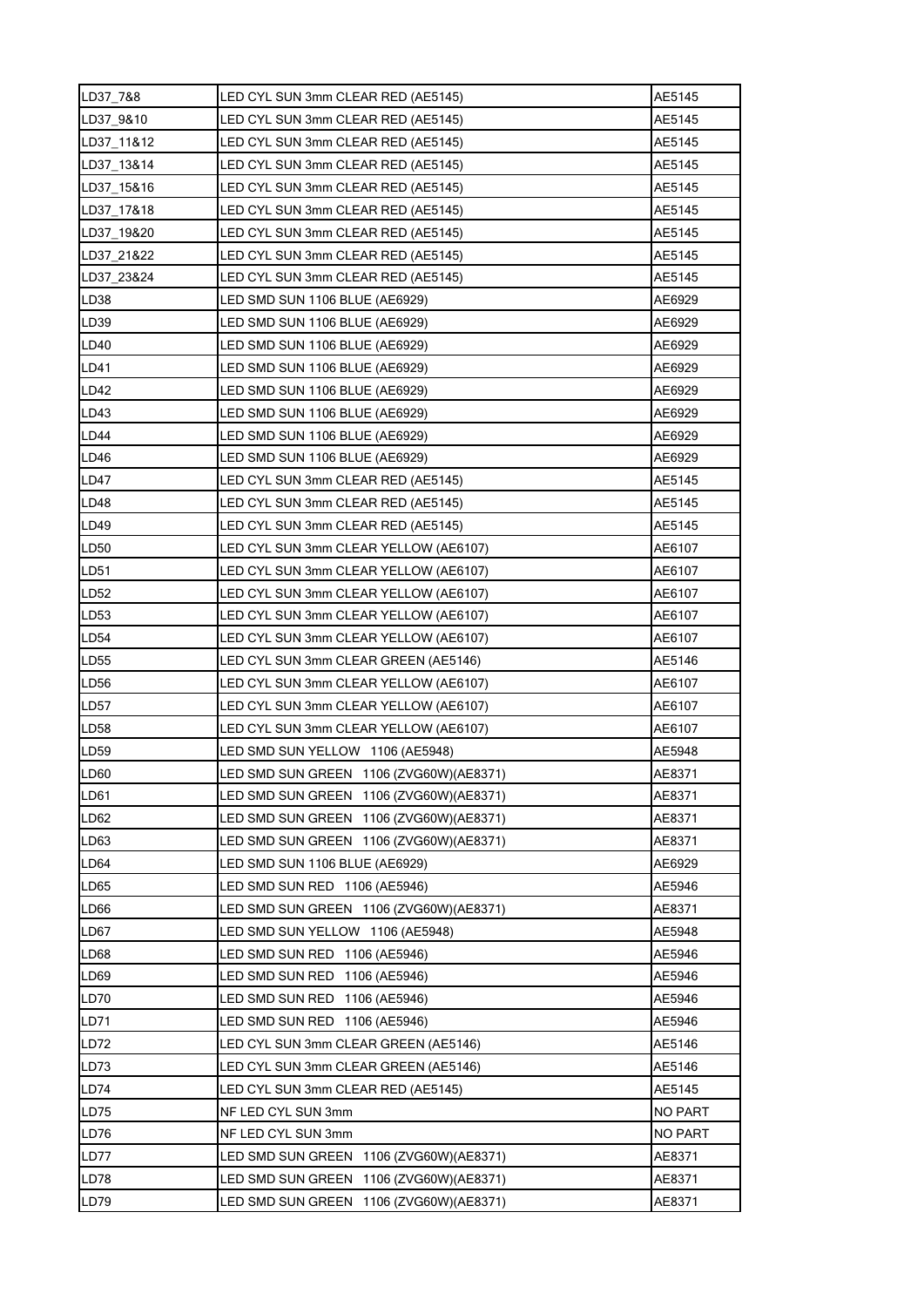| <b>LD80</b>     | LED SMD SUN GREEN 1106 (ZVG60W)(AE8371)          | AE8371  |
|-----------------|--------------------------------------------------|---------|
| <b>LD81</b>     | LED SMD SUN GREEN 1106 (ZVG60W) (AE8371)         | AE8371  |
| <b>LD82</b>     | LED SMD SUN GREEN 1106 (ZVG60W) (AE8371)         | AE8371  |
| LD83            | LED CYL SUN 3mm CLEAR RED (AE5145)               | AE5145  |
| <b>LD84</b>     | NF LED CYL SUN 3mm                               | NO PART |
| <b>LD85</b>     | LED SMD SUN YELLOW 1106 (AE5948)                 | AE5948  |
| <b>LD86</b>     | LED CYL SUN 3mm CLEAR GREEN (AE5146)             | AE5146  |
| LD87            | LED SMD SUN 1106 BLUE (AE6929)                   | AE6929  |
| <b>LD88</b>     | LED SMD SUN 1106 BLUE (AE6929)                   | AE6929  |
| LD89            | LED SMD SUN YELLOW 1106 (AE5948)                 | AE5948  |
| LD90            | LED SMD SUN 1106 BLUE (AE6929)                   | AE6929  |
| LD91            | LED SMD SUN 0805 DUAL B/R (ZBBAMDK54W-4)(AE9416) | AE9416  |
| LD92            | LED SMD SUN 0805 DUAL B/R (ZBBAMDK54W-4)(AE9416) | AE9416  |
| LD93            | LED SMD SUN RED 1106 (AE5946)                    | AE5946  |
| LD94            | LED SMD SUN RED 1106 (AE5946)                    | AE5946  |
| LD95            | LED SMD SUN RED 1106 (AE5946)                    | AE5946  |
| LD96            | LED SMD SUN RED 1106 (AE5946)                    | AE5946  |
| LD97            | LED SMD SUN RED 1106 (AE5946)                    | AE5946  |
| <b>LD98</b>     | LED SMD SUN RED 1106 (AE5946)                    | AE5946  |
| LD99            | LED SMD SUN 1106 BLUE (AE6929)                   | AE6929  |
| PCB1            | =PRJ Title+ +PRJ PCB Title                       | AG9326  |
| Q1              | TRANSISTOR NPN BC848B (AE3332)                   | AE3332  |
| Q2              | TRANSISTOR NPN BC848B (AE3332)                   | AE3332  |
| Q <sub>3</sub>  | TRANSISTOR NPN BC848B (AE3332)                   | AE3332  |
| Q4              | TRANSISTOR NPN BC848B (AE3332)                   | AE3332  |
| Q5              | TRANSISTOR NPN BC848B (AE3332)                   | AE3332  |
| Q6              | TRANSISTOR NPN BC848B (AE3332)                   | AE3332  |
| Q7              | TRANSISTOR NPN BC848B (AE3332)                   | AE3332  |
| Q8              | TRANSISTOR NPN BC848B (AE3332)                   | AE3332  |
| Q9              | TRANSISTOR NPN BC848B (AE3332)                   | AE3332  |
| Q10             | TRANSISTOR NPN BC848B (AE3332)                   | AE3332  |
| Q11             | TRANSISTOR NPN BC848B (AE3332)                   | AE3332  |
| Q12             | TRANSISTOR NPN BC848B (AE3332)                   | AE3332  |
| Q13             | TRANSISTOR NPN BC848B (AE3332)                   | AE3332  |
| Q14             | TRANSISTOR NPN BC848B (AE3332)                   | AE3332  |
| Q15             | TRANSISTOR NPN BC848B (AE3332)                   | AE3332  |
| Q16             | TRANSISTOR NPN BC848B (AE3332)                   | AE3332  |
| Q17             | TRANSISTOR NPN BC848B (AE3332)                   | AE3332  |
| Q18             | TRANSISTOR NPN BC848B (AE3332)                   | AE3332  |
| Q19             | TRANSISTOR NPN BC848B (AE3332)                   | AE3332  |
| Q20             | TRANSISTOR NPN BC848B (AE3332)                   | AE3332  |
| Q <sub>21</sub> | TRANSISTOR NPN BC848B (AE3332)                   | AE3332  |
| Q22             | TRANSISTOR NPN BC848B (AE3332)                   | AE3332  |
| Q23 1&2         | TRANSISTOR NPN BC848B (AE3332)                   | AE3332  |
| Q23 3&4         | TRANSISTOR NPN BC848B (AE3332)                   | AE3332  |
| Q23_5&6         | TRANSISTOR NPN BC848B (AE3332)                   | AE3332  |
| Q23_7&8         | TRANSISTOR NPN BC848B (AE3332)                   | AE3332  |
| Q23 9&10        | TRANSISTOR NPN BC848B (AE3332)                   | AE3332  |
| Q23 11&12       | TRANSISTOR NPN BC848B (AE3332)                   | AE3332  |
| Q23 13&14       | TRANSISTOR NPN BC848B (AE3332)                   | AE3332  |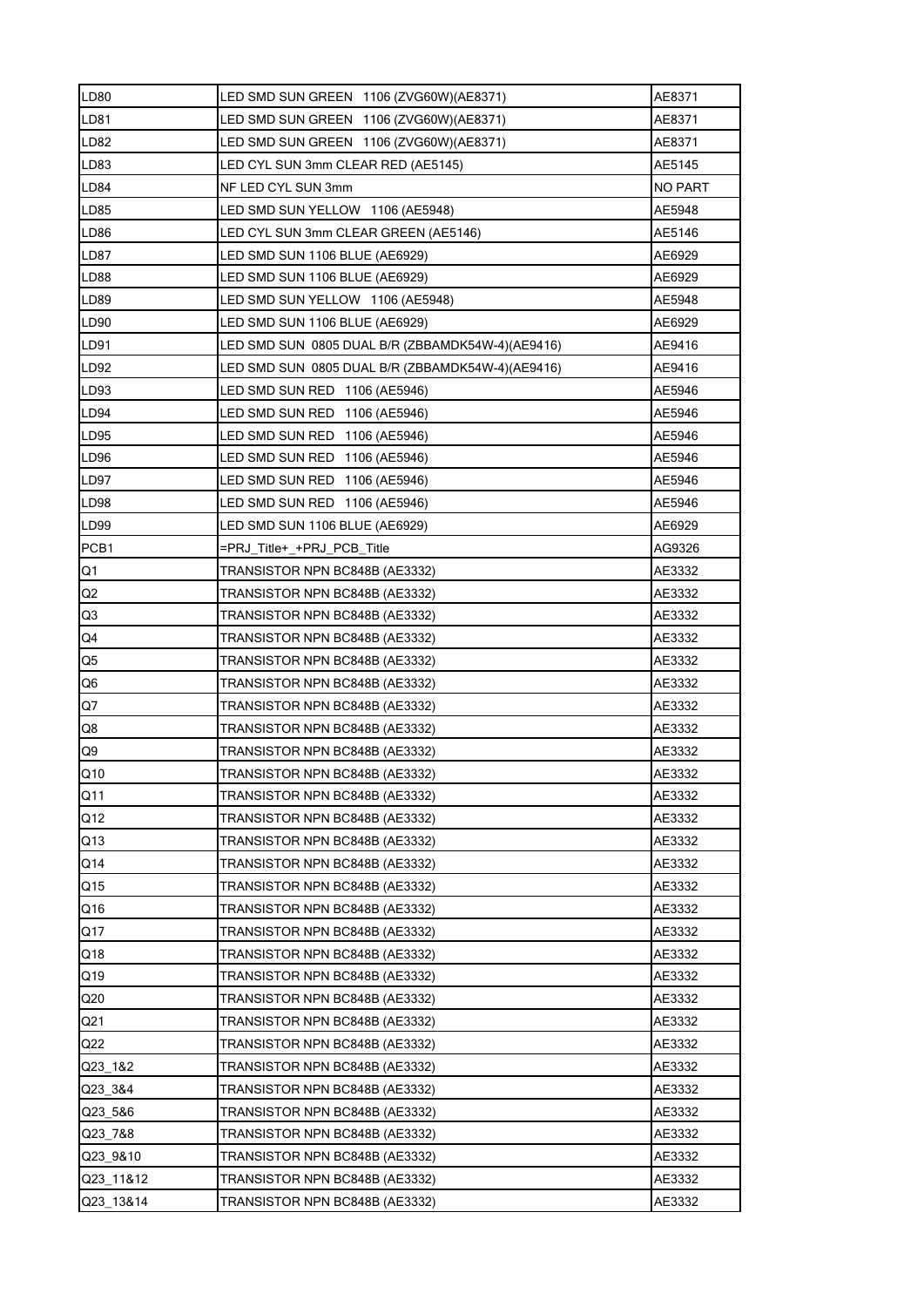| Q23_15&16       | TRANSISTOR NPN BC848B (AE3332)               | AE3332 |
|-----------------|----------------------------------------------|--------|
| Q23 17&18       | TRANSISTOR NPN BC848B (AE3332)               | AE3332 |
| Q23 19&20       | TRANSISTOR NPN BC848B (AE3332)               | AE3332 |
| Q23 21&22       | TRANSISTOR NPN BC848B (AE3332)               | AE3332 |
| Q23 23&24       | TRANSISTOR NPN BC848B (AE3332)               | AE3332 |
| Q24 1&2         | TRANSISTOR NPN BC848B (AE3332)               | AE3332 |
| Q24 3&4         | TRANSISTOR NPN BC848B (AE3332)               | AE3332 |
| Q24_5&6         | TRANSISTOR NPN BC848B (AE3332)               | AE3332 |
| Q24_7&8         | TRANSISTOR NPN BC848B (AE3332)               | AE3332 |
| Q24 9&10        | TRANSISTOR NPN BC848B (AE3332)               | AE3332 |
| Q24_11&12       | TRANSISTOR NPN BC848B (AE3332)               | AE3332 |
| Q24 13&14       | TRANSISTOR NPN BC848B (AE3332)               | AE3332 |
| Q24 15&16       | TRANSISTOR NPN BC848B (AE3332)               | AE3332 |
| Q24 17&18       | TRANSISTOR NPN BC848B (AE3332)               | AE3332 |
| Q24 19&20       | TRANSISTOR NPN BC848B (AE3332)               | AE3332 |
| Q24 21&22       | TRANSISTOR NPN BC848B (AE3332)               | AE3332 |
| Q24_23&24       | TRANSISTOR NPN BC848B (AE3332)               | AE3332 |
| Q25 1&2         | TRANSISTOR NPN BC848B (AE3332)               | AE3332 |
| Q25_3&4         | TRANSISTOR NPN BC848B (AE3332)               | AE3332 |
| Q25 5&6         | TRANSISTOR NPN BC848B (AE3332)               | AE3332 |
| Q25 7&8         | TRANSISTOR NPN BC848B (AE3332)               | AE3332 |
| Q25 9&10        | TRANSISTOR NPN BC848B (AE3332)               | AE3332 |
| Q25_11&12       | TRANSISTOR NPN BC848B (AE3332)               | AE3332 |
| Q25 13&14       | TRANSISTOR NPN BC848B (AE3332)               | AE3332 |
| Q25 15&16       | TRANSISTOR NPN BC848B (AE3332)               | AE3332 |
| Q25 17&18       | TRANSISTOR NPN BC848B (AE3332)               | AE3332 |
| Q25 19&20       | TRANSISTOR NPN BC848B (AE3332)               | AE3332 |
| Q25 21&22       | TRANSISTOR NPN BC848B (AE3332)               | AE3332 |
| Q25 23&24       | TRANSISTOR NPN BC848B (AE3332)               | AE3332 |
| Q26_1&2         | TRANSISTOR NPN BC848B (AE3332)               | AE3332 |
| Q26_3&4         | TRANSISTOR NPN BC848B (AE3332)               | AE3332 |
| Q26 5&6         | TRANSISTOR NPN BC848B (AE3332)               | AE3332 |
| Q26 7&8         | TRANSISTOR NPN BC848B (AE3332)               | AE3332 |
| Q26 9&10        | TRANSISTOR NPN BC848B (AE3332)               | AE3332 |
| Q26 11&12       | TRANSISTOR NPN BC848B (AE3332)               | AE3332 |
| Q26 13&14       | TRANSISTOR NPN BC848B (AE3332)               | AE3332 |
| Q26_15&16       | TRANSISTOR NPN BC848B (AE3332)               | AE3332 |
| Q26 17&18       | TRANSISTOR NPN BC848B (AE3332)               | AE3332 |
| Q26 19&20       | TRANSISTOR NPN BC848B (AE3332)               | AE3332 |
| Q26 21&22       | TRANSISTOR NPN BC848B (AE3332)               | AE3332 |
| Q26 23&24       | TRANSISTOR NPN BC848B (AE3332)               | AE3332 |
| Q27             | TRANSISTOR MOSFET P CHANNEL FDV304P (AE3556) | AE3556 |
| Q28             | TRANSISTOR MOSFET P CHANNEL FDV304P (AE3556) | AE3556 |
| Q29             | TRANSISTOR MOSFET P CHANNEL FDV304P (AE3556) | AE3556 |
| Q30             | TRANSISTOR MOSFET P CHANNEL FDV304P (AE3556) | AE3556 |
| Q <sub>31</sub> | TRANSISTOR MOSFET P CHANNEL FDV304P (AE3556) | AE3556 |
| Q32             | TRANSISTOR MOSFET P CHANNEL FDV304P (AE3556) | AE3556 |
| Q33             | TRANSISTOR MOSFET P CHANNEL FDV304P (AE3556) | AE3556 |
| Q34             | TRANSISTOR NPN BC848B (AE3332)               | AE3332 |
| Q35             | TRANSISTOR MOSFET P CHANNEL FDV304P (AE3556) | AE3556 |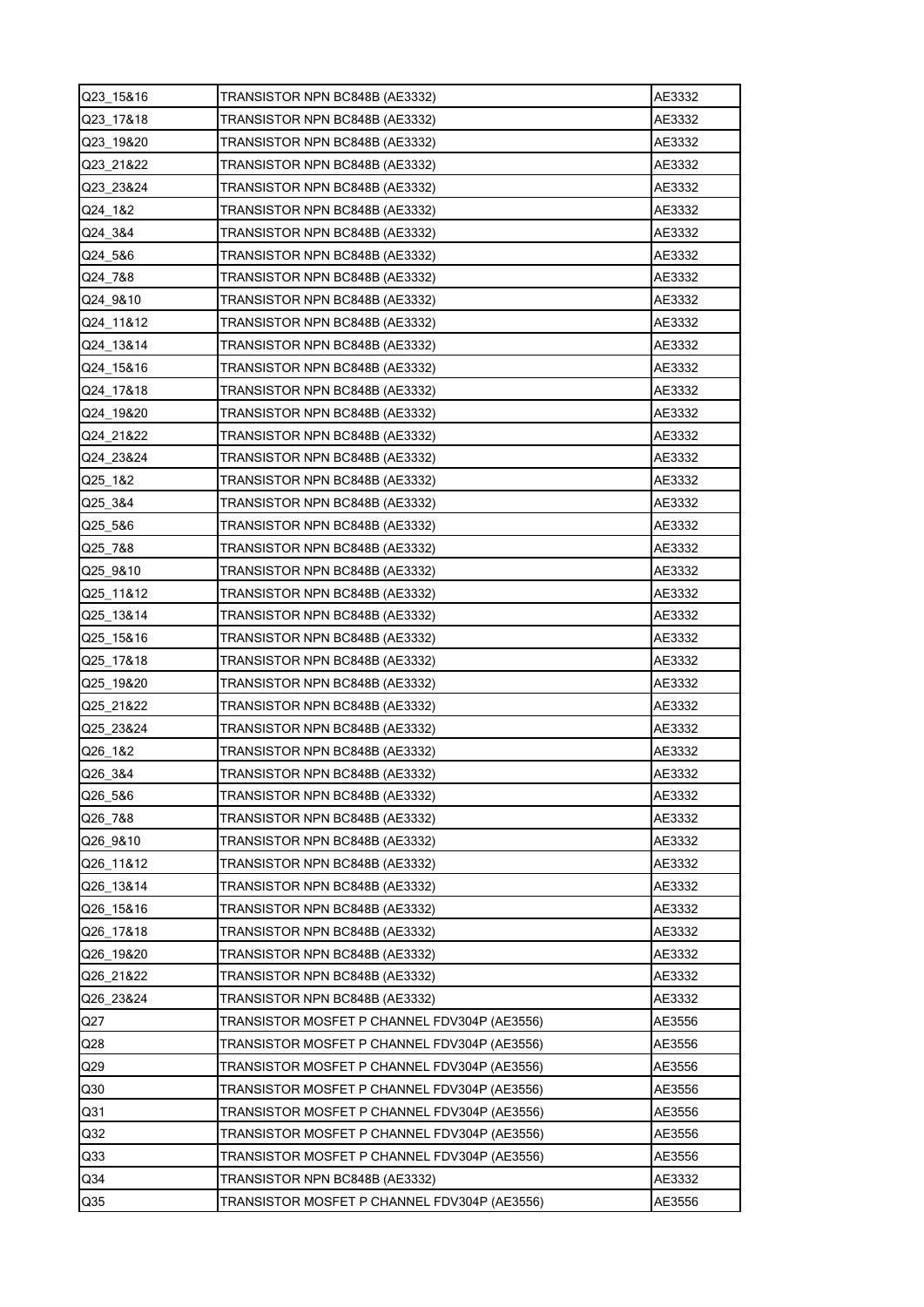| Q36                    | TRANSISTOR MOSFET P CHANNEL FDV304P (AE3556) | AE3556           |
|------------------------|----------------------------------------------|------------------|
| Q <sub>37</sub>        | TRANSISTOR MOSFET P CHANNEL FDV304P (AE3556) | AE3556           |
| Q38                    | TRANSISTOR NPN BC848B (AE3332)               | AE3332           |
| Q39                    | TRANSISTOR NPN BC848B (AE3332)               | AE3332           |
| Q40                    | TRANSISTOR MOSFET P CHANNEL FDV304P (AE3556) | AE3556           |
| Q41                    | TRANSISTOR MOSFET P CHANNEL FDV304P (AE3556) | AE3556           |
| Q42                    | TRANSISTOR MOSFET P CHANNEL FDV304P (AE3556) | AE3556           |
| Q43                    | TRANSISTOR MOSFET P CHANNEL FDV304P (AE3556) | AE3556           |
| Q44                    | TRANSISTOR MOSFET P CHANNEL FDV304P (AE3556) | AE3556           |
| Q45                    | TRANSISTOR MOSFET P CHANNEL FDV304P (AE3556) | AE3556           |
| Q46                    | TRANSISTOR MOSFET P CHANNEL FDV304P (AE3556) | AE3556           |
| Q47                    | TRANSISTOR MOSFET P CHANNEL FDV304P (AE3556) | AE3556           |
| R <sub>1</sub>         | RESISTOR CARBON SMD0402 68R 1% (AC7354)      | AC7354           |
| R <sub>2</sub>         | RESISTOR CARBON SMD0402 10K 1% (AC7359)      | AC7359           |
| R <sub>3</sub>         | RESISTOR CARBON SMD0402 1K0 1% (AC7404)      | AC7404           |
| R <sub>4</sub>         | RESISTOR CARBON SMD0402 1K0 1% (AC7404)      | AC7404           |
| R <sub>5</sub>         | RESISTOR METAL SMD0402 220R 0.5% (AC8458)    | AC8458           |
| R <sub>6</sub>         | RESISTOR CARBON SMD0402 68R 1% (AC7354)      | AC7354           |
| R7                     | RESISTOR CARBON SMD0402 68R 1% (AC7354)      | AC7354           |
| R <sub>8</sub>         | RESISTOR CARBON SMD0402 68R 1% (AC7354)      | AC7354           |
| R9                     | RESISTOR CARBON SMD0402 33R 1% (AC7353)      | AC7353           |
| R <sub>10</sub> SW 1-8 | RESISTOR CARBON SMD0402 33R 1% (AC7353)      | AC7353           |
| R10_SW_9-16            | RESISTOR CARBON SMD0402 33R 1% (AC7353)      | AC7353           |
| R10 SW 17-24           | RESISTOR CARBON SMD0402 33R 1% (AC7353)      | AC7353           |
| R <sub>11</sub>        | RESISTOR CARBON SMD0402 33R 1% (AC7353)      | AC7353           |
| R <sub>12</sub>        | RESISTOR CARBON SMD0402 33R 1% (AC7353)      | AC7353           |
| R <sub>13</sub>        | RESISTOR CARBON SMD0402 33R 1% (AC7353)      | AC7353           |
| R <sub>14</sub>        | RESISTOR CARBON SMD0402 33R 1% (AC7353)      | AC7353           |
| R <sub>15</sub>        | RESISTOR CARBON SMD0402 33R 1% (AC7353)      | AC7353           |
| R <sub>16</sub>        | RESISTOR CARBON SMD0402 33R 1% (AC7353)      | AC7353           |
| R <sub>17</sub>        | RESISTOR CARBON SMD0402 33R 1% (AC7353)      | AC7353           |
| R <sub>18</sub>        | RESISTOR CARBON SMD0402 33R 1% (AC7353)      | AC7353           |
| R <sub>19</sub>        | RESISTOR CARBON SMD0402 68R 1% (AC7354)      | AC7354           |
| R <sub>20</sub>        | RESISTOR CARBON SMD0402 68R 1% (AC7354)      | AC7354           |
| R <sub>21</sub>        | RESISTOR CARBON SMD0402 68R 1% (AC7354)      | AC7354           |
| R <sub>22</sub>        | RESISTOR CARBON SMD0402 68R 1% (AC7354)      | AC7354           |
| R <sub>23</sub>        | RESISTOR CARBON SMD0402 68R 1% (AC7354)      | AC7354           |
| R <sub>24</sub>        | RESISTOR CARBON SMD0402 68R 1% (AC7354)      | AC7354           |
| R <sub>25</sub>        | RESISTOR CARBON SMD0402 68R 1% (AC7354)      | AC7354           |
| R <sub>26</sub>        | RESISTOR CARBON SMD0402 68R 1% (AC7354)      | AC7354           |
| R <sub>27</sub>        |                                              | AC7354           |
| <b>R28</b>             | RESISTOR CARBON SMD0402 68R 1% (AC7354)      | AC7354           |
|                        | RESISTOR CARBON SMD0402 68R 1% (AC7354)      |                  |
| R <sub>29</sub><br>R30 | RESISTOR CARBON SMD0402 68R 1% (AC7354)      | AC7354<br>AC7354 |
|                        | RESISTOR CARBON SMD0402 68R 1% (AC7354)      |                  |
| R31                    | RESISTOR CARBON SMD0402 68R 1% (AC7354)      | AC7354           |
| R32                    | RESISTOR CARBON SMD0402 68R 1% (AC7354)      | AC7354           |
| R33                    | RESISTOR CARBON SMD0402 68R 1% (AC7354)      | AC7354           |
| R34                    | RESISTOR CARBON SMD0402 68R 1% (AC7354)      | AC7354           |
| R35                    | RESISTOR CARBON SMD0402 68R 1% (AC7354)      | AC7354           |
| <b>R36</b>             | RESISTOR CARBON SMD0402 68R 1% (AC7354)      | AC7354           |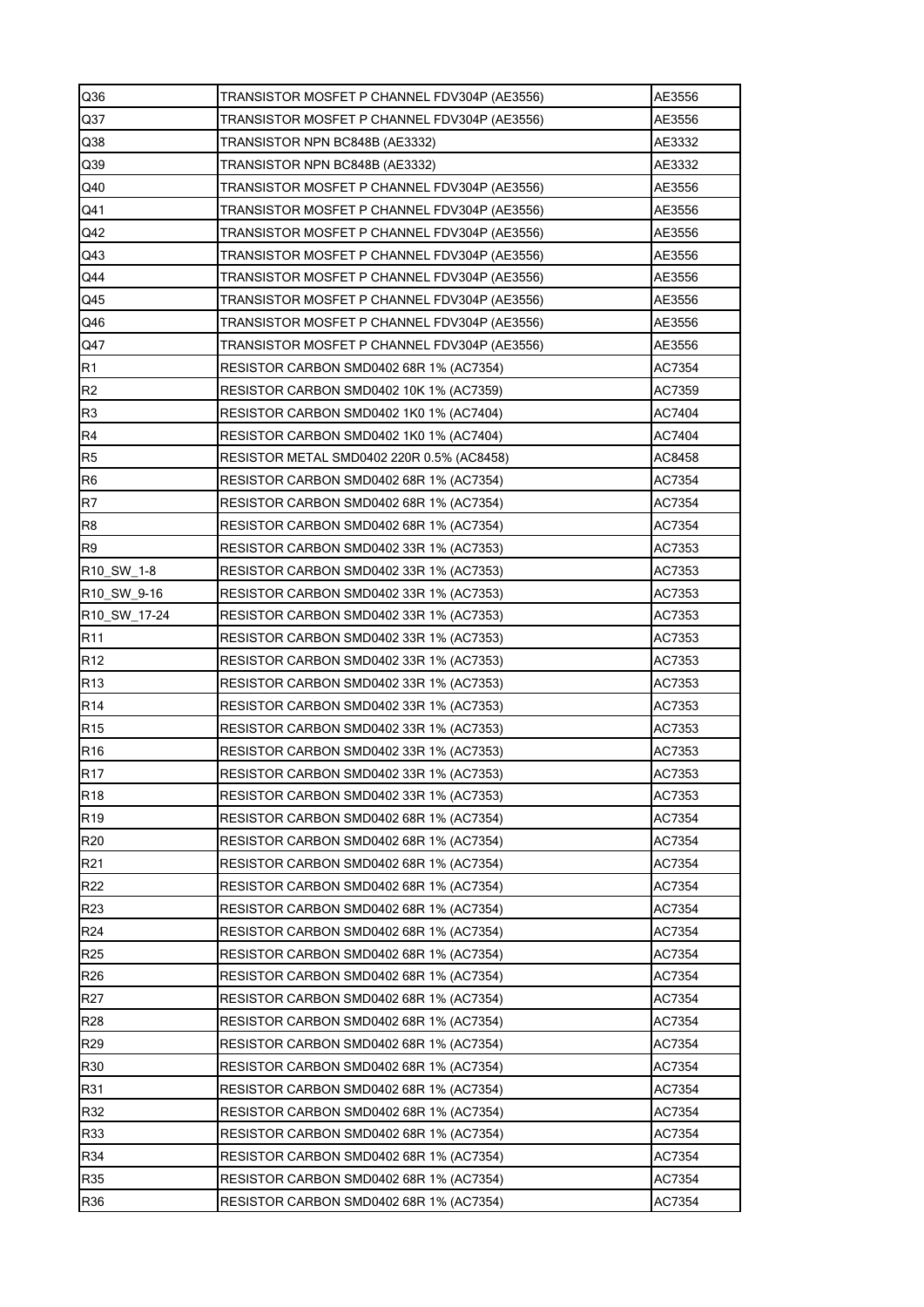| R37             | RESISTOR CARBON SMD0402 68R 1% (AC7354)   | AC7354 |
|-----------------|-------------------------------------------|--------|
| <b>R38</b>      | RESISTOR CARBON SMD0402 68R 1% (AC7354)   | AC7354 |
| R39             | RESISTOR CARBON SMD0402 82R 1% (AC7355)   | AC7355 |
| R40             | RESISTOR CARBON SMD0402 82R 1% (AC7355)   | AC7355 |
| R41             | RESISTOR CARBON SMD0402 82R 1% (AC7355)   | AC7355 |
| R42             | RESISTOR CARBON SMD0402 82R 1% (AC7355)   | AC7355 |
| R43             | RESISTOR CARBON SMD0402 0R0 (AC7350)      | AC7350 |
| R44             | RESISTOR CARBON SMD0402 68R 1% (AC7354)   | AC7354 |
| R45             | RESISTOR CARBON SMD0402 100R 1% (AC7356)  | AC7356 |
| R46             | RESISTOR CARBON SMD0402 68R 1% (AC7354)   | AC7354 |
| R47             | RESISTOR METAL SMD0402 220R 0.5% (AC8458) | AC8458 |
| <b>R48</b>      | RESISTOR CARBON SMD0402 22R 1% (AC7352)   | AC7352 |
| R49             | RESISTOR CARBON SMD0402 22R 1% (AC7352)   | AC7352 |
| R <sub>50</sub> | RESISTOR CARBON SMD0402 22R 1% (AC7352)   | AC7352 |
| R <sub>51</sub> | RESISTOR METAL SMD0402 2K7 0.5% (AC8469)  | AC8469 |
| R <sub>52</sub> | RESISTOR METAL SMD0402 2K7 0.5% (AC8469)  | AC8469 |
| R <sub>53</sub> | RESISTOR METAL SMD0402 2K7 0.5% (AC8469)  | AC8469 |
| <b>R54</b>      | RESISTOR METAL SMD0402 2K7 0.5% (AC8469)  | AC8469 |
| <b>R55</b>      | RESISTOR METAL SMD0402 2K7 0.5% (AC8469)  | AC8469 |
| <b>R56</b>      | RESISTOR METAL SMD0402 2K7 0.5% (AC8469)  | AC8469 |
| <b>R57</b>      | RESISTOR METAL SMD0402 2K7 0.5% (AC8469)  | AC8469 |
| <b>R58</b>      | RESISTOR METAL SMD0402 2K7 0.5% (AC8469)  | AC8469 |
| <b>R59</b>      | RESISTOR METAL SMD0402 2K7 0.5% (AC8469)  | AC8469 |
| <b>R60</b>      | RESISTOR METAL SMD0402 2K7 0.5% (AC8469)  | AC8469 |
| R61             | RESISTOR METAL SMD0402 2K7 0.5% (AC8469)  | AC8469 |
| R62             | RESISTOR METAL SMD0402 2K7 0.5% (AC8469)  | AC8469 |
| <b>R63</b>      | RESISTOR METAL SMD0402 2K7 0.5% (AC8469)  | AC8469 |
| R64             | RESISTOR METAL SMD0402 2K7 0.5% (AC8469)  | AC8469 |
| R65             | RESISTOR METAL SMD0402 2K7 0.5% (AC8469)  | AC8469 |
| <b>R66</b>      | RESISTOR METAL SMD0402 2K7 0.5% (AC8469)  | AC8469 |
| <b>R67</b>      | RESISTOR CARBON SMD0402 68R 1% (AC7354)   | AC7354 |
| <b>R68</b>      | RESISTOR CARBON SMD0402 68R 1% (AC7354)   | AC7354 |
| R69             | RESISTOR CARBON SMD0402 68R 1% (AC7354)   | AC7354 |
| R70             | RESISTOR CARBON SMD0402 68R 1% (AC7354)   | AC7354 |
| R71             | RESISTOR CARBON SMD0402 68R 1% (AC7354)   | AC7354 |
| R72             | RESISTOR CARBON SMD0402 68R 1% (AC7354)   | AC7354 |
| R73             | RESISTOR CARBON SMD0402 68R 1% (AC7354)   | AC7354 |
| R74             | RESISTOR CARBON SMD0402 68R 1% (AC7354)   | AC7354 |
| R75             | RESISTOR CARBON SMD0402 68R 1% (AC7354)   | AC7354 |
| R76             | RESISTOR CARBON SMD0402 68R 1% (AC7354)   | AC7354 |
| <b>R77</b>      | RESISTOR CARBON SMD0402 68R 1% (AC7354)   | AC7354 |
| <b>R78</b>      | RESISTOR CARBON SMD0402 68R 1% (AC7354)   | AC7354 |
| R79             | RESISTOR CARBON SMD0402 68R 1% (AC7354)   | AC7354 |
| <b>R80</b>      | RESISTOR CARBON SMD0402 68R 1% (AC7354)   | AC7354 |
| <b>R81</b>      | RESISTOR CARBON SMD0402 68R 1% (AC7354)   | AC7354 |
| R82             | RESISTOR CARBON SMD0402 68R 1% (AC7354)   | AC7354 |
| R83             | RESISTOR METAL SMD0402 2K7 0.5% (AC8469)  | AC8469 |
| <b>R84</b>      | RESISTOR METAL SMD0402 2K7 0.5% (AC8469)  | AC8469 |
| R85             | RESISTOR METAL SMD0402 2K7 0.5% (AC8469)  | AC8469 |
| R86             | RESISTOR CARBON SMD0402 33R 1% (AC7353)   | AC7353 |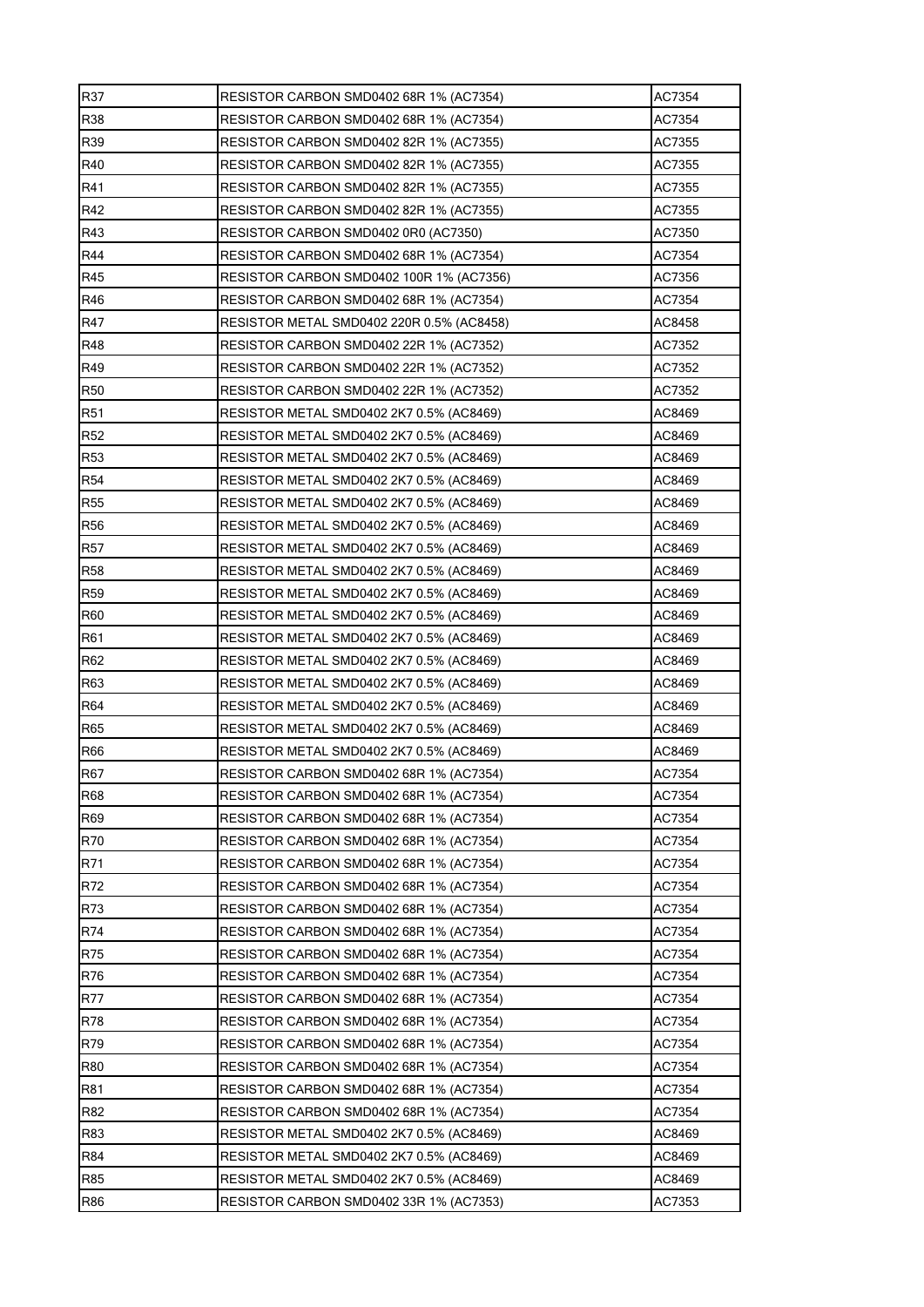| <b>R87</b>             | RESISTOR METAL SMD0402 2K7 0.5% (AC8469) | AC8469 |
|------------------------|------------------------------------------|--------|
| <b>R88</b>             | RESISTOR METAL SMD0402 2K7 0.5% (AC8469) | AC8469 |
| R89                    | RESISTOR METAL SMD0402 2K7 0.5% (AC8469) | AC8469 |
| <b>R90</b>             | RESISTOR CARBON SMD0402 68R 1% (AC7354)  | AC7354 |
| <b>R91</b>             | RESISTOR CARBON SMD0402 68R 1% (AC7354)  | AC7354 |
| R92                    | RESISTOR CARBON SMD0402 68R 1% (AC7354)  | AC7354 |
| R93                    | RESISTOR CARBON SMD0402 68R 1% (AC7354)  | AC7354 |
| R94                    | RESISTOR CARBON SMD0402 68R 1% (AC7354)  | AC7354 |
| R95                    | RESISTOR CARBON SMD0402 68R 1% (AC7354)  | AC7354 |
| <b>R96</b>             | RESISTOR CARBON SMD0402 68R 1% (AC7354)  | AC7354 |
| <b>R97</b>             | RESISTOR CARBON SMD0402 68R 1% (AC7354)  | AC7354 |
| <b>R98</b>             | RESISTOR CARBON SMD0402 68R 1% (AC7354)  | AC7354 |
| R99 1&2                | RESISTOR METAL SMD0402 2K7 0.5% (AC8469) | AC8469 |
| R99 3&4                | RESISTOR METAL SMD0402 2K7 0.5% (AC8469) | AC8469 |
| R99 5&6                | RESISTOR METAL SMD0402 2K7 0.5% (AC8469) | AC8469 |
| R99 7&8                | RESISTOR METAL SMD0402 2K7 0.5% (AC8469) | AC8469 |
| R99 9&10               | RESISTOR METAL SMD0402 2K7 0.5% (AC8469) | AC8469 |
| R99 11&12              | RESISTOR METAL SMD0402 2K7 0.5% (AC8469) | AC8469 |
| R99 13&14              | RESISTOR METAL SMD0402 2K7 0.5% (AC8469) | AC8469 |
| R99 15&16              | RESISTOR METAL SMD0402 2K7 0.5% (AC8469) | AC8469 |
| R99 17&18              | RESISTOR METAL SMD0402 2K7 0.5% (AC8469) | AC8469 |
| R99 19&20              | RESISTOR METAL SMD0402 2K7 0.5% (AC8469) | AC8469 |
| R99 21&22              | RESISTOR METAL SMD0402 2K7 0.5% (AC8469) | AC8469 |
| R99 23&24              | RESISTOR METAL SMD0402 2K7 0.5% (AC8469) | AC8469 |
| R <sub>100</sub> 1&2   | RESISTOR METAL SMD0402 2K7 0.5% (AC8469) | AC8469 |
| R100 3&4               | RESISTOR METAL SMD0402 2K7 0.5% (AC8469) | AC8469 |
| R100_5&6               | RESISTOR METAL SMD0402 2K7 0.5% (AC8469) | AC8469 |
| R100 7&8               | RESISTOR METAL SMD0402 2K7 0.5% (AC8469) | AC8469 |
| R100 9&10              | RESISTOR METAL SMD0402 2K7 0.5% (AC8469) | AC8469 |
| R100_11&12             | RESISTOR METAL SMD0402 2K7 0.5% (AC8469) | AC8469 |
| R <sub>100</sub> 13&14 | RESISTOR METAL SMD0402 2K7 0.5% (AC8469) | AC8469 |
| R100_15&16             | RESISTOR METAL SMD0402 2K7 0.5% (AC8469) | AC8469 |
| R100_17&18             | RESISTOR METAL SMD0402 2K7 0.5% (AC8469) | AC8469 |
| R100 19&20             | RESISTOR METAL SMD0402 2K7 0.5% (AC8469) | AC8469 |
| R100 21&22             | RESISTOR METAL SMD0402 2K7 0.5% (AC8469) | AC8469 |
| R100_23&24             | RESISTOR METAL SMD0402 2K7 0.5% (AC8469) | AC8469 |
| R101 1&2               | RESISTOR METAL SMD0402 2K7 0.5% (AC8469) | AC8469 |
| R101 3&4               | RESISTOR METAL SMD0402 2K7 0.5% (AC8469) | AC8469 |
| R101 5&6               | RESISTOR METAL SMD0402 2K7 0.5% (AC8469) | AC8469 |
| R101 7&8               | RESISTOR METAL SMD0402 2K7 0.5% (AC8469) | AC8469 |
| R101 9&10              | RESISTOR METAL SMD0402 2K7 0.5% (AC8469) | AC8469 |
| R101 11&12             | RESISTOR METAL SMD0402 2K7 0.5% (AC8469) | AC8469 |
| R101 13&14             | RESISTOR METAL SMD0402 2K7 0.5% (AC8469) | AC8469 |
| R101_15&16             | RESISTOR METAL SMD0402 2K7 0.5% (AC8469) | AC8469 |
| R101 17&18             | RESISTOR METAL SMD0402 2K7 0.5% (AC8469) | AC8469 |
| R101 19&20             | RESISTOR METAL SMD0402 2K7 0.5% (AC8469) | AC8469 |
| R101 21&22             | RESISTOR METAL SMD0402 2K7 0.5% (AC8469) | AC8469 |
| R101 23&24             | RESISTOR METAL SMD0402 2K7 0.5% (AC8469) | AC8469 |
| R102_1&2               | RESISTOR METAL SMD0402 2K7 0.5% (AC8469) | AC8469 |
| R102_3&4               | RESISTOR METAL SMD0402 2K7 0.5% (AC8469) | AC8469 |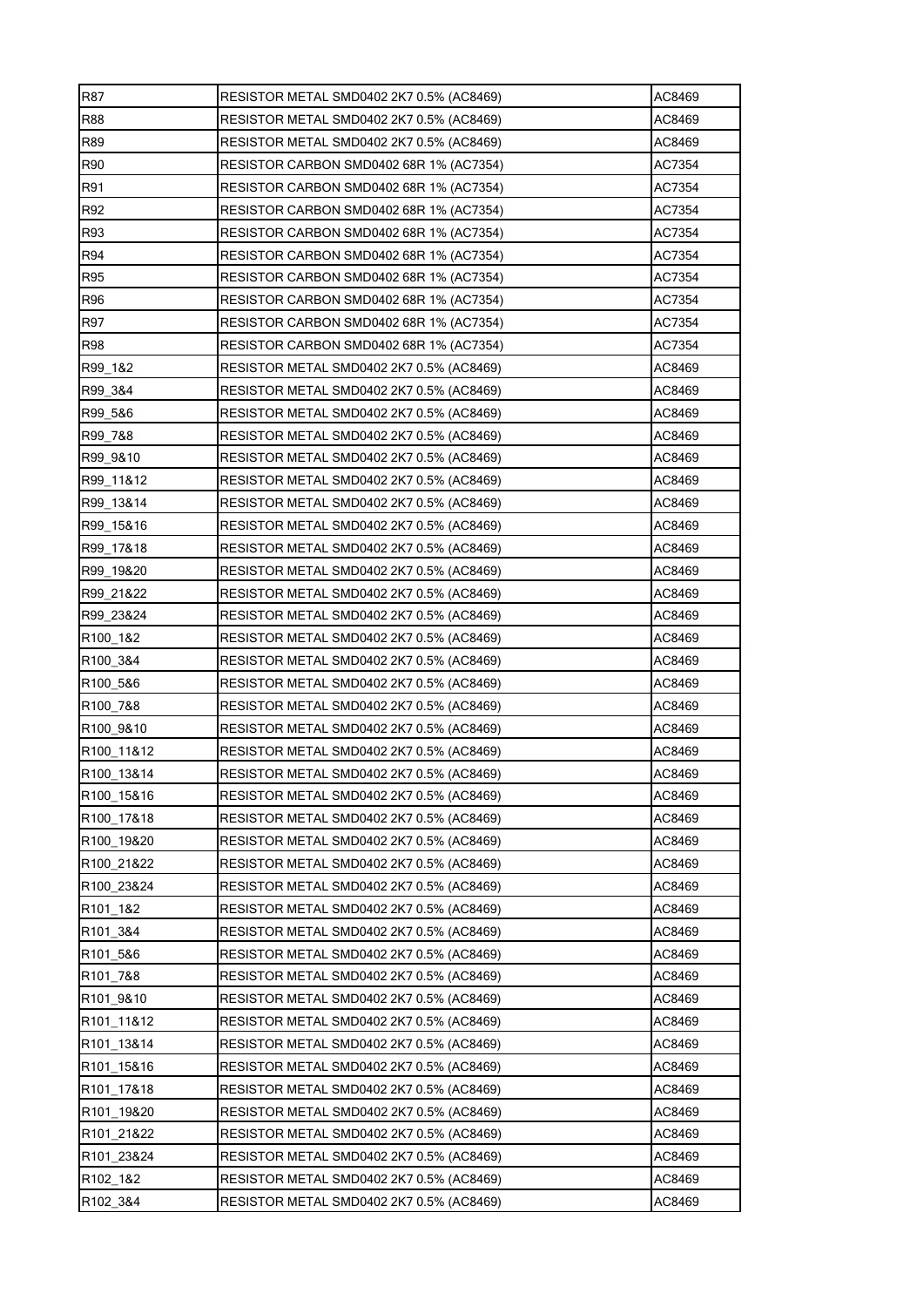| R <sub>102</sub> 5&6   | RESISTOR METAL SMD0402 2K7 0.5% (AC8469)        | AC8469 |
|------------------------|-------------------------------------------------|--------|
| R102 7&8               | RESISTOR METAL SMD0402 2K7 0.5% (AC8469)        | AC8469 |
| R102 9&10              | RESISTOR METAL SMD0402 2K7 0.5% (AC8469)        | AC8469 |
| R <sub>102</sub> 11&12 | RESISTOR METAL SMD0402 2K7 0.5% (AC8469)        | AC8469 |
| R <sub>102</sub> 13&14 | RESISTOR METAL SMD0402 2K7 0.5% (AC8469)        | AC8469 |
| R <sub>102</sub> 15&16 | RESISTOR METAL SMD0402 2K7 0.5% (AC8469)        | AC8469 |
| R102 17&18             | RESISTOR METAL SMD0402 2K7 0.5% (AC8469)        | AC8469 |
| R102 19&20             | RESISTOR METAL SMD0402 2K7 0.5% (AC8469)        | AC8469 |
| R102 21&22             | RESISTOR METAL SMD0402 2K7 0.5% (AC8469)        | AC8469 |
| R102 23&24             | RESISTOR METAL SMD0402 2K7 0.5% (AC8469)        | AC8469 |
| R103_1&2               | RESISTOR METAL SMD0402 220R 0.5% (AC8458)       | AC8458 |
| R103 3&4               | RESISTOR METAL SMD0402 220R 0.5% (AC8458)       | AC8458 |
| R103 5&6               | RESISTOR METAL SMD0402 220R 0.5% (AC8458)       | AC8458 |
| R103 7&8               | RESISTOR METAL SMD0402 220R 0.5% (AC8458)       | AC8458 |
| R <sub>103</sub> 9&10  | RESISTOR METAL SMD0402 220R 0.5% (AC8458)       | AC8458 |
| R103 11&12             | RESISTOR METAL SMD0402 220R 0.5% (AC8458)       | AC8458 |
| R103 13&14             | RESISTOR METAL SMD0402 220R 0.5% (AC8458)       | AC8458 |
| R103 15&16             | RESISTOR METAL SMD0402 220R 0.5% (AC8458)       | AC8458 |
| R103_17&18             | RESISTOR METAL SMD0402 220R 0.5% (AC8458)       | AC8458 |
| R103 19&20             | RESISTOR METAL SMD0402 220R 0.5% (AC8458)       | AC8458 |
| R103 21&22             | RESISTOR METAL SMD0402 220R 0.5% (AC8458)       | AC8458 |
| R103 23&24             | RESISTOR METAL SMD0402 220R 0.5% (AC8458)       | AC8458 |
| R <sub>104</sub> 1&2   | RESISTOR CARBON SMD0402 22R 1% (AC7352)         | AC7352 |
| R <sub>104</sub> 3&4   | RESISTOR CARBON SMD0402 22R 1% (AC7352)         | AC7352 |
| R <sub>104</sub> 5&6   | RESISTOR CARBON SMD0402 22R 1% (AC7352)         | AC7352 |
| R104 7&8               | RESISTOR CARBON SMD0402 22R 1% (AC7352)         | AC7352 |
| R104 9&10              | RESISTOR CARBON SMD0402 22R 1% (AC7352)         | AC7352 |
| R104 11&12             | RESISTOR CARBON SMD0402 22R 1% (AC7352)         | AC7352 |
| R104 13&14             | RESISTOR CARBON SMD0402 22R 1% (AC7352)         | AC7352 |
| R104_15&16             | <b>RESISTOR CARBON SMD0402 22R 1% (AC7352)</b>  | AC7352 |
| R104 17&18             | RESISTOR CARBON SMD0402 22R 1% (AC7352)         | AC7352 |
| R104 19&20             | RESISTOR CARBON SMD0402 22R 1% (AC7352)         | AC7352 |
| R104 21&22             | RESISTOR CARBON SMD0402 22R 1% (AC7352)         | AC7352 |
| R104 23&24             | RESISTOR CARBON SMD0402 22R 1% (AC7352)         | AC7352 |
| R105 1&2               | RESISTOR CARBON SMD0402 100R 1% (AC7356)        | AC7356 |
| R105 3&4               | RESISTOR CARBON SMD0402 100R 1% (AC7356)        | AC7356 |
| R105 5&6               | RESISTOR CARBON SMD0402 100R 1% (AC7356)        | AC7356 |
| R105_7&8               | <b>RESISTOR CARBON SMD0402 100R 1% (AC7356)</b> | AC7356 |
| R <sub>105</sub> 9&10  | RESISTOR CARBON SMD0402 100R 1% (AC7356)        | AC7356 |
| R105 11&12             | RESISTOR CARBON SMD0402 100R 1% (AC7356)        | AC7356 |
| R105_13&14             | RESISTOR CARBON SMD0402 100R 1% (AC7356)        | AC7356 |
| R105 15&16             | <b>RESISTOR CARBON SMD0402 100R 1% (AC7356)</b> | AC7356 |
| R <sub>105</sub> 17&18 | <b>RESISTOR CARBON SMD0402 100R 1% (AC7356)</b> | AC7356 |
| R105 19&20             | <b>RESISTOR CARBON SMD0402 100R 1% (AC7356)</b> | AC7356 |
| R105 21&22             | RESISTOR CARBON SMD0402 100R 1% (AC7356)        | AC7356 |
| R105 23&24             | RESISTOR CARBON SMD0402 100R 1% (AC7356)        | AC7356 |
| R106 1&2               | RESISTOR METAL SMD0402 220R 0.5% (AC8458)       | AC8458 |
| R106 3&4               | RESISTOR METAL SMD0402 220R 0.5% (AC8458)       | AC8458 |
| R106 5&6               | RESISTOR METAL SMD0402 220R 0.5% (AC8458)       | AC8458 |
| R106 7&8               | RESISTOR METAL SMD0402 220R 0.5% (AC8458)       | AC8458 |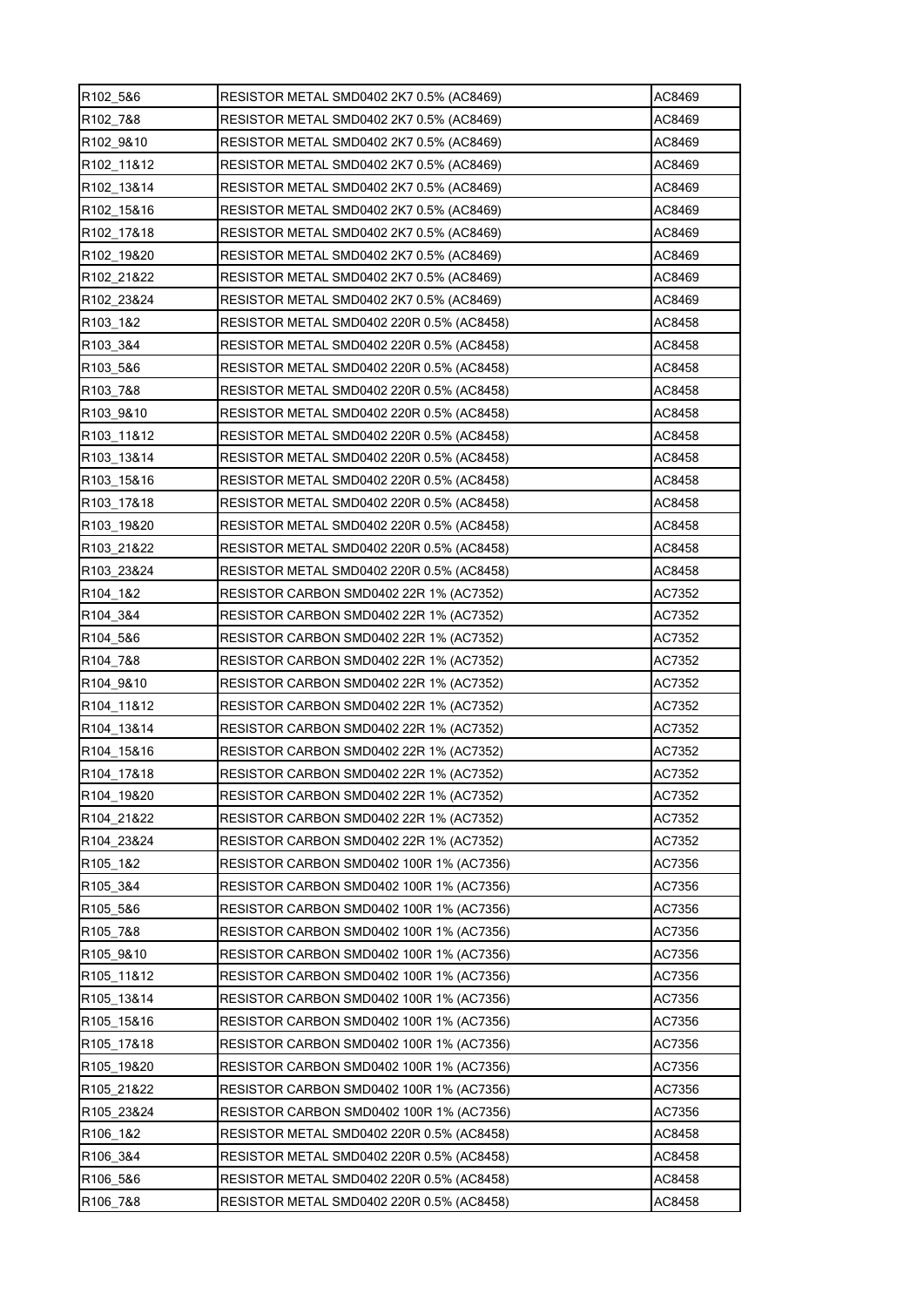| R106_9&10              | RESISTOR METAL SMD0402 220R 0.5% (AC8458)      | AC8458 |
|------------------------|------------------------------------------------|--------|
| R106 11&12             | RESISTOR METAL SMD0402 220R 0.5% (AC8458)      | AC8458 |
| R106 13&14             | RESISTOR METAL SMD0402 220R 0.5% (AC8458)      | AC8458 |
| R106 15&16             | RESISTOR METAL SMD0402 220R 0.5% (AC8458)      | AC8458 |
| R <sub>106</sub> 17&18 | RESISTOR METAL SMD0402 220R 0.5% (AC8458)      | AC8458 |
| R <sub>106</sub> 19&20 | RESISTOR METAL SMD0402 220R 0.5% (AC8458)      | AC8458 |
| R106 21&22             | RESISTOR METAL SMD0402 220R 0.5% (AC8458)      | AC8458 |
| R106_23&24             | RESISTOR METAL SMD0402 220R 0.5% (AC8458)      | AC8458 |
| R107 1&2               | RESISTOR CARBON SMD0402 22R 1% (AC7352)        | AC7352 |
| R107 3&4               | RESISTOR CARBON SMD0402 22R 1% (AC7352)        | AC7352 |
| R107_5&6               | RESISTOR CARBON SMD0402 22R 1% (AC7352)        | AC7352 |
| R <sub>107</sub> 7&8   | RESISTOR CARBON SMD0402 22R 1% (AC7352)        | AC7352 |
| R107 9&10              | RESISTOR CARBON SMD0402 22R 1% (AC7352)        | AC7352 |
| R107 11&12             | RESISTOR CARBON SMD0402 22R 1% (AC7352)        | AC7352 |
| R107_13&14             | RESISTOR CARBON SMD0402 22R 1% (AC7352)        | AC7352 |
| R107_15&16             | RESISTOR CARBON SMD0402 22R 1% (AC7352)        | AC7352 |
| R <sub>107</sub> 17&18 | RESISTOR CARBON SMD0402 22R 1% (AC7352)        | AC7352 |
| R107_19&20             | RESISTOR CARBON SMD0402 22R 1% (AC7352)        | AC7352 |
| R107_21&22             | RESISTOR CARBON SMD0402 22R 1% (AC7352)        | AC7352 |
| R107 23&24             | RESISTOR CARBON SMD0402 22R 1% (AC7352)        | AC7352 |
| R108 1&2               | RESISTOR CARBON SMD0402 100R 1% (AC7356)       | AC7356 |
| R108 3&4               | RESISTOR CARBON SMD0402 100R 1% (AC7356)       | AC7356 |
| R <sub>108</sub> 5&6   | RESISTOR CARBON SMD0402 100R 1% (AC7356)       | AC7356 |
| R <sub>108</sub> 7&8   | RESISTOR CARBON SMD0402 100R 1% (AC7356)       | AC7356 |
| R108 9&10              | RESISTOR CARBON SMD0402 100R 1% (AC7356)       | AC7356 |
| R108 11&12             | RESISTOR CARBON SMD0402 100R 1% (AC7356)       | AC7356 |
| R <sub>108</sub> 13&14 | RESISTOR CARBON SMD0402 100R 1% (AC7356)       | AC7356 |
| R108 15&16             | RESISTOR CARBON SMD0402 100R 1% (AC7356)       | AC7356 |
| R108_17&18             | RESISTOR CARBON SMD0402 100R 1% (AC7356)       | AC7356 |
| R108_19&20             | RESISTOR CARBON SMD0402 100R 1% (AC7356)       | AC7356 |
| R108 21&22             | RESISTOR CARBON SMD0402 100R 1% (AC7356)       | AC7356 |
| R108 23&24             | RESISTOR CARBON SMD0402 100R 1% (AC7356)       | AC7356 |
| R109 1&2               | RESISTOR CARBON SMD0402 68R 1% (AC7354)        | AC7354 |
| R109 3&4               | RESISTOR CARBON SMD0402 68R 1% (AC7354)        | AC7354 |
| R109 5&6               | RESISTOR CARBON SMD0402 68R 1% (AC7354)        | AC7354 |
| R109_7&8               | RESISTOR CARBON SMD0402 68R 1% (AC7354)        | AC7354 |
| R109 9&10              | RESISTOR CARBON SMD0402 68R 1% (AC7354)        | AC7354 |
| R109_11&12             | RESISTOR CARBON SMD0402 68R 1% (AC7354)        | AC7354 |
| R <sub>109</sub> 13&14 | RESISTOR CARBON SMD0402 68R 1% (AC7354)        | AC7354 |
| R109 15&16             | RESISTOR CARBON SMD0402 68R 1% (AC7354)        | AC7354 |
| R109 17&18             | RESISTOR CARBON SMD0402 68R 1% (AC7354)        | AC7354 |
| R109_19&20             | RESISTOR CARBON SMD0402 68R 1% (AC7354)        | AC7354 |
| R109_21&22             | RESISTOR CARBON SMD0402 68R 1% (AC7354)        | AC7354 |
| R109 23&24             | RESISTOR CARBON SMD0402 68R 1% (AC7354)        | AC7354 |
| R110 1&2               | RESISTOR CARBON SMD0402 68R 1% (AC7354)        | AC7354 |
| R110_3&4               | RESISTOR CARBON SMD0402 68R 1% (AC7354)        | AC7354 |
| R110_5&6               | RESISTOR CARBON SMD0402 68R 1% (AC7354)        | AC7354 |
| R110 7&8               | <b>RESISTOR CARBON SMD0402 68R 1% (AC7354)</b> | AC7354 |
| R110 9&10              | RESISTOR CARBON SMD0402 68R 1% (AC7354)        | AC7354 |
| R110 11&12             | RESISTOR CARBON SMD0402 68R 1% (AC7354)        | AC7354 |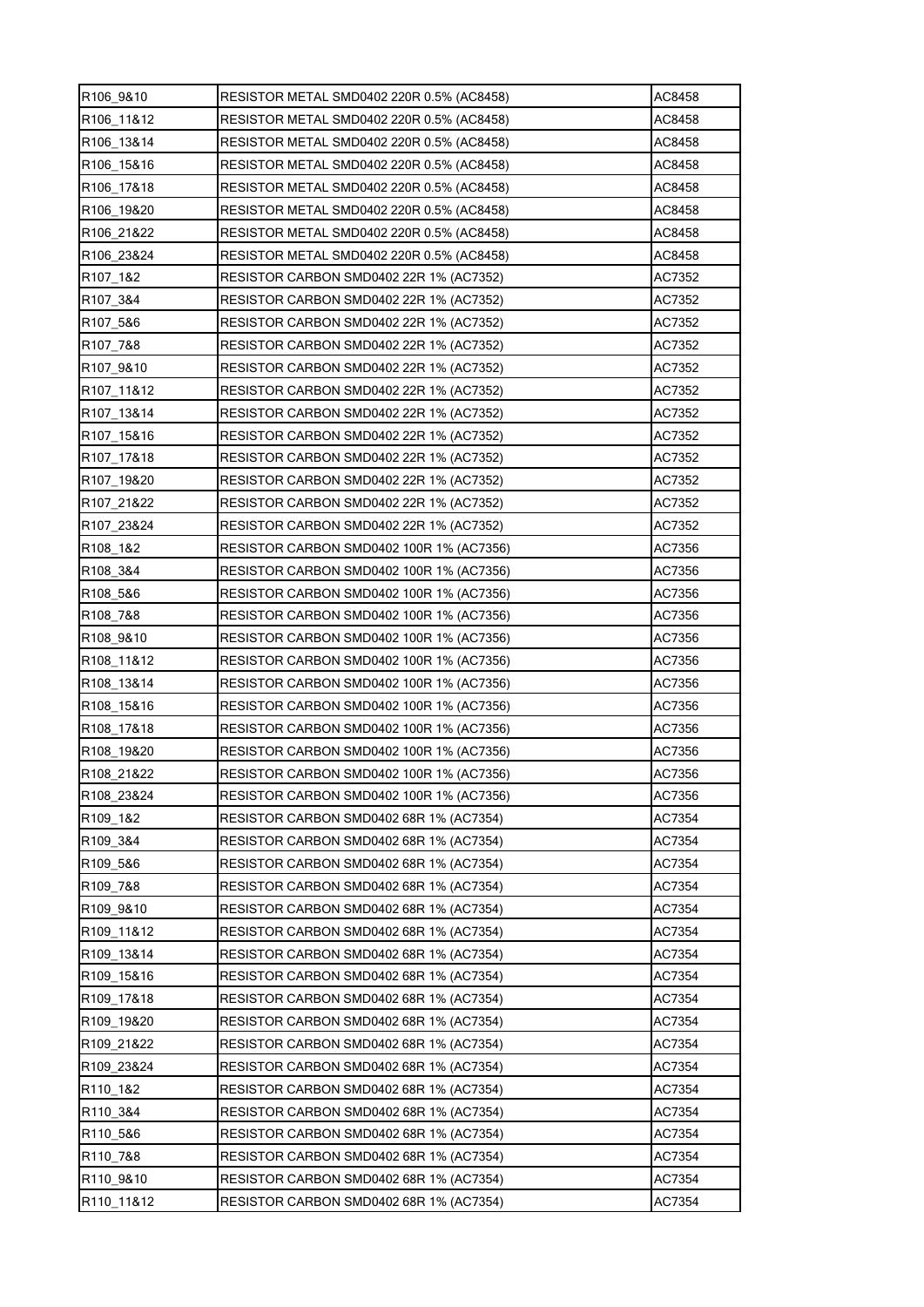| R110_13&14             | RESISTOR CARBON SMD0402 68R 1% (AC7354) | AC7354 |
|------------------------|-----------------------------------------|--------|
| R110 15&16             | RESISTOR CARBON SMD0402 68R 1% (AC7354) | AC7354 |
| R110 17&18             | RESISTOR CARBON SMD0402 68R 1% (AC7354) | AC7354 |
| R110_19&20             | RESISTOR CARBON SMD0402 68R 1% (AC7354) | AC7354 |
| R110 21&22             | RESISTOR CARBON SMD0402 68R 1% (AC7354) | AC7354 |
| R <sub>110</sub> 23&24 | RESISTOR CARBON SMD0402 68R 1% (AC7354) | AC7354 |
| R <sub>111</sub> 1&2   | RESISTOR CARBON SMD0402 68R 1% (AC7354) | AC7354 |
| R111_3&4               | RESISTOR CARBON SMD0402 68R 1% (AC7354) | AC7354 |
| R111 5&6               | RESISTOR CARBON SMD0402 68R 1% (AC7354) | AC7354 |
| R <sub>111</sub> 7&8   | RESISTOR CARBON SMD0402 68R 1% (AC7354) | AC7354 |
| R <sub>111</sub> 9&10  | RESISTOR CARBON SMD0402 68R 1% (AC7354) | AC7354 |
| R <sub>111</sub> 11&12 | RESISTOR CARBON SMD0402 68R 1% (AC7354) | AC7354 |
| R111_13&14             | RESISTOR CARBON SMD0402 68R 1% (AC7354) | AC7354 |
| R111 15&16             | RESISTOR CARBON SMD0402 68R 1% (AC7354) | AC7354 |
| R111 17&18             | RESISTOR CARBON SMD0402 68R 1% (AC7354) | AC7354 |
| R <sub>111</sub> 19&20 | RESISTOR CARBON SMD0402 68R 1% (AC7354) | AC7354 |
| R111 21&22             | RESISTOR CARBON SMD0402 68R 1% (AC7354) | AC7354 |
| R111 23&24             | RESISTOR CARBON SMD0402 68R 1% (AC7354) | AC7354 |
| R112 1&2               | RESISTOR CARBON SMD0402 68R 1% (AC7354) | AC7354 |
| R <sub>112</sub> 3&4   | RESISTOR CARBON SMD0402 68R 1% (AC7354) | AC7354 |
| R112 5&6               | RESISTOR CARBON SMD0402 68R 1% (AC7354) | AC7354 |
| R <sub>112</sub> 7&8   | RESISTOR CARBON SMD0402 68R 1% (AC7354) | AC7354 |
| R <sub>112</sub> 9&10  | RESISTOR CARBON SMD0402 68R 1% (AC7354) | AC7354 |
| R <sub>112</sub> 11&12 | RESISTOR CARBON SMD0402 68R 1% (AC7354) | AC7354 |
| R112 13&14             | RESISTOR CARBON SMD0402 68R 1% (AC7354) | AC7354 |
| R112 15&16             | RESISTOR CARBON SMD0402 68R 1% (AC7354) | AC7354 |
| R <sub>112</sub> 17&18 | RESISTOR CARBON SMD0402 68R 1% (AC7354) | AC7354 |
| R112 19&20             | RESISTOR CARBON SMD0402 68R 1% (AC7354) | AC7354 |
| R112 21&22             | RESISTOR CARBON SMD0402 68R 1% (AC7354) | AC7354 |
| R112_23&24             | RESISTOR CARBON SMD0402 68R 1% (AC7354) | AC7354 |
| R113 1&2               | RESISTOR CARBON SMD0402 68R 1% (AC7354) | AC7354 |
| R113 3&4               | RESISTOR CARBON SMD0402 68R 1% (AC7354) | AC7354 |
| R113 5&6               | RESISTOR CARBON SMD0402 68R 1% (AC7354) | AC7354 |
| R113_7&8               | RESISTOR CARBON SMD0402 68R 1% (AC7354) | AC7354 |
| R113_9&10              | RESISTOR CARBON SMD0402 68R 1% (AC7354) | AC7354 |
| R113_11&12             | RESISTOR CARBON SMD0402 68R 1% (AC7354) | AC7354 |
| R113 13&14             | RESISTOR CARBON SMD0402 68R 1% (AC7354) | AC7354 |
| R113_15&16             | RESISTOR CARBON SMD0402 68R 1% (AC7354) | AC7354 |
| R113 17&18             | RESISTOR CARBON SMD0402 68R 1% (AC7354) | AC7354 |
| R113 19&20             | RESISTOR CARBON SMD0402 68R 1% (AC7354) | AC7354 |
| R113 21&22             | RESISTOR CARBON SMD0402 68R 1% (AC7354) | AC7354 |
| R113_23&24             | RESISTOR CARBON SMD0402 68R 1% (AC7354) | AC7354 |
| R114_1&2               | RESISTOR CARBON SMD0402 68R 1% (AC7354) | AC7354 |
| R114 3&4               | RESISTOR CARBON SMD0402 68R 1% (AC7354) | AC7354 |
| R114 5&6               | RESISTOR CARBON SMD0402 68R 1% (AC7354) | AC7354 |
| R114_7&8               | RESISTOR CARBON SMD0402 68R 1% (AC7354) | AC7354 |
| R114_9&10              | RESISTOR CARBON SMD0402 68R 1% (AC7354) | AC7354 |
| R114 11&12             | RESISTOR CARBON SMD0402 68R 1% (AC7354) | AC7354 |
| R114_13&14             | RESISTOR CARBON SMD0402 68R 1% (AC7354) | AC7354 |
| R114_15&16             | RESISTOR CARBON SMD0402 68R 1% (AC7354) | AC7354 |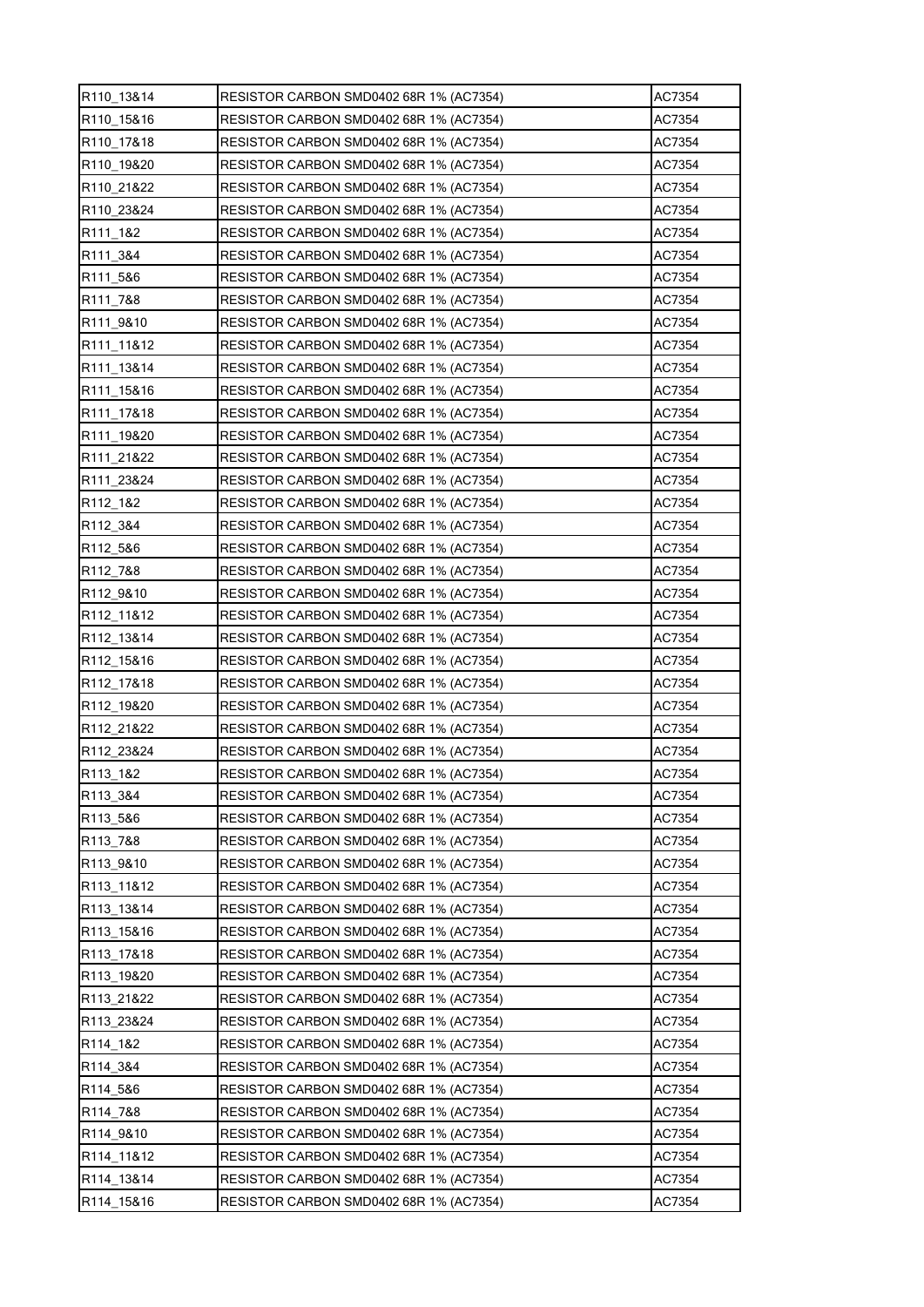| R114_17&18       | RESISTOR CARBON SMD0402 68R 1% (AC7354)  | AC7354 |
|------------------|------------------------------------------|--------|
| R114 19&20       | RESISTOR CARBON SMD0402 68R 1% (AC7354)  | AC7354 |
| R114 21&22       | RESISTOR CARBON SMD0402 68R 1% (AC7354)  | AC7354 |
| R114 23&24       | RESISTOR CARBON SMD0402 68R 1% (AC7354)  | AC7354 |
| R115             | RESISTOR CARBON SMD0402 10K 1% (AC7359)  | AC7359 |
| R116             | RESISTOR CARBON SMD0402 22R 1% (AC7352)  | AC7352 |
| R <sub>117</sub> | RESISTOR CARBON SMD0402 47R 1% (AC7281)  | AC7281 |
| R118             | RESISTOR CARBON SMD0402 47R 1% (AC7281)  | AC7281 |
| R119             | RESISTOR CARBON SMD0402 47R 1% (AC7281)  | AC7281 |
| R <sub>120</sub> | RESISTOR CARBON SMD0402 47R 1% (AC7281)  | AC7281 |
| R <sub>121</sub> | RESISTOR CARBON SMD0402 47R 1% (AC7281)  | AC7281 |
| R122             | RESISTOR CARBON SMD0402 68R 1% (AC7354)  | AC7354 |
| R <sub>123</sub> | RESISTOR CARBON SMD0402 68R 1% (AC7354)  | AC7354 |
| R124             | RESISTOR CARBON SMD0402 33R 1% (AC7353)  | AC7353 |
| R125             | RESISTOR CARBON SMD0402 10K 1% (AC7359)  | AC7359 |
| R <sub>126</sub> | RESISTOR CARBON SMD0402 22R 1% (AC7352)  | AC7352 |
| R <sub>127</sub> | RESISTOR CARBON SMD0402 33R 1% (AC7353)  | AC7353 |
| R <sub>128</sub> | RESISTOR CARBON SMD0402 33R 1% (AC7353)  | AC7353 |
| R <sub>129</sub> | RESISTOR CARBON SMD0402 33R 1% (AC7353)  | AC7353 |
| R <sub>130</sub> | RESISTOR CARBON SMD0402 33R 1% (AC7353)  | AC7353 |
| R <sub>131</sub> | RESISTOR CARBON SMD0402 33R 1% (AC7353)  | AC7353 |
| R132             | RESISTOR CARBON SMD0402 33R 1% (AC7353)  | AC7353 |
| R <sub>133</sub> | RESISTOR CARBON SMD0402 33R 1% (AC7353)  | AC7353 |
| R <sub>134</sub> | RESISTOR CARBON SMD0402 1K0 1% (AC7404)  | AC7404 |
| R <sub>135</sub> | RESISTOR CARBON SMD0402 1K0 1% (AC7404)  | AC7404 |
| R <sub>136</sub> | RESISTOR CARBON SMD0402 10K 1% (AC7359)  | AC7359 |
| R <sub>137</sub> | RESISTOR CARBON SMD0402 33R 1% (AC7353)  | AC7353 |
| R138 SW 1-8      | RESISTOR CARBON SMD0402 22R 1% (AC7352)  | AC7352 |
| R138 SW 9-16     | RESISTOR CARBON SMD0402 22R 1% (AC7352)  | AC7352 |
| R138_SW_17-24    | RESISTOR CARBON SMD0402 22R 1% (AC7352)  | AC7352 |
| R139_SW_1-8      | RESISTOR CARBON SMD0402 33R 1% (AC7353)  | AC7353 |
| R139 SW 9-16     | RESISTOR CARBON SMD0402 33R 1% (AC7353)  | AC7353 |
| R139 SW 17-24    | RESISTOR CARBON SMD0402 33R 1% (AC7353)  | AC7353 |
| R140             | RESISTOR CARBON SMD0402 82R 1% (AC7355)  | AC7355 |
| R <sub>141</sub> | RESISTOR CARBON SMD0402 82R 1% (AC7355)  | AC7355 |
| R <sub>142</sub> | RESISTOR CARBON SMD0402 82R 1% (AC7355)  | AC7355 |
| R <sub>143</sub> | RESISTOR CARBON SMD0402 82R 1% (AC7355)  | AC7355 |
| R144             | RESISTOR METAL SMD0805 20K 1% (AC5057)   | AC5057 |
| R <sub>145</sub> | RESISTOR METAL SMD0402 15K 0.5% (AC8476) | AC8476 |
| R146             | RESISTOR CARBON SMD0402 10K 1% (AC7359)  | AC7359 |
| R <sub>147</sub> | RESISTOR CARBON SMD0402 82R 1% (AC7355)  | AC7355 |
| R148             | RESISTOR CARBON SMD0402 1K0 1% (AC7404)  | AC7404 |
| R <sub>149</sub> | RESISTOR CARBON SMD0402 1K0 1% (AC7404)  | AC7404 |
| R <sub>150</sub> | RESISTOR CARBON SMD0402 33R 1% (AC7353)  | AC7353 |
| R <sub>151</sub> | RESISTOR CARBON SMD0402 33R 1% (AC7353)  | AC7353 |
| R <sub>152</sub> | RESISTOR CARBON SMD0402 68R 1% (AC7354)  | AC7354 |
| R <sub>153</sub> | RESISTOR CARBON SMD0402 68R 1% (AC7354)  | AC7354 |
| R <sub>154</sub> | RESISTOR CARBON SMD0402 68R 1% (AC7354)  | AC7354 |
| R <sub>155</sub> | RESISTOR CARBON SMD0402 33R 1% (AC7353)  | AC7353 |
| R <sub>156</sub> | RESISTOR CARBON SMD0402 22R 1% (AC7352)  | AC7352 |
|                  |                                          |        |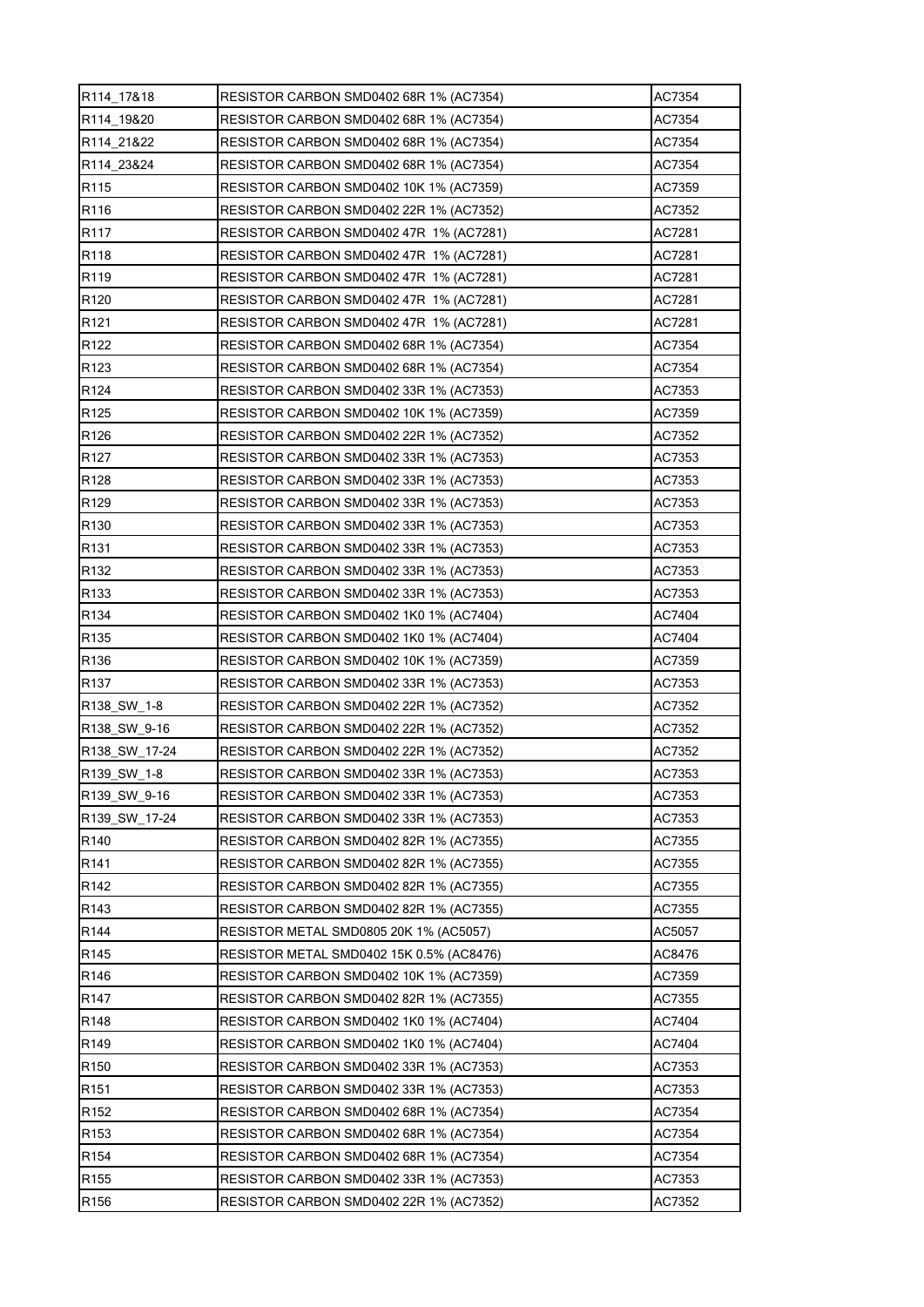| R <sub>157</sub> | RESISTOR CARBON SMD0402 22R 1% (AC7352)   | AC7352         |
|------------------|-------------------------------------------|----------------|
| R <sub>158</sub> | RESISTOR CARBON SMD0402 100R 1% (AC7356)  | AC7356         |
| R159             | RESISTOR CARBON SMD0402 33R 1% (AC7353)   | AC7353         |
| R <sub>160</sub> | RESISTOR CARBON SMD0402 49R9 1% (AC7357)  | AC7357         |
| R <sub>161</sub> | RESISTOR CARBON SMD0402 49R9 1% (AC7357)  | AC7357         |
| R <sub>162</sub> | RESISTOR CARBON SMD0402 1K0 1% (AC7404)   | AC7404         |
| R163             | RESISTOR METAL SMD0402 2K7 0.5% (AC8469)  | AC8469         |
| R <sub>164</sub> | RESISTOR METAL SMD0402 2K7 0.5% (AC8469)  | AC8469         |
| R165             | RESISTOR METAL SMD0402 220R 0.5% (AC8458) | AC8458         |
| R <sub>166</sub> | RESISTOR CARBON SMD0402 22R 1% (AC7352)   | AC7352         |
| R <sub>167</sub> | RESISTOR CARBON SMD0402 100R 1% (AC7356)  | AC7356         |
| R <sub>168</sub> | RESISTOR METAL SMD0402 220R 0.5% (AC8458) | AC8458         |
| R <sub>169</sub> | RESISTOR METAL SMD0402 220R 0.5% (AC8458) | AC8458         |
| R <sub>170</sub> | RESISTOR METAL SMD0402 220R 0.5% (AC8458) | AC8458         |
| R <sub>171</sub> | RESISTOR METAL SMD0402 220R 0.5% (AC8458) | AC8458         |
| R <sub>172</sub> | RESISTOR SMD NOT FITTED 0402              | <b>NO PART</b> |
| R <sub>173</sub> | RESISTOR SMD NOT FITTED 0402              | NO PART        |
| R <sub>174</sub> | RESISTOR CARBON SMD0402 68R 1% (AC7354)   | AC7354         |
| R <sub>175</sub> | RESISTOR CARBON SMD0402 68R 1% (AC7354)   | AC7354         |
| R <sub>176</sub> | RESISTOR CARBON SMD0402 68R 1% (AC7354)   | AC7354         |
| R <sub>177</sub> | RESISTOR CARBON SMD0402 33R 1% (AC7353)   | AC7353         |
| R <sub>178</sub> | RESISTOR SMD NOT FITTED 0402              | NO PART        |
| R <sub>179</sub> | RESISTOR CARBON SMD0805 22R 5% (AC4100)   | AC4100         |
| R <sub>180</sub> | RESISTOR CARBON SMD0402 33R 1% (AC7353)   | AC7353         |
| R <sub>181</sub> | RESISTOR CARBON SMD0402 82R 1% (AC7355)   | AC7355         |
| R <sub>182</sub> | RESISTOR CARBON SMD0402 82R 1% (AC7355)   | AC7355         |
| R <sub>183</sub> | RESISTOR CARBON SMD0402 82R 1% (AC7355)   | AC7355         |
| R184             | RESISTOR CARBON SMD0402 100R 1% (AC7356)  | AC7356         |
| R <sub>185</sub> | RESISTOR CARBON SMD0402 100R 1% (AC7356)  | AC7356         |
| R <sub>186</sub> | RESISTOR CARBON SMD0402 47R 1% (AC7281)   | AC7281         |
| R <sub>187</sub> | RESISTOR CARBON SMD0402 33R 1% (AC7353)   | AC7353         |
| R188             | RESISTOR CARBON SMD0402 22R 1% (AC7352)   | AC7352         |
| R189             | RESISTOR CARBON SMD0402 10K 1% (AC7359)   | AC7359         |
| R190             | RESISTOR CARBON SMD0402 100R 1% (AC7356)  | AC7356         |
| R <sub>191</sub> | RESISTOR CARBON SMD0402 100R 1% (AC7356)  | AC7356         |
| R <sub>192</sub> | RESISTOR CARBON SMD0402 100R 1% (AC7356)  | AC7356         |
| R <sub>193</sub> | RESISTOR CARBON SMD0402 100R 1% (AC7356)  | AC7356         |
| R194             | RESISTOR CARBON SMD0402 100R 1% (AC7356)  | AC7356         |
| R <sub>195</sub> | RESISTOR CARBON SMD0402 100R 1% (AC7356)  | AC7356         |
| R196             | RESISTOR CARBON SMD0402 100R 1% (AC7356)  | AC7356         |
| R197             | RESISTOR CARBON SMD0402 100R 1% (AC7356)  | AC7356         |
| R <sub>198</sub> | RESISTOR CARBON SMD0402 100R 1% (AC7356)  | AC7356         |
| R <sub>199</sub> | RESISTOR CARBON SMD0402 82R 1% (AC7355)   | AC7355         |
| R200             | RESISTOR CARBON SMD0402 82R 1% (AC7355)   | AC7355         |
| R201             | RESISTOR CARBON SMD0402 82R 1% (AC7355)   | AC7355         |
| R202             | RESISTOR CARBON SMD0402 82R 1% (AC7355)   | AC7355         |
| R203             | RESISTOR CARBON SMD0402 82R 1% (AC7355)   | AC7355         |
| R204             | RESISTOR CARBON SMD0402 82R 1% (AC7355)   | AC7355         |
| R205             | RESISTOR CARBON SMD0402 82R 1% (AC7355)   | AC7355         |
| R206             | RESISTOR CARBON SMD0402 82R 1% (AC7355)   | AC7355         |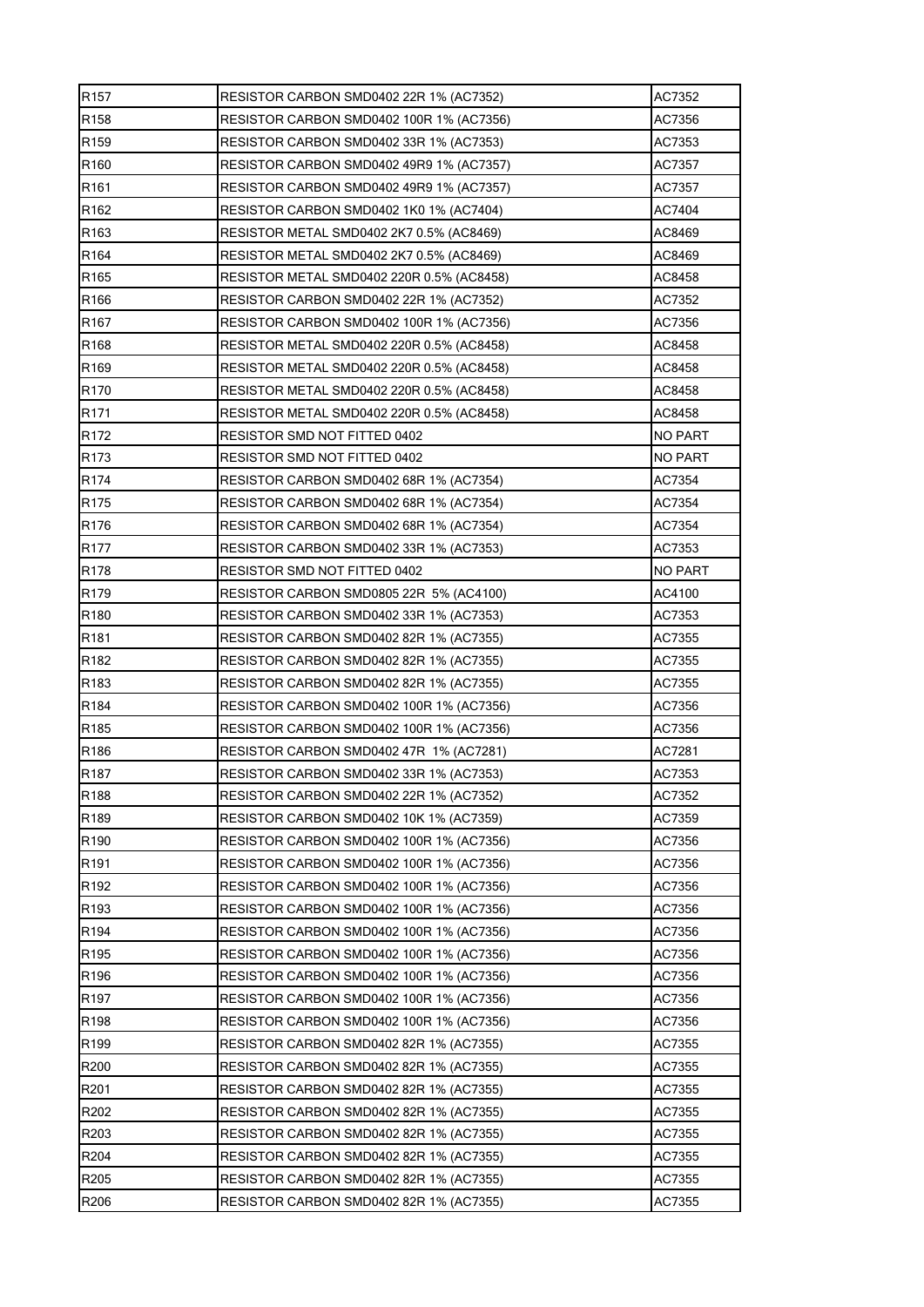| R207             | RESISTOR CARBON SMD0402 33R 1% (AC7353)        | AC7353 |
|------------------|------------------------------------------------|--------|
| R208             | RESISTOR CARBON SMD0402 33R 1% (AC7353)        | AC7353 |
| R209             | RESISTOR CARBON SMD0402 33R 1% (AC7353)        | AC7353 |
| R210             | RESISTOR CARBON SMD0402 33R 1% (AC7353)        | AC7353 |
| R <sub>211</sub> | RESISTOR CARBON SMD0402 33R 1% (AC7353)        | AC7353 |
| R212             | RESISTOR CARBON SMD0402 33R 1% (AC7353)        | AC7353 |
| R213             | RESISTOR METAL SMD0402 220R 0.5% (AC8458)      | AC8458 |
| R214             | RESISTOR METAL SMD0402 220R 0.5% (AC8458)      | AC8458 |
| R215             | RESISTOR METAL SMD0402 220R 0.5% (AC8458)      | AC8458 |
| R216             | RESISTOR METAL SMD0402 220R 0.5% (AC8458)      | AC8458 |
| R217             | RESISTOR METAL SMD0402 220R 0.5% (AC8458)      | AC8458 |
| R218             | RESISTOR CARBON SMD0402 22R 1% (AC7352)        | AC7352 |
| R219             | RESISTOR CARBON SMD0402 22R 1% (AC7352)        | AC7352 |
| R220             | RESISTOR CARBON SMD0402 22R 1% (AC7352)        | AC7352 |
| R221             | RESISTOR CARBON SMD0402 22R 1% (AC7352)        | AC7352 |
| R222             | RESISTOR CARBON SMD0402 68R 1% (AC7354)        | AC7354 |
| R223             | RESISTOR CARBON SMD0402 68R 1% (AC7354)        | AC7354 |
| R224             | RESISTOR CARBON SMD0402 68R 1% (AC7354)        | AC7354 |
| R225             | RESISTOR CARBON SMD0402 100R 1% (AC7356)       | AC7356 |
| R226             | RESISTOR CARBON SMD0402 100R 1% (AC7356)       | AC7356 |
| R227             | RESISTOR METAL SMD0402 2K7 0.5% (AC8469)       | AC8469 |
| R500             | RESISTOR CARBON SMD0402 33R 1% (AC7353)        | AC7353 |
| R501             | RESISTOR CARBON SMD0402 33R 1% (AC7353)        | AC7353 |
| RP <sub>1</sub>  | SM RESISTOR PACK 10K x 4 5% 1206 CONC (AC4573) | AC4573 |
| RP <sub>2</sub>  | SM RESISTOR PACK 10K x 4 5% 1206 CONC (AC4573) | AC4573 |
| RP3              | SM RESISTOR PACK 10K x 4 5% 1206 CONC (AC4573) | AC4573 |
| RP4              | SM RESISTOR PACK 10K x 4 5% 1206 CONC (AC4573) | AC4573 |
| RP <sub>5</sub>  | SM RESISTOR PACK 10K x 4 5% 1206 CONC (AC4573) | AC4573 |
| RP <sub>6</sub>  | SM RESISTOR PACK 10K x 4 5% 1206 CONC (AC4573) | AC4573 |
| RP7              | SM RESISTOR PACK 10K x 4 5% 1206 CONC (AC4573) | AC4573 |
| RP8              | SM RESISTOR PACK 10K x 4 5% 1206 CONC (AC4573) | AC4573 |
| RP <sub>9</sub>  | SM RESISTOR PACK 10K x 4 5% 1206 CONC (AC4573) | AC4573 |
| <b>RP10</b>      | SM RESISTOR PACK 10K x 4 5% 1206 CONC (AC4573) | AC4573 |
| <b>RP11</b>      | SM RESISTOR PACK 1K0 x 4 5% (AC9012)           | AC9012 |
| <b>RP12</b>      | SM RESISTOR PACK 1K0 x 4 5% (AC9012)           | AC9012 |
| <b>RP13</b>      | SM RESISTOR PACK 10K x 4 5% 1206 CONC (AC4573) | AC4573 |
| <b>RP14</b>      | SM RESISTOR PACK 10K x 4 5% 1206 CONC (AC4573) | AC4573 |
| <b>RP15</b>      | SM RESISTOR PACK 10K x 4 5% 1206 CONC (AC4573) | AC4573 |
| <b>RP16</b>      | SM RESISTOR PACK 10K x 4 5% 1206 CONC (AC4573) | AC4573 |
| RP17_SW_1-8      | SM RESISTOR PACK 10K x 4 5% 1206 CONC (AC4573) | AC4573 |
| RP17 SW 9-16     | SM RESISTOR PACK 10K x 4 5% 1206 CONC (AC4573) | AC4573 |
| RP17_SW_17-24    | SM RESISTOR PACK 10K x 4 5% 1206 CONC (AC4573) | AC4573 |
| RP18_SW_1-8      | SM RESISTOR PACK 10K x 4 5% 1206 CONC (AC4573) | AC4573 |
| RP18 SW 9-16     | SM RESISTOR PACK 10K x 4 5% 1206 CONC (AC4573) | AC4573 |
| RP18_SW_17-24    | SM RESISTOR PACK 10K x 4 5% 1206 CONC (AC4573) | AC4573 |
| RP19 SW 1-8      | SM RESISTOR PACK 10K x 4 5% 1206 CONC (AC4573) | AC4573 |
| RP19 SW 9-16     | SM RESISTOR PACK 10K x 4 5% 1206 CONC (AC4573) | AC4573 |
| RP19 SW 17-24    | SM RESISTOR PACK 10K x 4 5% 1206 CONC (AC4573) | AC4573 |
| RP20 SW 1-8      | SM RESISTOR PACK 10K x 4 5% 1206 CONC (AC4573) | AC4573 |
| RP20_SW_9-16     | SM RESISTOR PACK 10K x 4 5% 1206 CONC (AC4573) | AC4573 |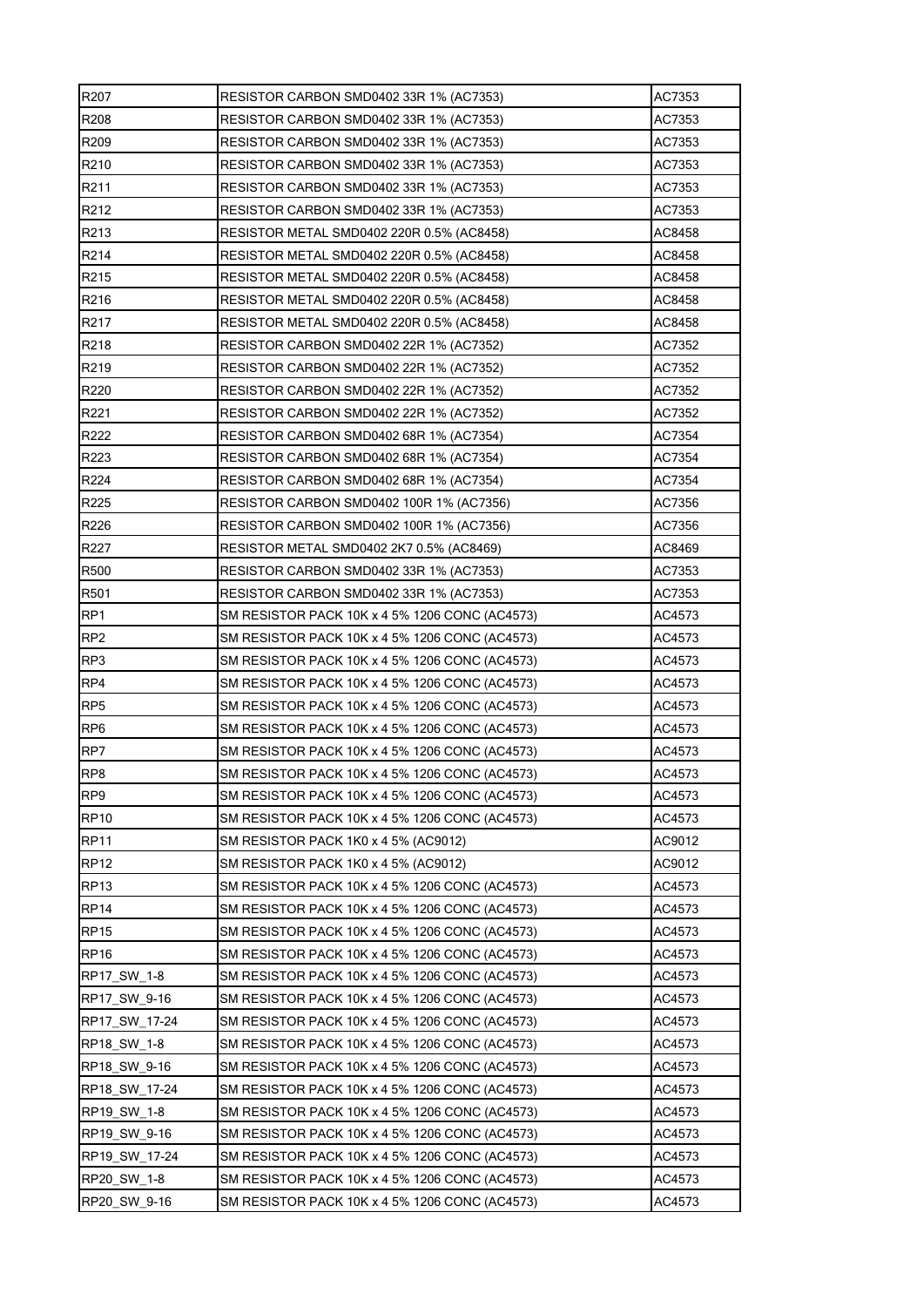| RP20_SW_17-24   | SM RESISTOR PACK 10K x 4 5% 1206 CONC (AC4573) | AC4573         |
|-----------------|------------------------------------------------|----------------|
| RP21 SW 1-8     | SM RESISTOR PACK 10K x 4 5% 1206 CONC (AC4573) | AC4573         |
| RP21 SW 9-16    | SM RESISTOR PACK 10K x 4 5% 1206 CONC (AC4573) | AC4573         |
| RP21 SW 17-24   | SM RESISTOR PACK 10K x 4 5% 1206 CONC (AC4573) | AC4573         |
| RP22 SW 1-8     | SM RESISTOR PACK 10K x 4 5% 1206 CONC (AC4573) | AC4573         |
| RP22 SW 9-16    | SM RESISTOR PACK 10K x 4 5% 1206 CONC (AC4573) | AC4573         |
| RP22 SW 17-24   | SM RESISTOR PACK 10K x 4 5% 1206 CONC (AC4573) | AC4573         |
| <b>RP23</b>     | SM RESISTOR PACK 10K x 4 5% 1206 CONC (AC4573) | AC4573         |
| <b>RP24</b>     | SM RESISTOR PACK 10K x 4 5% 1206 CONC (AC4573) | AC4573         |
| <b>RP25</b>     | SM RESISTOR PACK 1K0 x 4 5% (AC9012)           | AC9012         |
| <b>RP29</b>     | SM RESISTOR PACK 10K x 4 5% 1206 CONC (AC4573) | AC4573         |
| <b>RP30</b>     | SM RESISTOR PACK 10K x 4 5% 1206 CONC (AC4573) | AC4573         |
| <b>RP31</b>     | SM RESISTOR PACK 10K x 4 5% 1206 CONC (AC4573) | AC4573         |
| <b>RP32</b>     | SM RESISTOR PACK 10K x 4 5% 1206 CONC (AC4573) | AC4573         |
| <b>RP33</b>     | SM RESISTOR PACK 10K x 4 5% 1206 CONC (AC4573) | AC4573         |
| <b>RP34</b>     | SM RESISTOR PACK 10K x 4 5% 1206 CONC (AC4573) | AC4573         |
| <b>RP35</b>     | SM RESISTOR PACK 10K x 4 5% 1206 CONC (AC4573) | AC4573         |
| <b>RP36</b>     | SM RESISTOR PACK 10K x 4 5% 1206 CONC (AC4573) | AC4573         |
| <b>RP37</b>     | SM RESISTOR PACK 10K x 4 5% 1206 CONC (AC4573) | AC4573         |
| <b>RP38</b>     | SM RESISTOR PACK 10K x 4 5% 1206 CONC (AC4573) | AC4573         |
| SW <sub>1</sub> | IGL CHAN SW LRG                                |                |
| SW <sub>2</sub> | <b>IGL CHAN SW LRG</b>                         |                |
| SW <sub>3</sub> | <b>IGL CHAN SW SML</b>                         |                |
| SW <sub>4</sub> | IGL CHAN SW SML                                |                |
| SW <sub>5</sub> | IGL CHAN SW LRG                                |                |
| SW6             | <b>IGL CHAN SW LRG</b>                         |                |
| SW7             | IGL CHAN SW SML                                |                |
| SW <sub>8</sub> | IGL CHAN SW SML                                |                |
| SW9             | <b>IGL CHAN SW SML</b>                         |                |
| <b>SW10</b>     | IGL CHAN SW SML                                |                |
| <b>SW11</b>     | SWITCH PUSH BUTTON CARBON PILL                 | <b>NO PART</b> |
| <b>SW12</b>     | SWITCH PUSH BUTTON CARBON PILL                 | <b>NO PART</b> |
| <b>SW13</b>     | SWITCH PUSH BUTTON CARBON PILL                 | <b>NO PART</b> |
| <b>SW14</b>     | SWITCH PUSH BUTTON CARBON PILL                 | NO PART        |
| SW15_SW_1-8     | <b>IGL CHAN SW LRG</b>                         |                |
| SW15 SW 9-16    | <b>IGL CHAN SW LRG</b>                         |                |
| SW15 SW 17-24   | <b>IGL CHAN SW LRG</b>                         |                |
| SW16_SW_1-8     | <b>IGL CHAN SW LRG</b>                         |                |
| SW16_SW_9-16    | <b>IGL CHAN SW LRG</b>                         |                |
| SW16_SW_17-24   | IGL CHAN SW LRG                                |                |
| SW17_SW_1-8     | <b>IGL CHAN SW LRG</b>                         |                |
| SW17_SW_9-16    | <b>IGL CHAN SW LRG</b>                         |                |
| SW17_SW_17-24   | IGL CHAN SW LRG                                |                |
| SW18 SW 1-8     | IGL CHAN SW LRG                                |                |
| SW18_SW_9-16    | <b>IGL CHAN SW LRG</b>                         |                |
| SW18_SW_17-24   | IGL CHAN SW LRG                                |                |
| SW19_SW_1-8     | <b>IGL CHAN SW LRG</b>                         |                |
| SW19 SW 9-16    | <b>IGL CHAN SW LRG</b>                         |                |
| SW19_SW_17-24   | <b>IGL CHAN SW LRG</b>                         |                |
| SW20_SW_1-8     | <b>IGL CHAN SW LRG</b>                         |                |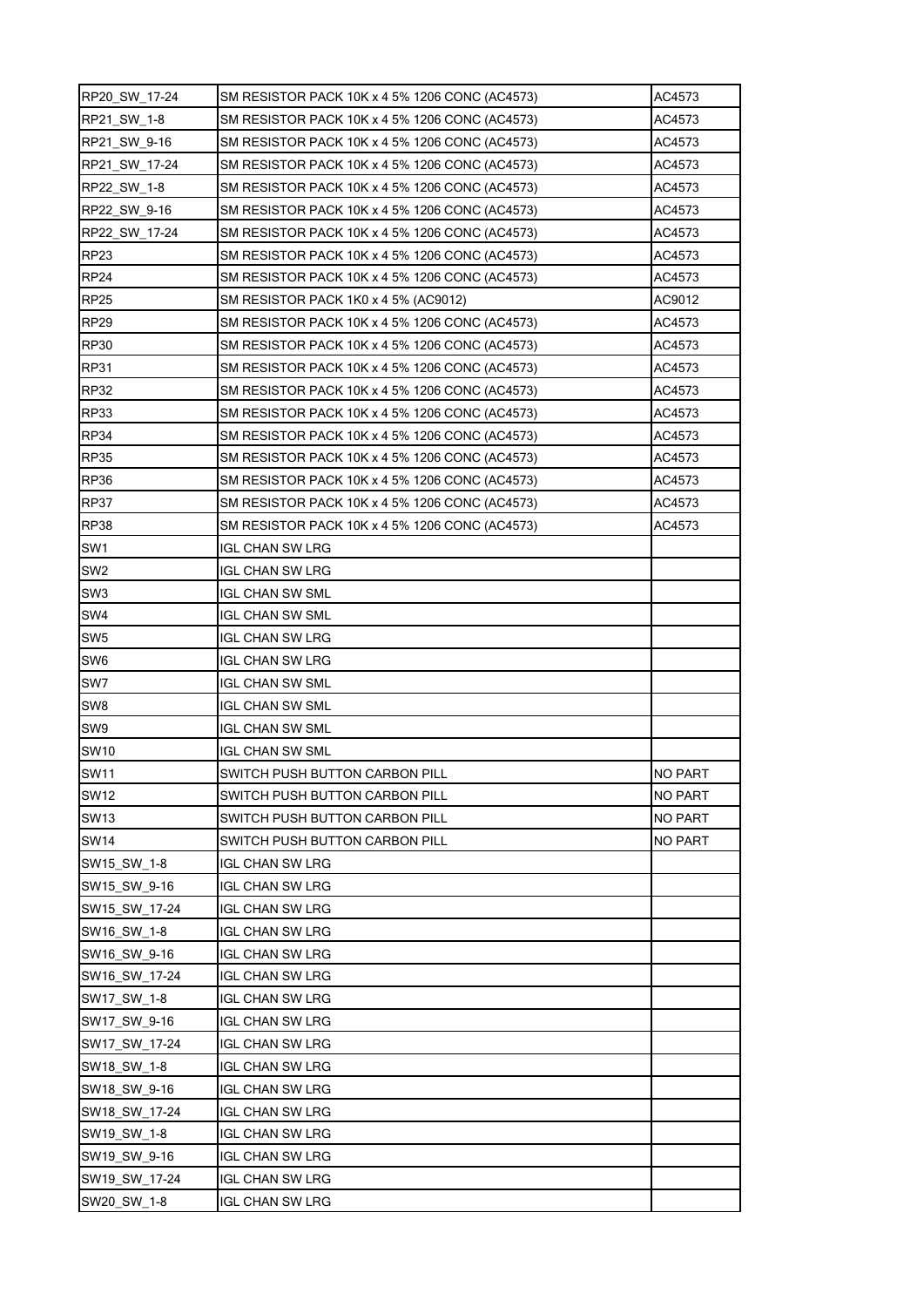| SW20_SW_9-16  | <b>IGL CHAN SW LRG</b>         |                |
|---------------|--------------------------------|----------------|
| SW20_SW_17-24 | <b>IGL CHAN SW LRG</b>         |                |
| SW21 SW 1-8   | IGL CHAN SW LRG                |                |
| SW21 SW 9-16  | <b>IGL CHAN SW LRG</b>         |                |
| SW21_SW_17-24 | IGL CHAN SW LRG                |                |
| SW22 SW 1-8   | <b>IGL CHAN SW LRG</b>         |                |
| SW22_SW_9-16  | IGL CHAN SW LRG                |                |
| SW22_SW_17-24 | <b>IGL CHAN SW LRG</b>         |                |
| SW23_SW_1-8   | <b>IGL CHAN SW LRG</b>         |                |
| SW23 SW 9-16  | IGL CHAN SW LRG                |                |
| SW23_SW_17-24 | <b>IGL CHAN SW LRG</b>         |                |
| SW24_SW_1-8   | <b>IGL CHAN SW LRG</b>         |                |
| SW24_SW_9-16  | IGL CHAN SW LRG                |                |
| SW24_SW_17-24 | IGL CHAN SW LRG                |                |
| SW25_SW_1-8   | IGL CHAN SW LRG                |                |
| SW25 SW 9-16  | IGL CHAN SW LRG                |                |
| SW25_SW_17-24 | IGL CHAN SW LRG                |                |
| SW26_SW_1-8   | <b>IGL CHAN SW LRG</b>         |                |
| SW26_SW_9-16  | IGL CHAN SW LRG                |                |
| SW26_SW_17-24 | IGL CHAN SW LRG                |                |
| SW27_SW_1-8   | <b>IGL CHAN SW LRG</b>         |                |
| SW27_SW_9-16  | IGL CHAN SW LRG                |                |
| SW27_SW_17-24 | IGL CHAN SW LRG                |                |
| SW28_SW_1-8   | IGL CHAN SW LRG                |                |
| SW28_SW_9-16  | <b>IGL CHAN SW LRG</b>         |                |
| SW28_SW_17-24 | IGL CHAN SW LRG                |                |
| SW29_SW_1-8   | IGL CHAN SW LRG                |                |
| SW29_SW_9-16  | IGL CHAN SW LRG                |                |
| SW29 SW 17-24 | IGL CHAN SW LRG                |                |
| SW30_SW_1-8   | <b>IGL CHAN SW LRG</b>         |                |
| SW30 SW 9-16  | <b>IGL CHAN SW LRG</b>         |                |
| SW30 SW 17-24 | <b>IGL CHAN SW LRG</b>         |                |
| SW31 SW 1-8   | SWITCH PUSH BUTTON CARBON PILL | NO PART        |
| SW31_SW_9-16  | SWITCH PUSH BUTTON CARBON PILL | NO PART        |
| SW31_SW_17-24 | SWITCH PUSH BUTTON CARBON PILL | NO PART        |
| SW32 SW 1-8   | SWITCH PUSH BUTTON CARBON PILL | NO PART        |
| SW32_SW_9-16  | SWITCH PUSH BUTTON CARBON PILL | NO PART        |
| SW32 SW 17-24 | SWITCH PUSH BUTTON CARBON PILL | NO PART        |
| SW33 SW 1-8   | SWITCH PUSH BUTTON CARBON PILL | NO PART        |
| SW33_SW_9-16  | SWITCH PUSH BUTTON CARBON PILL | NO PART        |
| SW33 SW 17-24 | SWITCH PUSH BUTTON CARBON PILL | NO PART        |
| SW34_SW_1-8   | SWITCH PUSH BUTTON CARBON PILL | NO PART        |
| SW34 SW 9-16  | SWITCH PUSH BUTTON CARBON PILL | <b>NO PART</b> |
| SW34 SW 17-24 | SWITCH PUSH BUTTON CARBON PILL | NO PART        |
| SW35 SW 1-8   | SWITCH PUSH BUTTON CARBON PILL | <b>NO PART</b> |
| SW35_SW_9-16  | SWITCH PUSH BUTTON CARBON PILL | <b>NO PART</b> |
| SW35_SW_17-24 | SWITCH PUSH BUTTON CARBON PILL | NO PART        |
| SW36 SW 1-8   | SWITCH PUSH BUTTON CARBON PILL | <b>NO PART</b> |
| SW36_SW_9-16  | SWITCH PUSH BUTTON CARBON PILL | NO PART        |
| SW36_SW_17-24 | SWITCH PUSH BUTTON CARBON PILL | NO PART        |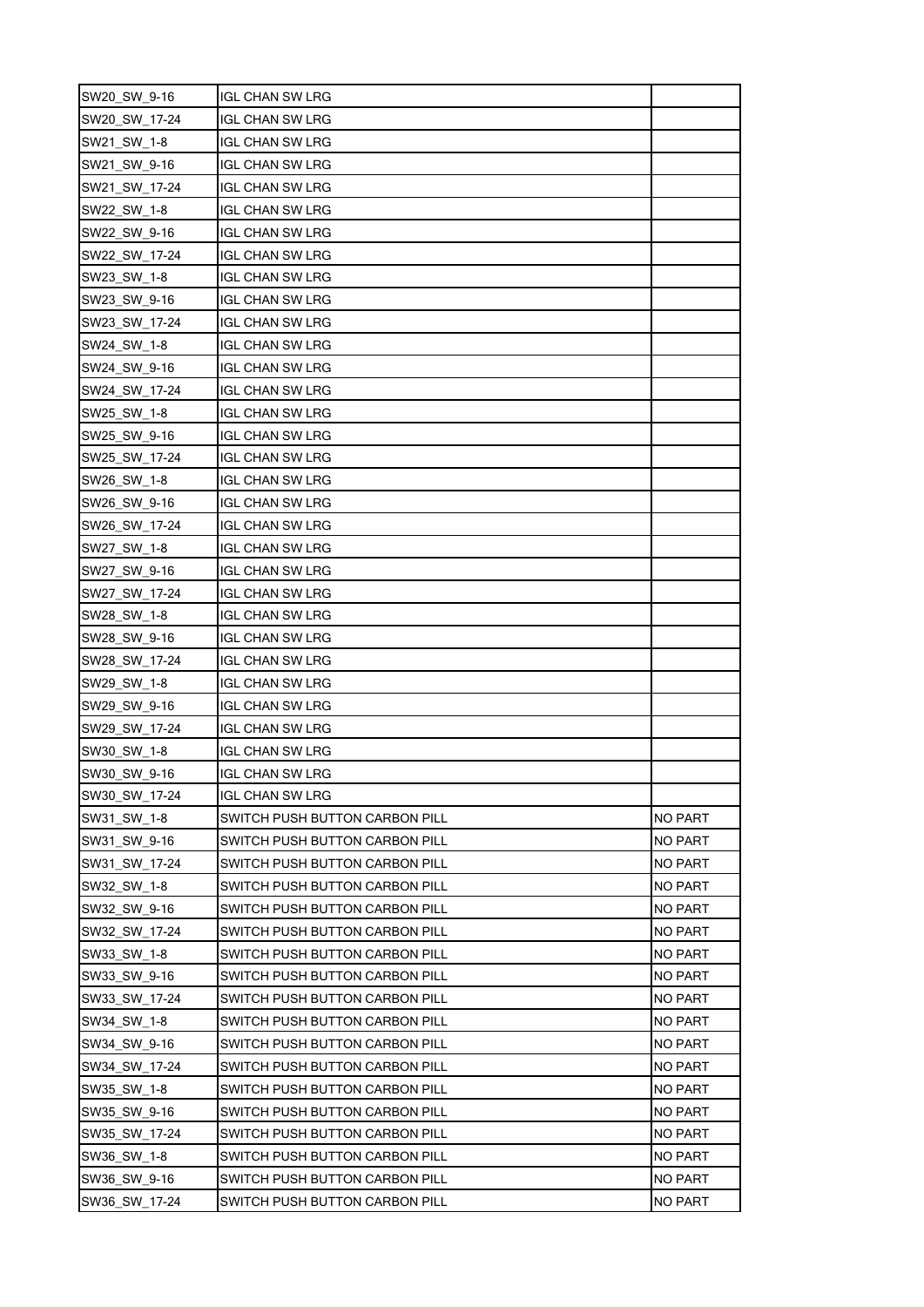| SW37_SW_1-8    | SWITCH PUSH BUTTON CARBON PILL                        | <b>NO PART</b> |
|----------------|-------------------------------------------------------|----------------|
| SW37_SW_9-16   | SWITCH PUSH BUTTON CARBON PILL                        | NO PART        |
| SW37 SW 17-24  | SWITCH PUSH BUTTON CARBON PILL                        | <b>NO PART</b> |
| SW38_SW_1-8    | SWITCH PUSH BUTTON CARBON PILL                        | NO PART        |
| SW38 SW 9-16   | SWITCH PUSH BUTTON CARBON PILL                        | <b>NO PART</b> |
| SW38 SW 17-24  | SWITCH PUSH BUTTON CARBON PILL                        | NO PART        |
| <b>SW39</b>    | IGL CHAN SW LRG                                       |                |
| SW40           | IGL CHAN SW LRG                                       |                |
| SW41           | IGL CHAN SW SML                                       |                |
| <b>SW42</b>    | <b>IGL CHAN SW LRG</b>                                |                |
| <b>SW43</b>    | IGL CHAN SW LRG                                       |                |
| <b>SW44</b>    | IGL CHAN SW LRG                                       |                |
| <b>SW45</b>    | IGL CHAN SW LRG                                       |                |
| <b>SW46</b>    | IGL CHAN SW SML                                       |                |
| <b>SW47</b>    | IGL CHAN SW LRG                                       |                |
| <b>SW48</b>    | IGL CHAN SW LRG                                       |                |
| <b>SW49</b>    | IGL CHAN SW LRG                                       |                |
| <b>SW50</b>    | <b>IGL CHAN SW LRG</b>                                |                |
| <b>SW63</b>    | IGL CHAN SW LRG                                       |                |
| <b>SW64</b>    | IGL CHAN SW SML                                       |                |
| <b>SW65</b>    | IGL CHAN SW LRG                                       |                |
| <b>SW66</b>    | IGL CHAN SW LRG                                       |                |
| <b>SW67</b>    | SWITCH PUSH BUTTON CARBON PILL                        | <b>NO PART</b> |
| SW68           | IGL CHAN SW LRG                                       |                |
| <b>SW69</b>    | IGL CHAN SW LRG                                       |                |
| <b>SW70</b>    | IGL CHAN SW SML                                       |                |
| SW71           | IGL CHAN SW SML                                       |                |
| <b>SW72</b>    | <b>IGL CHAN SW SML</b>                                |                |
| <b>SW73</b>    | SWITCH PUSH BUTTON CARBON PILL                        | <b>NO PART</b> |
| <b>SW74</b>    | SWITCH PUSH BUTTON CARBON PILL                        | NO PART        |
| <b>SW75</b>    | SWITCH PUSH BUTTON CARBON PILL                        | <b>NO PART</b> |
| <b>SW76</b>    | SWITCH PUSH BUTTON CARBON PILL                        | <b>NO PART</b> |
| <b>SW77</b>    | SWITCH PUSH BUTTON CARBON PILL                        | <b>NO PART</b> |
| <b>SW78</b>    | SWITCH PUSH BUTTON CARBON PILL                        | <b>NO PART</b> |
| <b>SW79</b>    | SWITCH PUSH BUTTON CARBON PILL                        | NO PART        |
| <b>SW80</b>    | SWITCH PUSH BUTTON CARBON PILL                        | <b>NO PART</b> |
| <b>SW81</b>    | SWITCH PUSH BUTTON CARBON PILL                        | <b>NO PART</b> |
| <b>SW84</b>    | SWITCH PUSH BUTTON CARBON PILL                        | <b>NO PART</b> |
| <b>SW85</b>    | SWITCH PUSH BUTTON CARBON PILL                        | NO PART        |
| <b>SW86</b>    | SWITCH PUSH BUTTON CARBON PILL                        | <b>NO PART</b> |
| U1             | IC SMD 74HC165 PARALLEL LOAD 8-BIT SHIFT REG (AE5905) | AE5905         |
| U <sub>2</sub> | IC SMD 74AHC541PW OCTAL BUFFER/LINE DRIVERS (AE7596)  | AE7596         |
| U <sub>3</sub> | IC SMD 74AHC541PW OCTAL BUFFER/LINE DRIVERS (AE7596)  | AE7596         |
| U <sub>4</sub> | IC SMD 74AHC541PW OCTAL BUFFER/LINE DRIVERS (AE7596)  | AE7596         |
| U <sub>5</sub> | IC SMD 74AHC541PW OCTAL BUFFER/LINE DRIVERS (AE7596)  | AE7596         |
| U <sub>6</sub> | IC SMD 74AHC541PW OCTAL BUFFER/LINE DRIVERS (AE7596)  | AE7596         |
| U7             | IC SMD 74AHC541PW OCTAL BUFFER/LINE DRIVERS (AE7596)  | AE7596         |
| U8             | IC SMD 74HC165 PARALLEL LOAD 8-BIT SHIFT REG (AE5905) | AE5905         |
| U9             | IC SMD 74HC165 PARALLEL LOAD 8-BIT SHIFT REG (AE5905) | AE5905         |
| U10            | IC SMD 74HC165 PARALLEL LOAD 8-BIT SHIFT REG (AE5905) | AE5905         |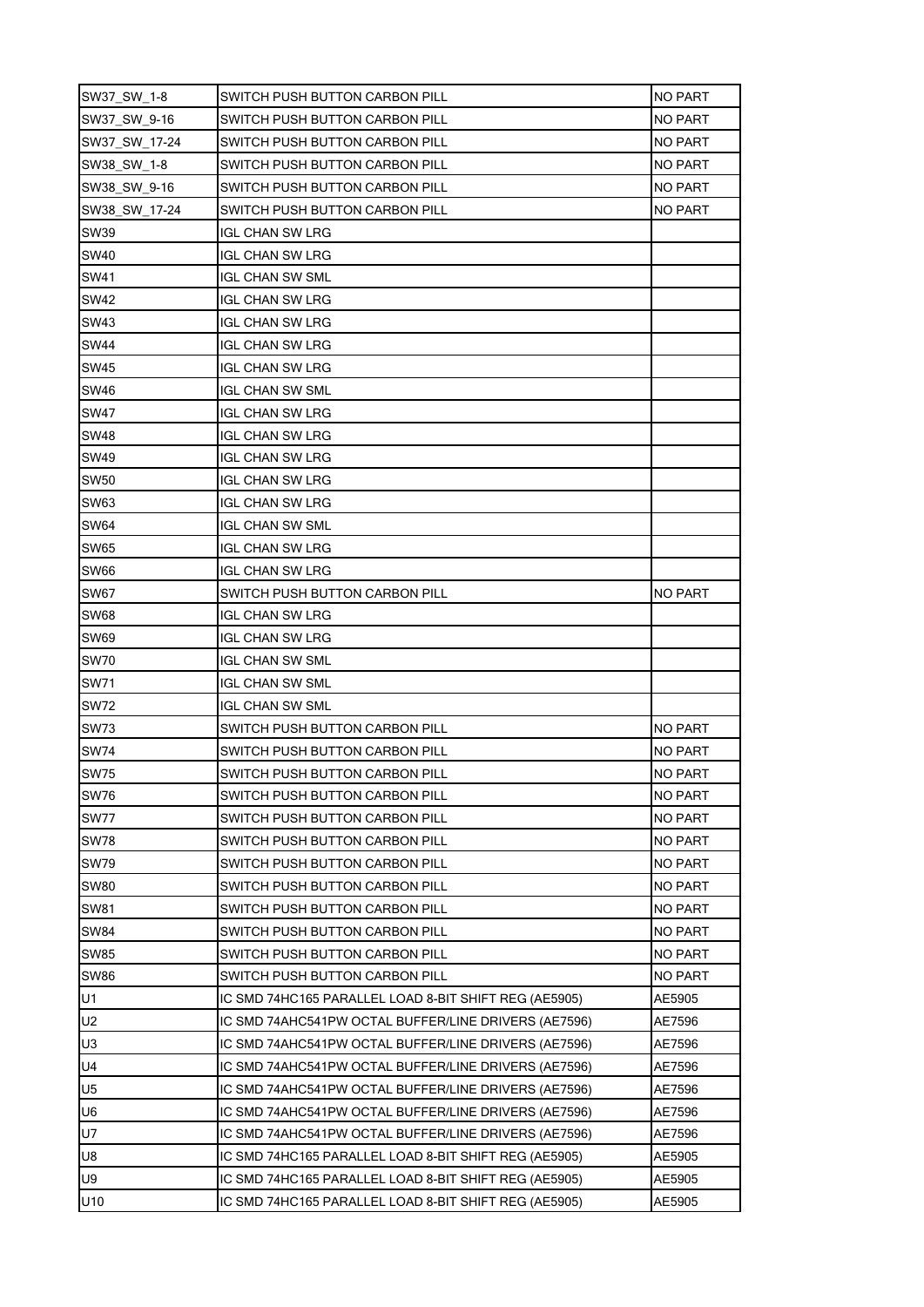| U11          | IC SMD 74HC595PW SHIFT REG (AE7766)                   | AE7766 |
|--------------|-------------------------------------------------------|--------|
| U12          | IC SMD 74HC595PW SHIFT REG (AE7766)                   | AE7766 |
| U13          | IC SMD 74HC595PW SHIFT REG (AE7766)                   | AE7766 |
| U14 1&2      | IC SMD 74HC595PW SHIFT REG (AE7766)                   | AE7766 |
| U14_3&4      | IC SMD 74HC595PW SHIFT REG (AE7766)                   | AE7766 |
| U14 5&6      | IC SMD 74HC595PW SHIFT REG (AE7766)                   | AE7766 |
| U14 7&8      | IC SMD 74HC595PW SHIFT REG (AE7766)                   | AE7766 |
| U14 9&10     | IC SMD 74HC595PW SHIFT REG (AE7766)                   | AE7766 |
| U14 11&12    | IC SMD 74HC595PW SHIFT REG (AE7766)                   | AE7766 |
| U14 13&14    | IC SMD 74HC595PW SHIFT REG (AE7766)                   | AE7766 |
| U14 15&16    | IC SMD 74HC595PW SHIFT REG (AE7766)                   | AE7766 |
| U14 17&18    | IC SMD 74HC595PW SHIFT REG (AE7766)                   | AE7766 |
| U14 19&20    | IC SMD 74HC595PW SHIFT REG (AE7766)                   | AE7766 |
| U14 21&22    | IC SMD 74HC595PW SHIFT REG (AE7766)                   | AE7766 |
| U14 23&24    | IC SMD 74HC595PW SHIFT REG (AE7766)                   | AE7766 |
| $U15 - 182$  | IC SMD 74HC595PW SHIFT REG (AE7766)                   | AE7766 |
| U15 3&4      | IC SMD 74HC595PW SHIFT REG (AE7766)                   | AE7766 |
| U15 5&6      | IC SMD 74HC595PW SHIFT REG (AE7766)                   | AE7766 |
| U15 7&8      | IC SMD 74HC595PW SHIFT REG (AE7766)                   | AE7766 |
| U15 9&10     | IC SMD 74HC595PW SHIFT REG (AE7766)                   | AE7766 |
| U15 11&12    | IC SMD 74HC595PW SHIFT REG (AE7766)                   | AE7766 |
| U15 13&14    | IC SMD 74HC595PW SHIFT REG (AE7766)                   | AE7766 |
| U15_15&16    | IC SMD 74HC595PW SHIFT REG (AE7766)                   | AE7766 |
| U15 17&18    | IC SMD 74HC595PW SHIFT REG (AE7766)                   | AE7766 |
| U15 19&20    | IC SMD 74HC595PW SHIFT REG (AE7766)                   | AE7766 |
| U15 21&22    | IC SMD 74HC595PW SHIFT REG (AE7766)                   | AE7766 |
| U15 23&24    | IC SMD 74HC595PW SHIFT REG (AE7766)                   | AE7766 |
| U16          | IC SMD 74HC165 PARALLEL LOAD 8-BIT SHIFT REG (AE5905) | AE5905 |
| U17          | IC SMD 74AHC541PW OCTAL BUFFER/LINE DRIVERS (AE7596)  | AE7596 |
| U18          | IC SMD 74HC595PW SHIFT REG (AE7766)                   | AE7766 |
| U19          | IC SMD 74HC595PW SHIFT REG (AE7766)                   | AE7766 |
| U20          | IC SMD 74AHC541PW OCTAL BUFFER/LINE DRIVERS (AE7596)  | AE7596 |
| U21          | IC SMD AOZ3018PI STEP DOWN BUCK CONVERTER (AE9234)    | AE9234 |
| U22          | IC SMD 74HC595PW SHIFT REG (AE7766)                   | AE7766 |
| U23          | IC SMD 74HC595PW SHIFT REG (AE7766)                   | AE7766 |
| U24          | IC SMD 74HC595PW SHIFT REG (AE7766)                   | AE7766 |
| U25          | IC SMD 74HC165 PARALLEL LOAD 8-BIT SHIFT REG (AE5905) | AE5905 |
| U26          | IC SMD 74HC165 PARALLEL LOAD 8-BIT SHIFT REG (AE5905) | AE5905 |
| U27_SW_1-8   | IC SMD 74HC165 PARALLEL LOAD 8-BIT SHIFT REG (AE5905) | AE5905 |
| U27_SW_9-16  | IC SMD 74HC165 PARALLEL LOAD 8-BIT SHIFT REG (AE5905) | AE5905 |
| U27 SW 17-24 | IC SMD 74HC165 PARALLEL LOAD 8-BIT SHIFT REG (AE5905) | AE5905 |
| U28_SW_1-8   | IC SMD 74HC165 PARALLEL LOAD 8-BIT SHIFT REG (AE5905) | AE5905 |
| U28 SW 9-16  | IC SMD 74HC165 PARALLEL LOAD 8-BIT SHIFT REG (AE5905) | AE5905 |
| U28_SW_17-24 | IC SMD 74HC165 PARALLEL LOAD 8-BIT SHIFT REG (AE5905) | AE5905 |
| U29_SW_1-8   | IC SMD 74HC165 PARALLEL LOAD 8-BIT SHIFT REG (AE5905) | AE5905 |
| U29_SW_9-16  | IC SMD 74HC165 PARALLEL LOAD 8-BIT SHIFT REG (AE5905) | AE5905 |
| U29 SW 17-24 | IC SMD 74HC165 PARALLEL LOAD 8-BIT SHIFT REG (AE5905) | AE5905 |
| U30          | IC SMD 74AHC541PW OCTAL BUFFER/LINE DRIVERS (AE7596)  | AE7596 |
| U31          | IC SMD 74HC165 PARALLEL LOAD 8-BIT SHIFT REG (AE5905) | AE5905 |
| U32          | IC SMD 74HC595PW SHIFT REG (AE7766)                   | AE7766 |